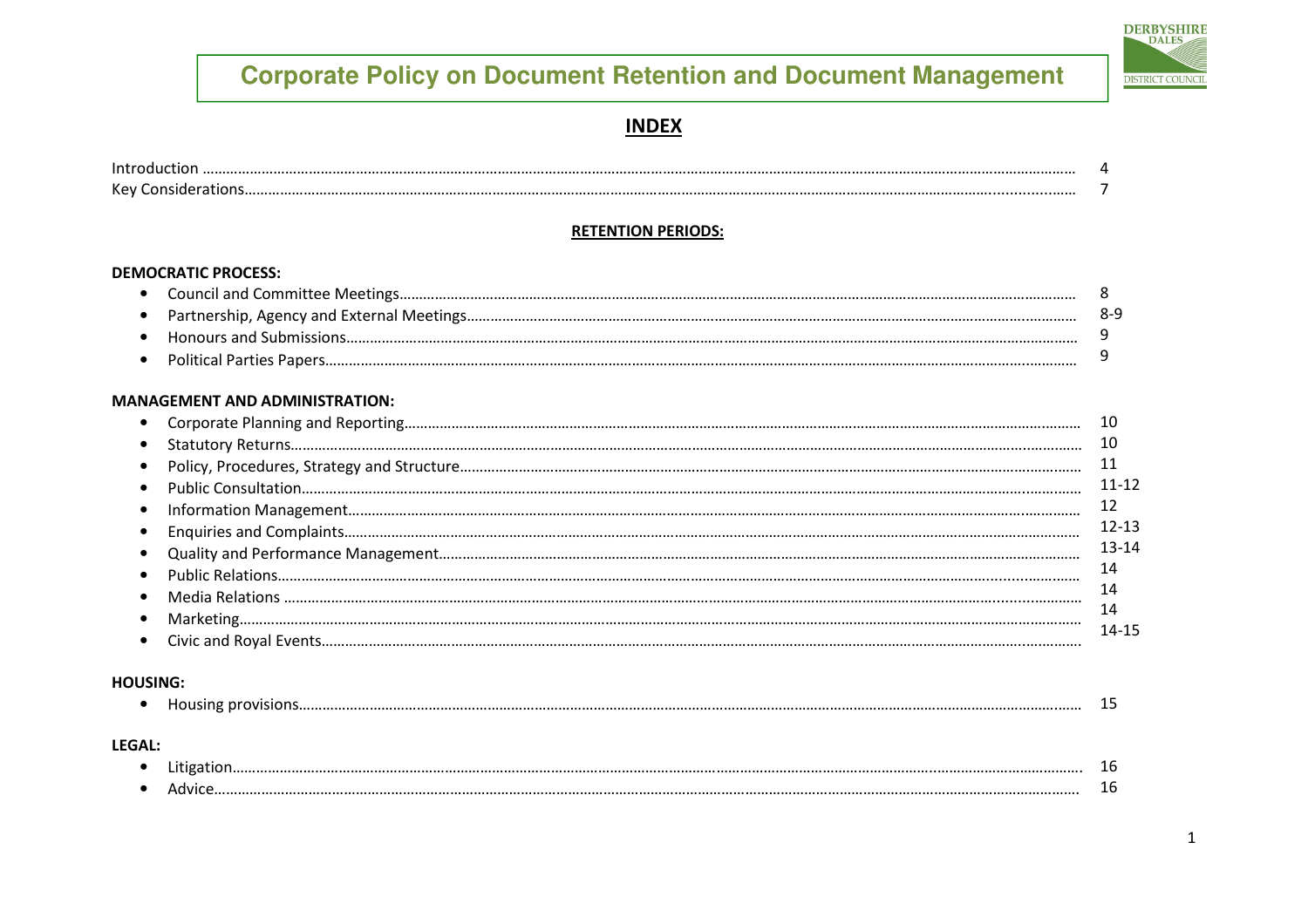# **DERBYSHIRE DISTRICT COUNCIL**

| $\bullet$ |                              | $16-17$   |
|-----------|------------------------------|-----------|
|           |                              | 17        |
|           |                              | $17 - 18$ |
| ٠         |                              | 18        |
| $\bullet$ |                              | 18        |
| ٠         |                              | 18        |
|           | <b>PROCUREMENT:</b>          |           |
| $\bullet$ |                              | 19-20     |
|           | <b>HUMAN RESOURCES:</b>      |           |
| ٠         |                              | $21 - 22$ |
|           |                              | 23-24     |
| $\bullet$ |                              | 24        |
| $\bullet$ |                              | 25        |
| $\bullet$ |                              | 25        |
| $\bullet$ |                              | 25-26     |
| $\bullet$ |                              | 26        |
|           |                              | 26        |
|           |                              | 27        |
| $\bullet$ |                              | 28        |
|           | <b>FINANCIAL MANAGEMENT:</b> |           |
|           |                              | 28-30     |
| C         |                              | 30-31     |
| $\bullet$ |                              | 31-32     |
| ٠         |                              | 32        |
| $\bullet$ |                              | 33        |
| ٠         |                              | 34        |
| $\bullet$ |                              | 34        |
|           |                              | 34        |
|           |                              | 35        |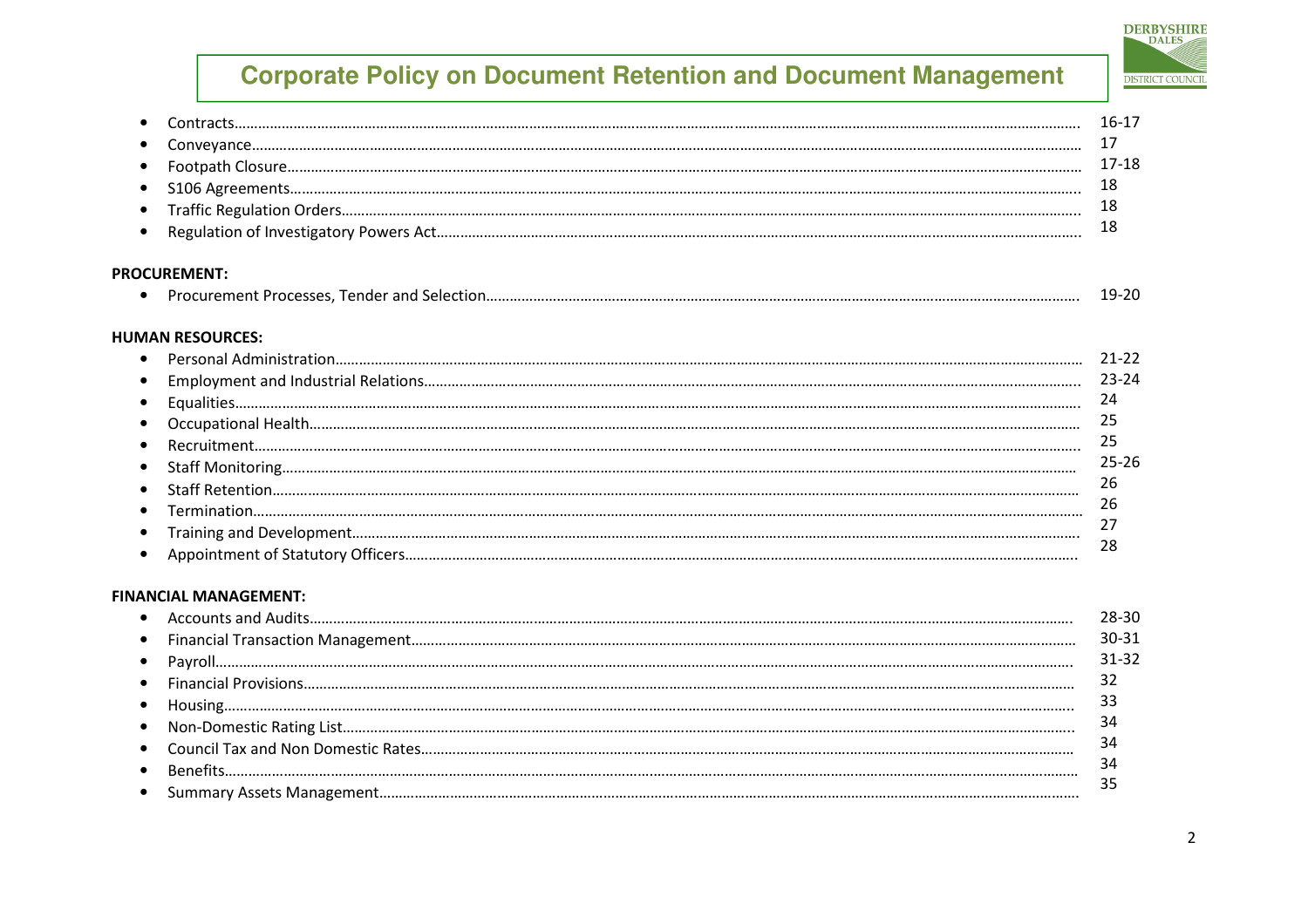#### PROPERTY AND LAND MANAGEMENT:

|  | 37-38 |
|--|-------|
|  | 38    |
|  |       |
|  |       |
|  | 39-40 |
|  | 40    |
|  |       |
|  |       |

#### GENERAL PUBLIC SERVICES:

|           | 11-42 |
|-----------|-------|
|           | 42-43 |
|           | 43-44 |
|           | 44-45 |
| $\bullet$ | 45    |
| $\bullet$ | 46    |
|           | 46    |
|           | 46    |
|           |       |
|           |       |

#### PLANNING AND LAND USE:

|  | 47-49 |
|--|-------|
|  |       |
|  | 49-50 |
|  |       |

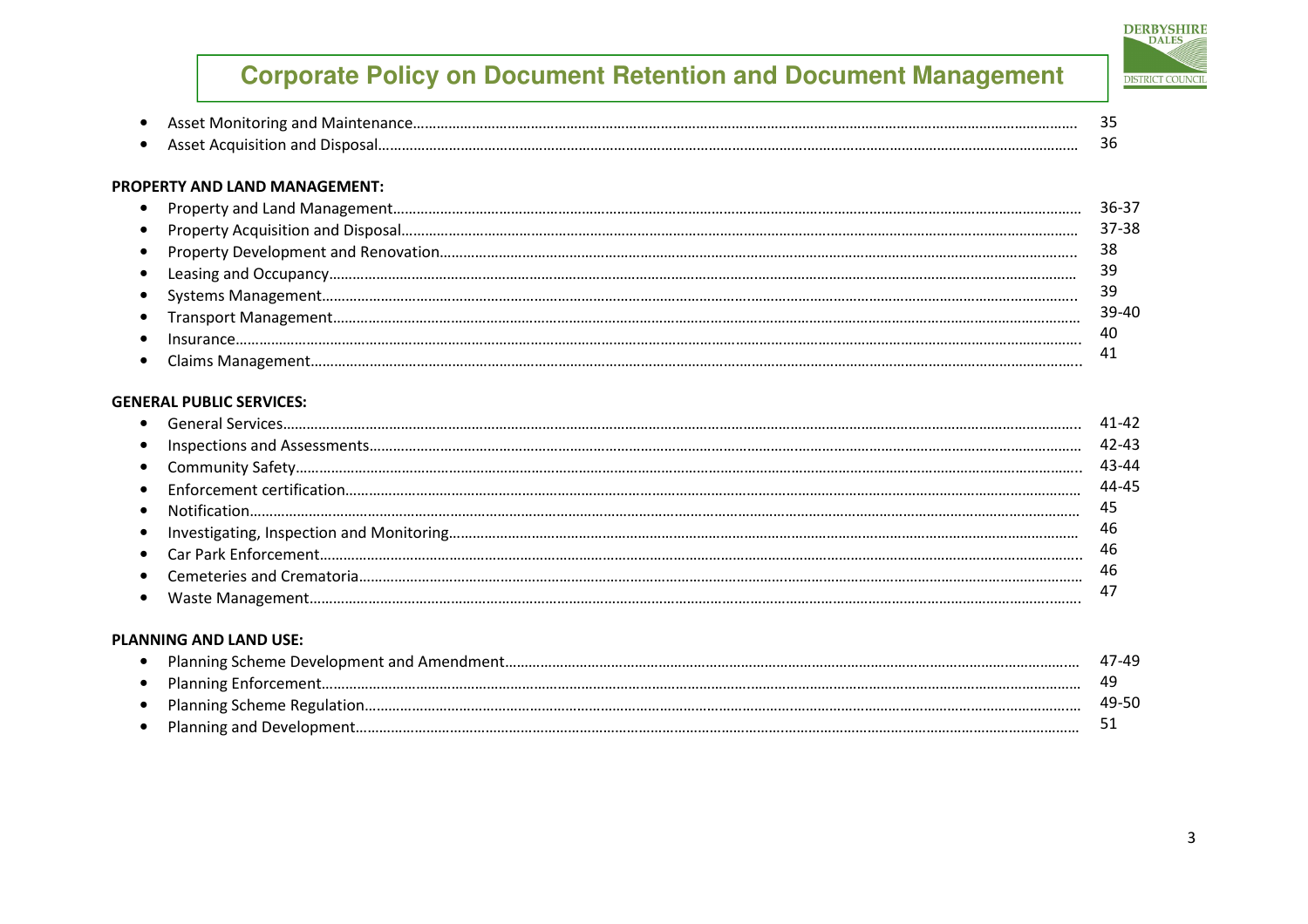

#### **1. Introduction:**

- 1.1 In the course of carrying out Derbyshire Dales District Council's various functions and activities, the Council collects information from individuals and external organisations and generates a wide range of data/information which is recorded. These records can take many forms; for example:
	- Letters received from third parties
	- Copy letters which have been sent out
	- File attendance notes
	- Invoices
	- Completed application forms
	- Plans/drawings
	- Registers
	- Tenders and Contracts
	- E-mail Communications
	- Surveys
	- Performance information e.g. beneficiary data
	- Photographs
	- Tape recordings
- 1.2 Many of the above can be retained as 'hard' paper copies or in electronic form. Retention of specific documents may be necessary to:
	- Fulfil statutory or other regulatory requirements
	- Evidence events/agreements in a dispute
	- Meet operational needs
	- Ensure the preservation of documents of historic value
- 1.3 The untimely destruction of documents could cause the Council:
	- Difficulties in defending litigious claims
	- Operational problems
	- To breach the Freedom of Information or Data Protection Acts.
	- To suffer embarrassment

1.4 The effective management of records of all formats depends as much on their efficient disposal as well as their long term preservation. As a Local Authority we must be consistent in the way we handle and dispose of our information. These guidelines will assist the Council in meeting local needs whilst providing a consistent approach to record keeping across Government.

#### **2. The Retention/Disposal Policy**

- 2.1 Any decision whether to retain or dispose of a document should be taken in accordance with this retention/disposal policy.
- 2.2 Where a retention period has expired in relation to a particular document a review should always be carried out before a final decision is made to dispose of the document. Such reviews need not necessarily be detailed or time consuming.
- 2.3 In the event that a decision is taken to dispose of a particular document or a set of documents, then consideration should be given to the method of disposal.

#### **3. Roles and Responsibilities**

3.1 Responsible Officers may delegate the operational aspects of this function to one or more senior officers within the Department. However in doing so they should ensure that such Officer is fully conversant with the Policy and is also familiar with the operational requirements of the Department in relation to document retention/disposal. Responsible Officers are expected to be proactive in carrying out or instigating audits of existing documentation that may be suitable for disposal.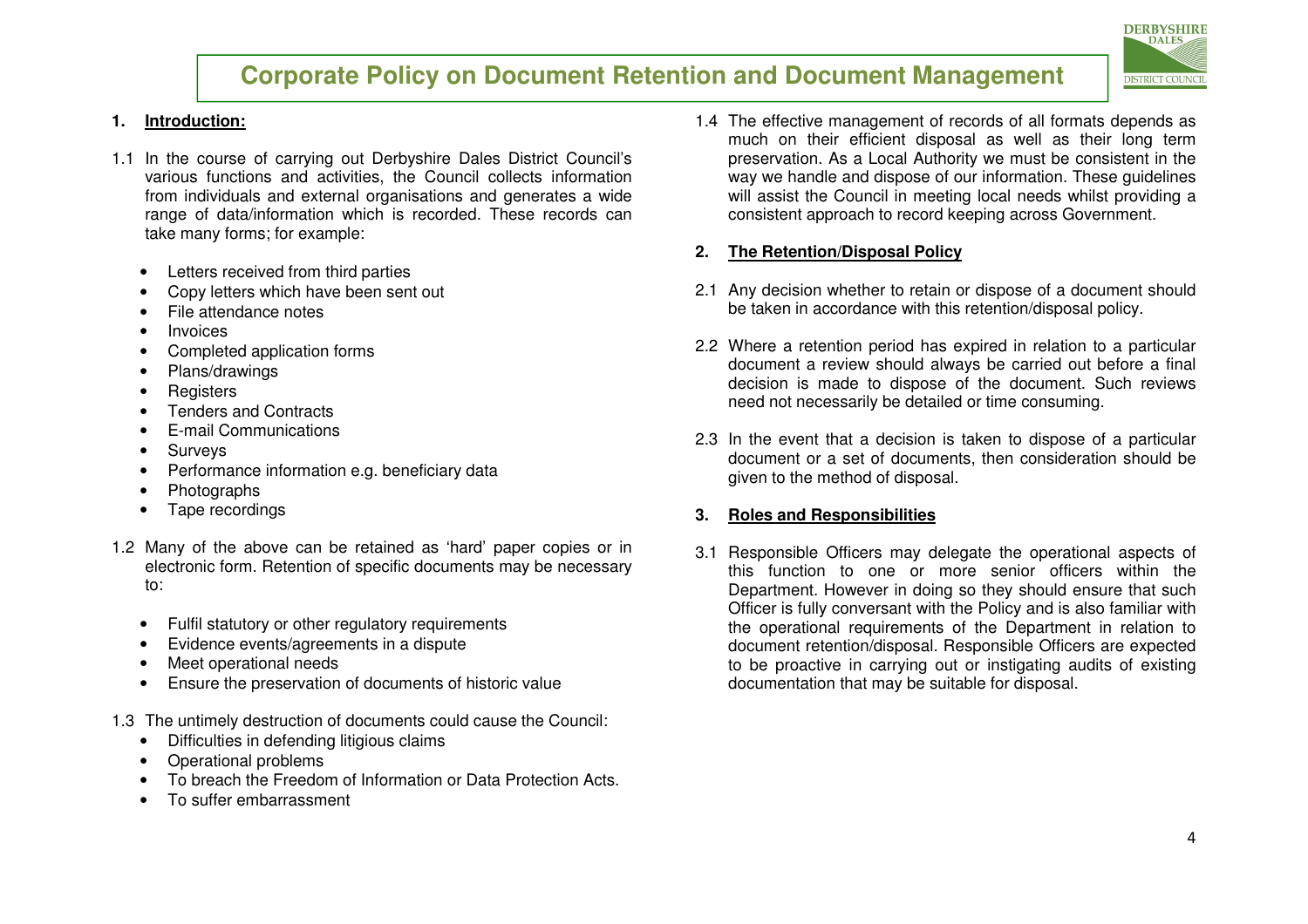

#### **4. Disposal**

A record of destroyed records should be maintained. Enough detail should be recorded to identify which records have been destroyed on a certain date. An example Disposal Certificate and guidance is appended as Appendix 1.

- 4.1 Disposal can be achieved by a range of processes:
	- Confidential Waste
	- • Physical destruction on site (e.g. Shredding, Deletion – where computer files are concerned)
	- Migration of documents to an authorised contractor for •confidential wasted disposal
- 4.2 Responsible Officers must take into account that under no circumstances should paper documents containing personal data be simply binned or deposited into refuse bins. To do so could result in unauthorised disclosure of information to third parties and render the Council liable to prosecution or other enforcement action under the Data Protection Act. Such documents should be destroyed on site (e.g. shredding) or placed into the locked Confidential Waste refuse bins provided which can be located in the photocopier rooms. When the bins are full, the Caretaker will remove the confidential waste bags within the bin and place them into the locked external green container for collection by DDDC's authorised contractor.
- 4.3 Officers should only dispose of Confidential Waste in the secure refuse bins. Non-confidential documents can be disposed of within the blue recyclable bins in each office. Confidential Waste is waste containing personally identifiable information or waste which is commercially sensitive. If Officers are unsure of whether waste is confidential they should consult the Legal Department.

#### **5.The Data Protection Act:**

Responsible Officers need to be aware that under the Data Protection Act & the General Data Protection Regulations, personal data processed for any lawful purpose must not be kept for any longer than is necessary for that purpose. This is a matter for reasonable judgement and common sense as to how long personal data should be retained.

#### **6. Standard Operating Procedure:**

6.1 There are some records that do not need to be kept at all; the Records Management Society has defined types of records which staff may routinely destroy in the normal course of business.

This usually relates to information that is duplicated, unimportant or only of short-term facilitative value.

Unimportant records include:

- Compliment slips
- Catalogues and trade journals
- Telephone message slips
- Non-acceptance of invitations
- Requests for stock information such as maps, plans or advertising material
- Out of date distribution lists
- Duplicate copies
- 6.2 Duplicated and superseded material such as stationery, manuals, drafts, forms, address books and reference copies of annual reports may be destroyed as being unimportant.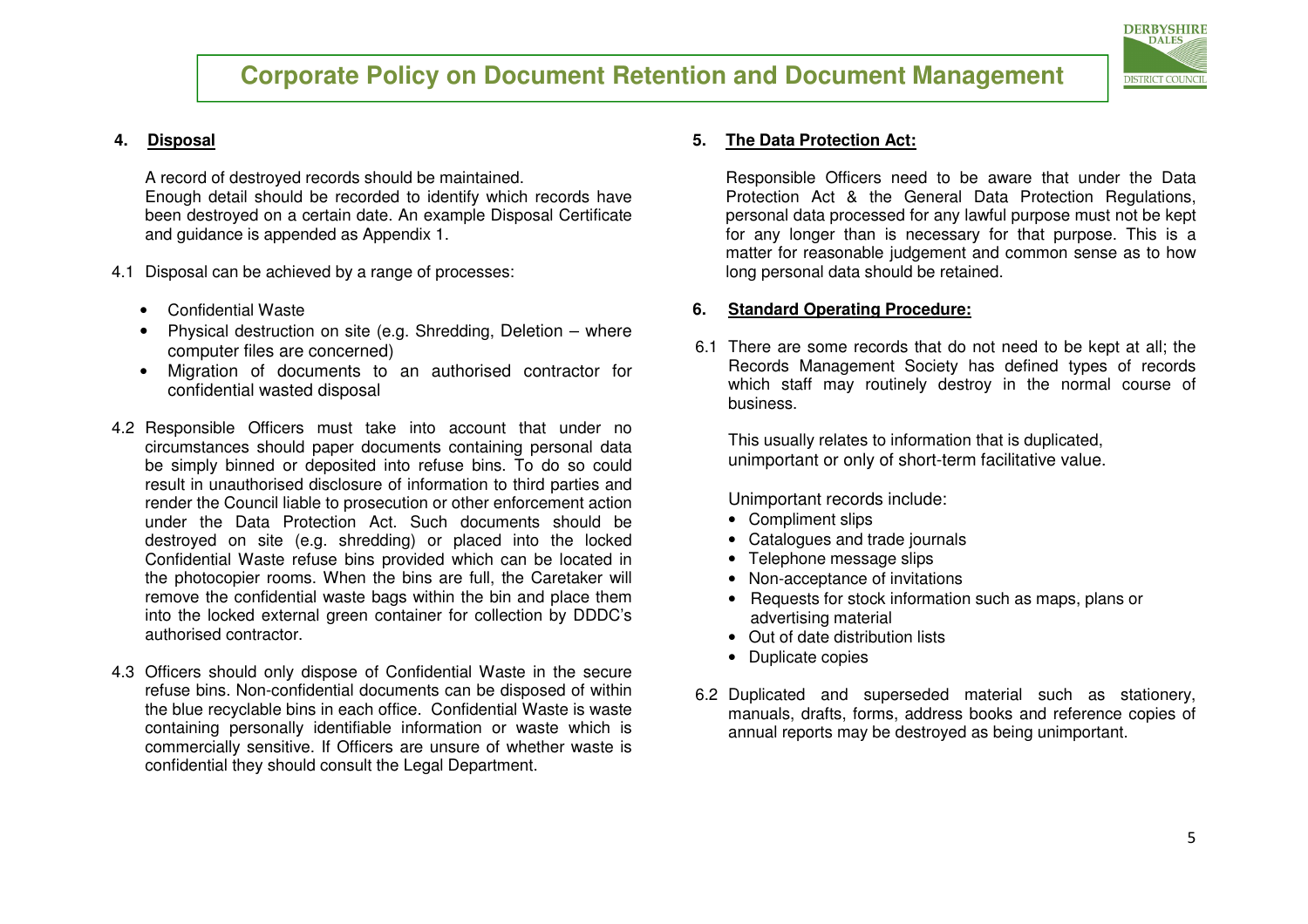

6.3 This does not apply to records or information that could be used as evidence. If you are in any doubt please consult the Legal Department.

#### **7. Format of Records – Hard copy or Electronic:**

7.1 Record retention policies were primarily created to define retention periods for paper records, however these record retention guidelines are relevant to all records whether they are electronic, paper or records which have been transferred to another format such as microfiche.

#### 8. **Reviewing the Schedule**:

These guidelines prescribe minimum and permanent retention periods. The guidance will be reviewed at regular intervals (at least every three years).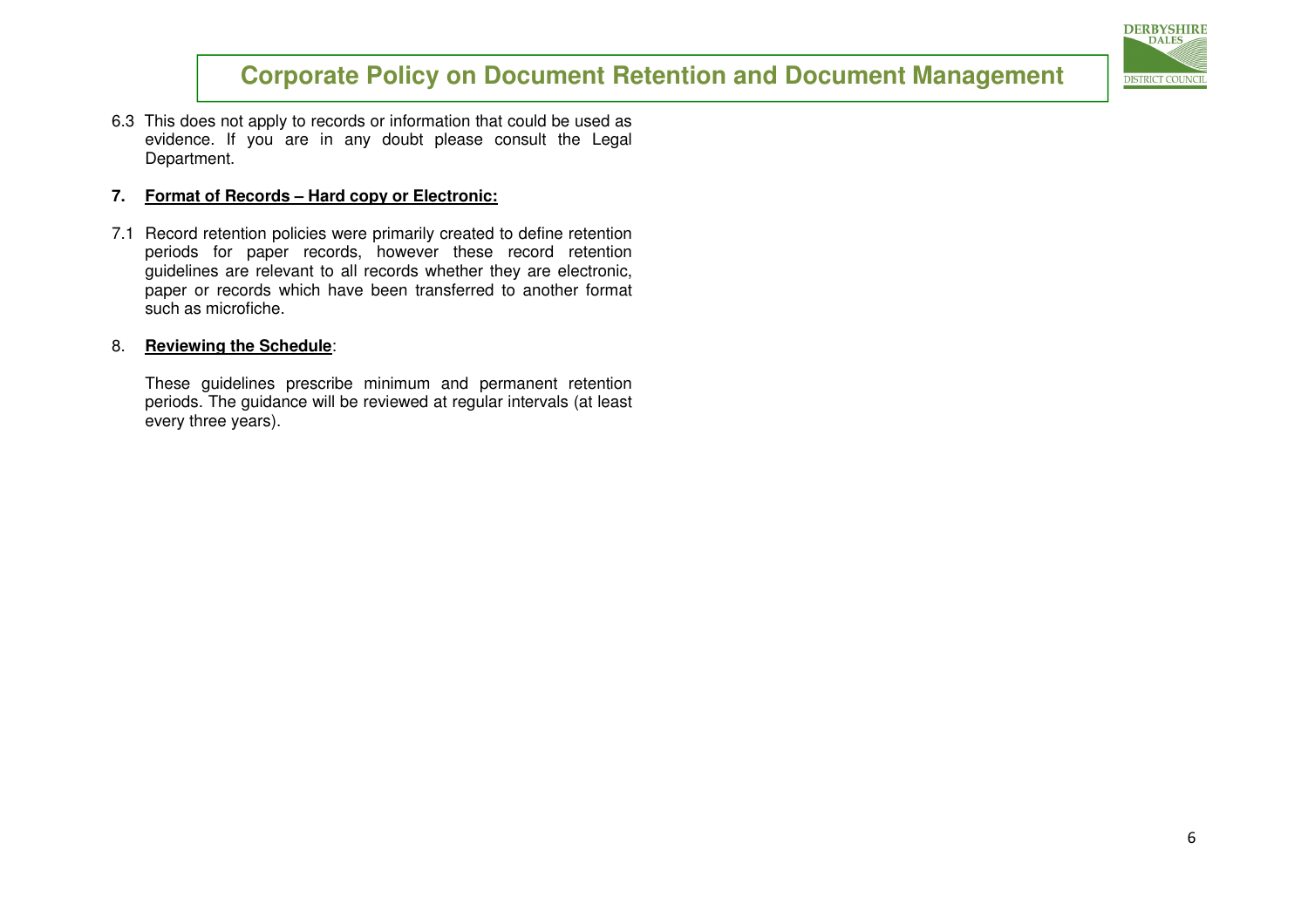#### **KEY CONSIDERATIONS:**

#### **1. Is the retention to fulfil statutory or other regulatory requirements?**

There is very little specific legislation that stipulates mandatory retention periods for documents in Local Government. The pieces of legislation that do, either directly or indirectly impose minimum retention periods are as follows:

- Tax Legislation: Minimum retention period for certain financial records are imposed by statutes such as the VAT Act 1994 and the Taxes Management Act 1970.
- Statutory Register: Various Local Government Statutes required to be kept of certain events, notifications or transactions.
- Audit Commission Act 1988 this provides auditors with a right of access to every document relating to the Council that appears necessary for the purpose of carrying out the auditor's function under the Act.
- The Local Government Act (Section 225). Any document deposited with 'the proper officer' of the Council in accordance with Statute should be retained permanently.
- Part VA of the Local Government Act 1972 governs public access to certain documents relating to Council and Committee meetings

#### **2. Is retention required to evidence events in a case of dispute?**

Where a dispute arises or litigation has been commenced it is important that the Council has access to all correspondence and other documents that is relevant to the matter. Without this information there is a danger that the Council's position will be compromised and a possibility that a claim might succeed.

The Limitation Act 1980 specifies time limits for commencing

litigation. The starting point is that the retention period is the length of time that has to elapse before a claim is barred plus an additional 3 months to allow to service of any claim. The main time limits that are directly relevant are:

- Claims founded on simple contract (other than personal injury) cannot be brought after the expiration of 6 years from the date on which the cause of action occurred.
- Compensation claims for personal injury are barred on expiry of 3 years from the date on which:
- a) the cause of action occurred
- b) the injured person first had knowledge or the injury, its cause and the identity of the responsible person.
- Compensation Claims for personal injury in respect of a minor are barred on expiry of 3 years from the date of their 18<sup>th</sup> birthday.
- **3. Is retention required to meet the operational needs of the department?**

In some case retention may be desirable when though no minimum period applies. Responsible Officers should be open to the danger of discarding documents or records that might be useful for future reference purposes (e.g. training) as precedence or performance management. A professional judgement must be made as to the usefulness of a document.

#### **4. Is retention required because the document or record is of historical interest or intrinsic value?**

In most cases this consideration will not be applicable. However, it is possible that some documents currently in Council Storage will be of historic interest or have monetary value. Appropriate enquiries should always be made before disposal with relevant departments such as the Derbyshire Records Office.

**DERBYSHIRE DALES** 

**DISTRICT COUNCIL**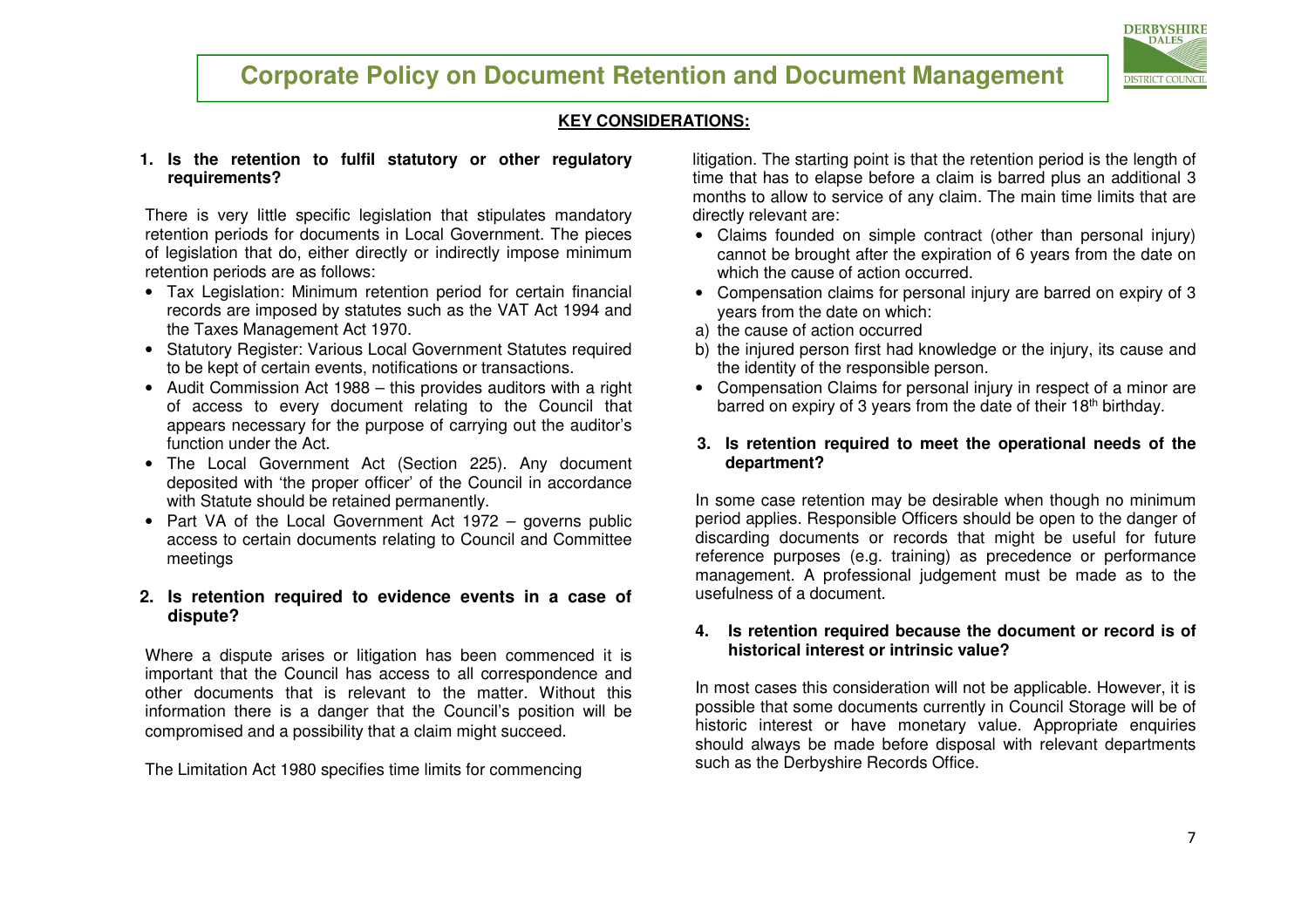

#### DEMOCRATIC PROCESS:

| <b>Functional Description</b>                                                                                                             | <b>Retention Action</b>                                        | <b>Examples of Records</b>                                                                                                                                                | Format                            | <b>Notes</b>       | <b>Responsible Officer</b>            |
|-------------------------------------------------------------------------------------------------------------------------------------------|----------------------------------------------------------------|---------------------------------------------------------------------------------------------------------------------------------------------------------------------------|-----------------------------------|--------------------|---------------------------------------|
| <b>Council and</b><br><b>Committee Meetings</b>                                                                                           |                                                                |                                                                                                                                                                           |                                   |                    |                                       |
| The process of<br>preparing business for<br>Council consideration<br>and making the record<br>of discussion, debate<br>and resolutions    | Permanent<br>Destroy after 6<br>years                          | <b>Council Minutes Agendas Indexes</b><br>$\bullet$<br><b>Committee Minutes</b><br><b>Business papers</b><br>$\bullet$<br><b>Council Notice Papers and</b><br>Proceedings | Electronic or<br><b>Hard Copy</b> |                    | Democratic<br>Services Officer        |
| <b>Minute Taking</b>                                                                                                                      | Destroy after the<br>date of<br>confirmation of the<br>minutes | <b>Draft/Rough Minutes</b><br>$\bullet$<br>• Audio Tapes                                                                                                                  | <b>Hard Copy</b>                  |                    | Democratic<br><b>Services Officer</b> |
| Partnership, Agency<br>and External Meetings                                                                                              |                                                                |                                                                                                                                                                           |                                   |                    |                                       |
| The Process of<br>preparing business for<br>partnership and agency<br>consideration and<br>making the record of<br>discussion, debate and | Permanent                                                      | Documents establishing the<br>committee<br><b>Minutes</b><br>$\bullet$<br>Agendas<br>$\bullet$                                                                            | <b>Hard Copy</b>                  | Common<br>Practice | Democratic<br><b>Services Officer</b> |
| resolution where the<br><b>Local Authority owns</b><br>the record                                                                         | Destroy after 6<br>years                                       | <b>Council Reports</b><br>$\bullet$<br>Recommendations<br>$\bullet$<br><b>Supporting Documents such as</b><br>Council briefing and discussion<br>papers                   |                                   |                    |                                       |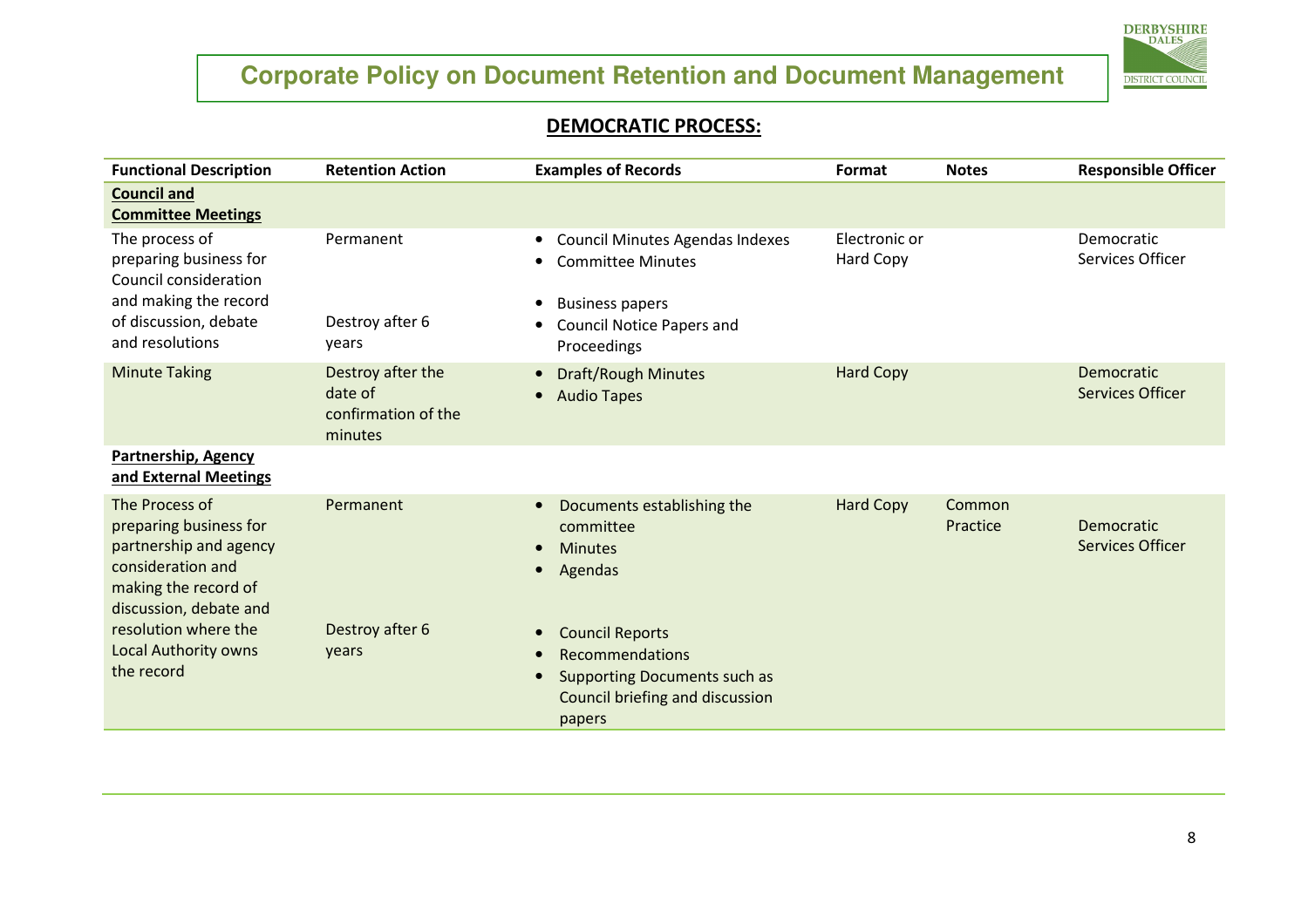

| <b>Functional Description</b>                                                                                                                                                                                                              | <b>Retention Action</b>                       | <b>Examples of Records</b>                                                                                                                                                                    | Format    | <b>Notes</b>       | <b>Responsible Officer</b>            |
|--------------------------------------------------------------------------------------------------------------------------------------------------------------------------------------------------------------------------------------------|-----------------------------------------------|-----------------------------------------------------------------------------------------------------------------------------------------------------------------------------------------------|-----------|--------------------|---------------------------------------|
| The Process of<br>preparing for business<br>for External<br><b>Committees</b><br>consideration and<br>making the record of<br>discussion, debate and<br>resolution, where the<br>Local authority does<br>not own the record<br>Honours and | Destroy 3 years<br>after last action          | Documents establishing the<br>$\bullet$<br>committee<br>Reports<br>$\bullet$<br><b>Recommendations</b><br>$\bullet$<br><b>Supporting Documents such as</b><br>briefings and discussion papers | Hard Copy | Common<br>practice | <b>Democratic</b><br>Services Officer |
| <b>Submissions</b>                                                                                                                                                                                                                         |                                               |                                                                                                                                                                                               |           |                    |                                       |
| The process of<br>preparing of honours<br>submission                                                                                                                                                                                       | Destroy after 5<br>years after last<br>action | Honours nomination form<br>$\bullet$<br>Covering documentation<br>Letters of support<br><b>Referral for comment from Lord</b><br>Lieutenant                                                   | Hard Copy | Common<br>Practice | <b>Democratic</b><br>Services Officer |
| <b>Political Parties Papers</b>                                                                                                                                                                                                            | Destroy 3 years<br>after last action          | Leader of opposition papers<br>$\bullet$<br><b>Leader of Council Papers</b>                                                                                                                   | Hard Copy | Common<br>Practice | Democratic<br>Services Officer        |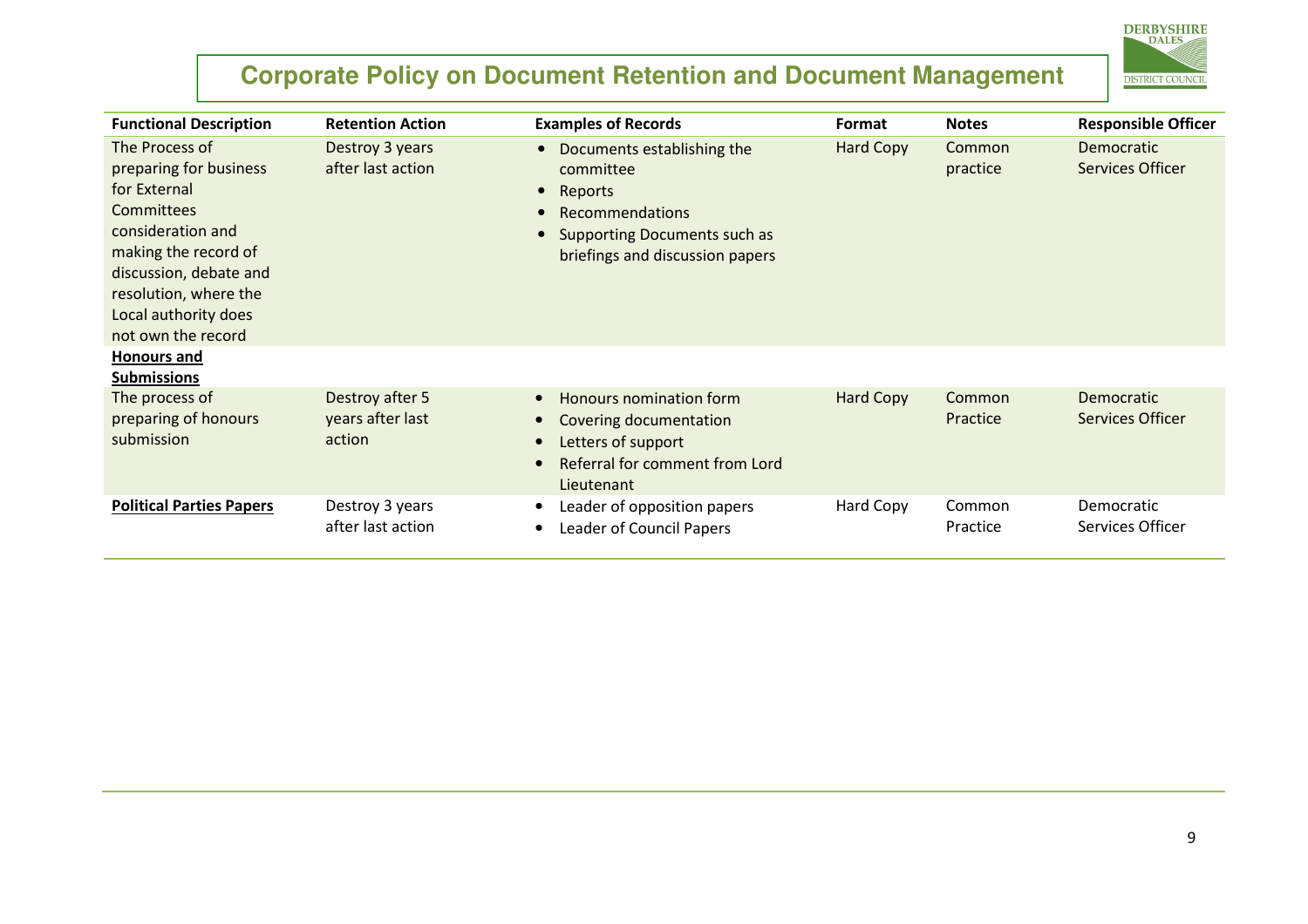

#### MANAGEMENT AND ADMINISTRATION:

| <b>Functional Description</b>                                                                                                            | <b>Retention Action</b>         | <b>Examples of Records</b>                                                                                                  | Format                            | <b>Notes</b>       | <b>Responsible Officer</b>                  |
|------------------------------------------------------------------------------------------------------------------------------------------|---------------------------------|-----------------------------------------------------------------------------------------------------------------------------|-----------------------------------|--------------------|---------------------------------------------|
| <b>Corporate Planning</b><br>and Reporting                                                                                               |                                 |                                                                                                                             |                                   |                    |                                             |
| The corporate planning<br>and reporting activities<br>of Local Authorities                                                               | Permanent                       | <b>Corporate Plans</b><br>$\bullet$<br><b>Strategies and Action Plans</b><br><b>Annual Reports</b><br><b>Emergency Plan</b> | Hard Copy                         | Common<br>Practice | Corporate Director                          |
| The process of<br>preparing business for<br>strategic consideration<br>and making the record<br>of discussion, debate<br>and resolutions | Permanent                       | Strategic management team minutes                                                                                           | <b>Hard Copy</b>                  | Common<br>Practice | Relevant Head of<br><b>Service</b>          |
| <b>Statutory Returns</b>                                                                                                                 |                                 |                                                                                                                             |                                   |                    |                                             |
| The process of<br>preparing information<br>to be passed on to<br><b>Central Government as</b><br>part of statutory<br>requirements       | Destroy 7 years<br>from closure | <b>Reports to Central Government</b>                                                                                        | Electronic or<br><b>Hard Copy</b> | Common<br>Practice | <b>Head of Corporate</b><br><b>Services</b> |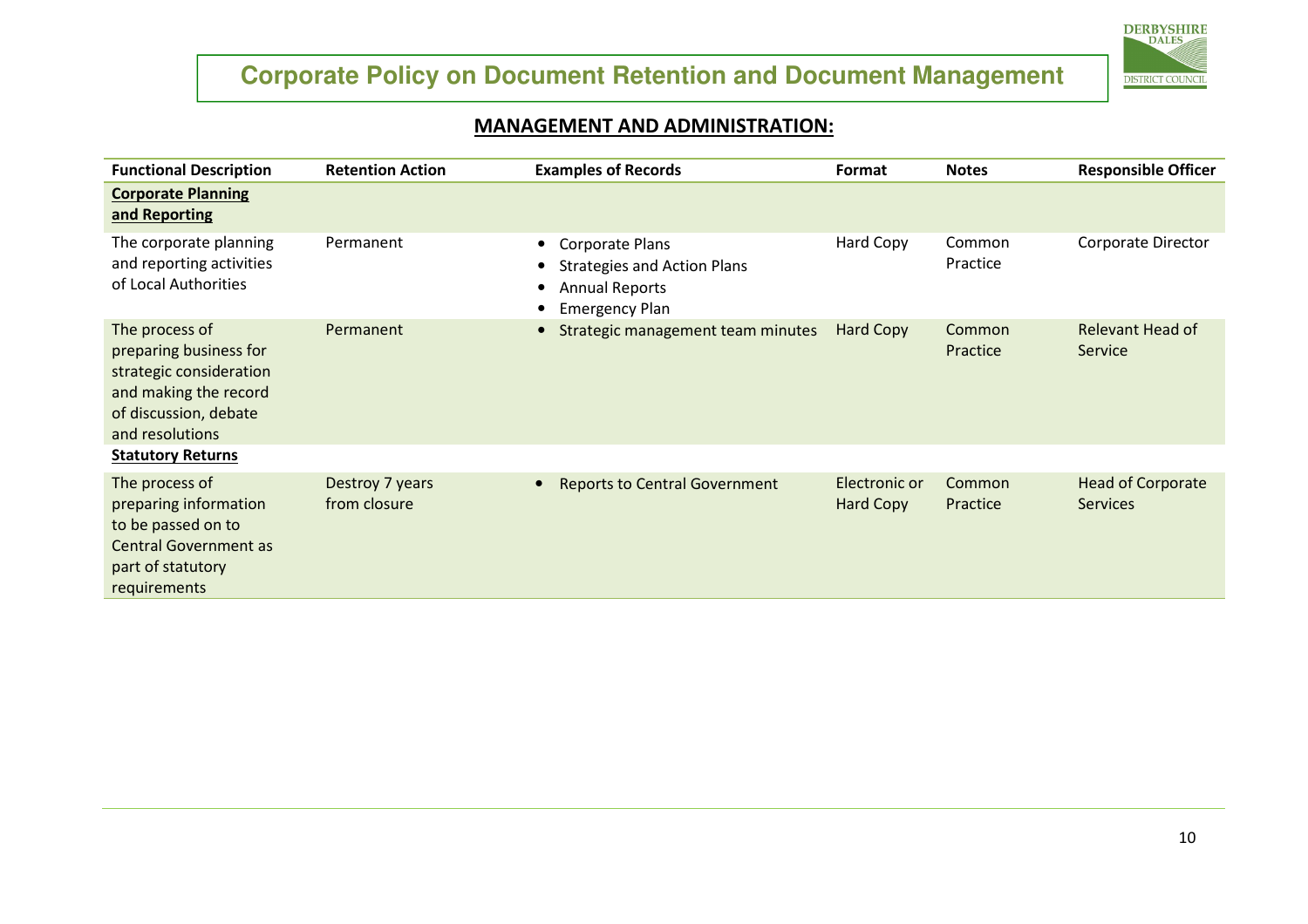

| <b>Functional Description</b>                                                                                                                    | <b>Retention Action</b>         | <b>Examples of Records</b>                                                                                                                                                                                                                                       | Format                     | <b>Notes</b>       | <b>Responsible Officer</b>  |
|--------------------------------------------------------------------------------------------------------------------------------------------------|---------------------------------|------------------------------------------------------------------------------------------------------------------------------------------------------------------------------------------------------------------------------------------------------------------|----------------------------|--------------------|-----------------------------|
| <b>Policy, Procedures,</b><br><b>Strategy and Structure</b>                                                                                      |                                 |                                                                                                                                                                                                                                                                  |                            |                    |                             |
| Activities that develop<br>policies, procedures,<br>strategies and<br>structures for Local<br>Authorities                                        | Permanent                       | Policy, Procedure, precedent,<br>$\bullet$<br>Instructions<br>Asset Management Plan<br><b>Community Strategy</b><br><b>Community Safety Plan</b><br><b>Completed Questionnaires</b><br>$\bullet$<br><b>Focus Group Notes</b><br>Partner responses to Consultants | Electronic or<br>Hard Copy | Common<br>Practice | Relevant Head of<br>Service |
| The process of<br>monitoring and<br>reviewing strategic<br>plans, policies or<br>procedures to assess<br>their compliance with<br>the guidelines | Destroy 5 years<br>from closure | <b>Working Group Meetings</b><br><b>Compliance Reports</b>                                                                                                                                                                                                       |                            | Common<br>Practice | Relevant Head of<br>Service |
| <b>Public Consultation</b>                                                                                                                       |                                 |                                                                                                                                                                                                                                                                  |                            |                    |                             |
| The process of<br>consulting the public<br>and staff in the<br>development of<br>significant policies of<br>the Local Authority                  | Destroy 5 years<br>from process | <b>Local Plan Representations</b><br>$\bullet$                                                                                                                                                                                                                   |                            | Common<br>Practice | Relevant Head of<br>Service |
| The process of<br>consulting the public<br>and staff of minor<br>policies of the Local<br>Authority                                              | Destroy 1 year<br>from process  | <b>Events Surveys</b><br>$\bullet$<br>(if unsure please consult with legal<br>$\bullet$<br>as to meaning of major/minor policy<br>changes)                                                                                                                       |                            | Common<br>Practice | Relevant Head of<br>Service |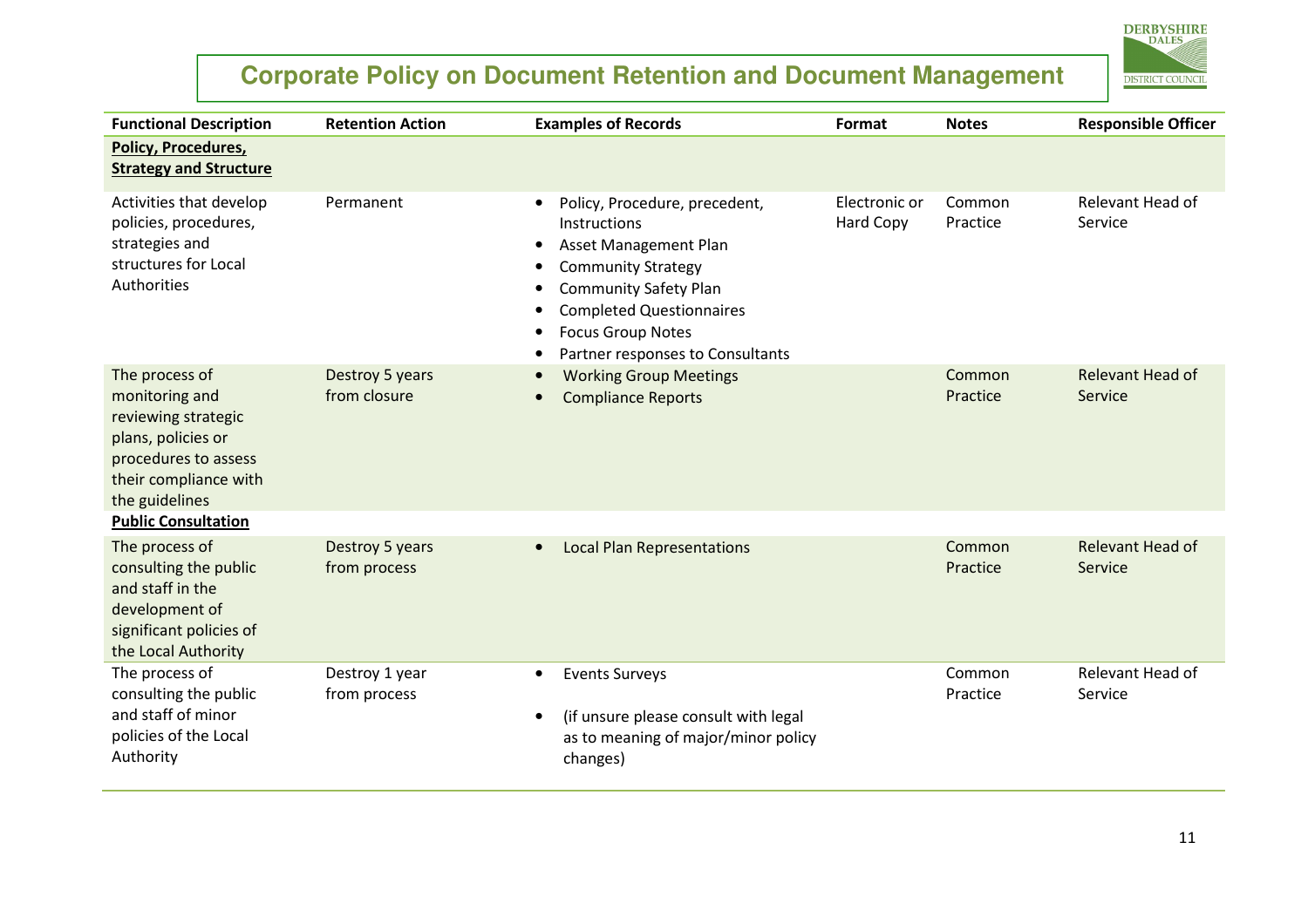# **DERBYSHIRE DISTRICT COUNCIL**

| <b>Functional Description</b>                                                                                                                               | <b>Retention Action</b>               | <b>Examples of Records</b>                                                                                                  | Format                            | <b>Notes</b>       | Responsible Officer                         |
|-------------------------------------------------------------------------------------------------------------------------------------------------------------|---------------------------------------|-----------------------------------------------------------------------------------------------------------------------------|-----------------------------------|--------------------|---------------------------------------------|
| The process of<br>consulting the public<br>and staff of minor<br>policies of the Local<br>Authority                                                         | Destroy 1 year<br>from process        | If unsure please consult with legal as<br>$\bullet$<br>to meaning of major/minor policy<br>changes                          |                                   | Common<br>Practice | Relevant Head of<br>Service                 |
| Information<br><b>Management</b>                                                                                                                            |                                       |                                                                                                                             |                                   |                    |                                             |
| The activity whereby<br>standards, authorities,<br>restraints and<br>verifications are<br>introduced and<br>maintained to manage<br>information effectively | Permanent                             | <b>Classification schemes</b><br>$\bullet$<br>Registers<br>Indexes<br>$\bullet$<br><b>Authorised Lists of File Headings</b> | <b>Hard Copy</b>                  | Common<br>Practice | <b>Head of Resources</b>                    |
| The management of<br>collections of records<br>transferred to the<br>archives                                                                               | Permanent                             | Accession registers<br>$\bullet$<br>Depositor files                                                                         | Electronic or<br>Hard Copy        | Common<br>Practice | Relevant Head of<br>Service                 |
| The process that<br>records the secure<br>disposal of confidential<br>records                                                                               | Destroy 12 years<br>after last action | <b>Disposal certificates</b><br>$\bullet$                                                                                   | <b>Hard Copy</b>                  | Common<br>Practice | <b>Data Protection</b><br>Officer           |
| <b>Enquiries and</b><br><b>Complaints</b>                                                                                                                   |                                       |                                                                                                                             |                                   |                    |                                             |
| The management in<br>summary form of<br>enquiries and<br>complaints directed to<br>council                                                                  | Permanent                             | <b>Indexes</b><br>Registers                                                                                                 | Electronic or<br><b>Hard Copy</b> | Common<br>Practice | <b>Head of Corporate</b><br><b>Services</b> |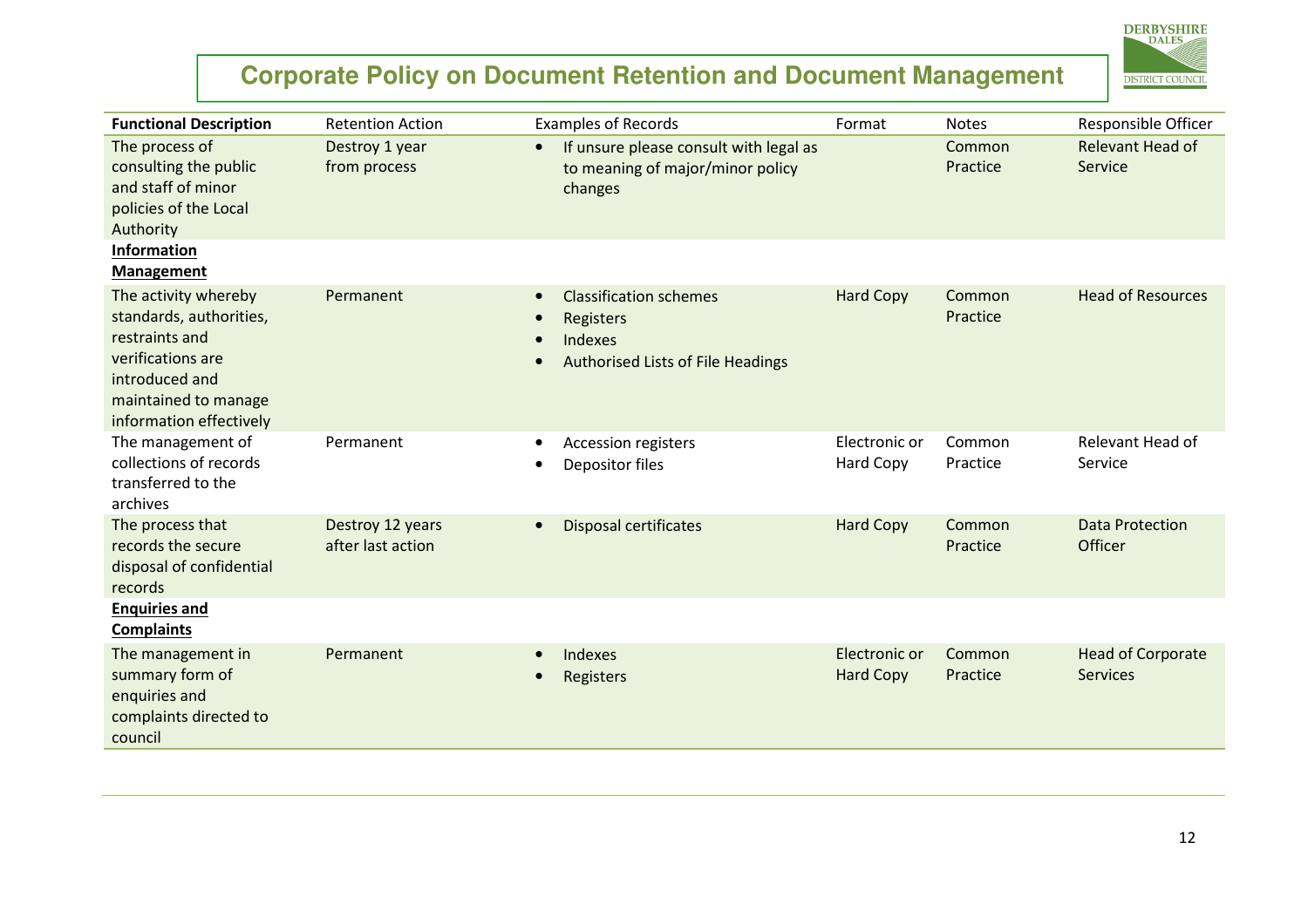

| <b>Functional Description</b>                                                                                                        | <b>Retention Action</b>                                        | <b>Examples of Records</b>                                                                        | Format                            | <b>Notes</b>       | <b>Responsible Officer</b>                                                 |
|--------------------------------------------------------------------------------------------------------------------------------------|----------------------------------------------------------------|---------------------------------------------------------------------------------------------------|-----------------------------------|--------------------|----------------------------------------------------------------------------|
| The management of<br>enquiries, submissions<br>and complaints which<br>result in significant<br>changes to policies or<br>procedures | Destroy 6 years<br>after the closure of<br>the file            | Reports<br>$\bullet$<br>Returns<br>Correspondence<br><b>Asset of Community Value</b><br>$\bullet$ | Electronic or<br><b>Hard Copy</b> | Common<br>Practice | <b>Head of Corporate</b><br><b>Services</b><br>Relevant Head of<br>Service |
| The management of<br>detailed responses on<br>council actions, policy<br>and procedures                                              | Destroy 6 years<br>after<br>administrative use<br>is concluded | Reports<br>$\bullet$<br>Returns<br>Correspondence<br>Ombudsman<br>$\bullet$                       | Electronic or<br>Hard Copy        | Common<br>Practice | Head of Corporate<br><b>Services</b>                                       |
| The management of<br>routine responses on<br>council actions, policy<br>or procedure (general<br>enquiries)                          | Destroy 2 years<br>after<br>administrative use                 | <b>Printed Material</b><br><b>Form Letters</b><br>FOI responses<br>$\bullet$                      | Electronic or<br><b>Hard Copy</b> | Common<br>Practice | <b>Head of Corporate</b><br><b>Services</b>                                |
| <b>Receipts and records</b><br>of items sent via<br>recorded delivery                                                                | 1 year                                                         | Track and trace numbers.<br>$\bullet$<br>Recorded delivery receipts.<br>Delivery confirmation     | Electronic or<br><b>Hard Copy</b> | Common<br>Practice | Relevant Head of<br>Service                                                |
| <b>Quality and</b><br>Performance<br>management                                                                                      |                                                                |                                                                                                   |                                   |                    |                                                                            |
| The process of<br>monitoring or<br>reviewing the quality,<br>efficiency or<br>performance of a Local<br>Authority service or<br>unit | Destroy 5 years<br>from closure                                | <b>Best Value Review</b><br>$\bullet$<br><b>Service Review</b>                                    | <b>Both</b>                       |                    | <b>Head of Resources</b>                                                   |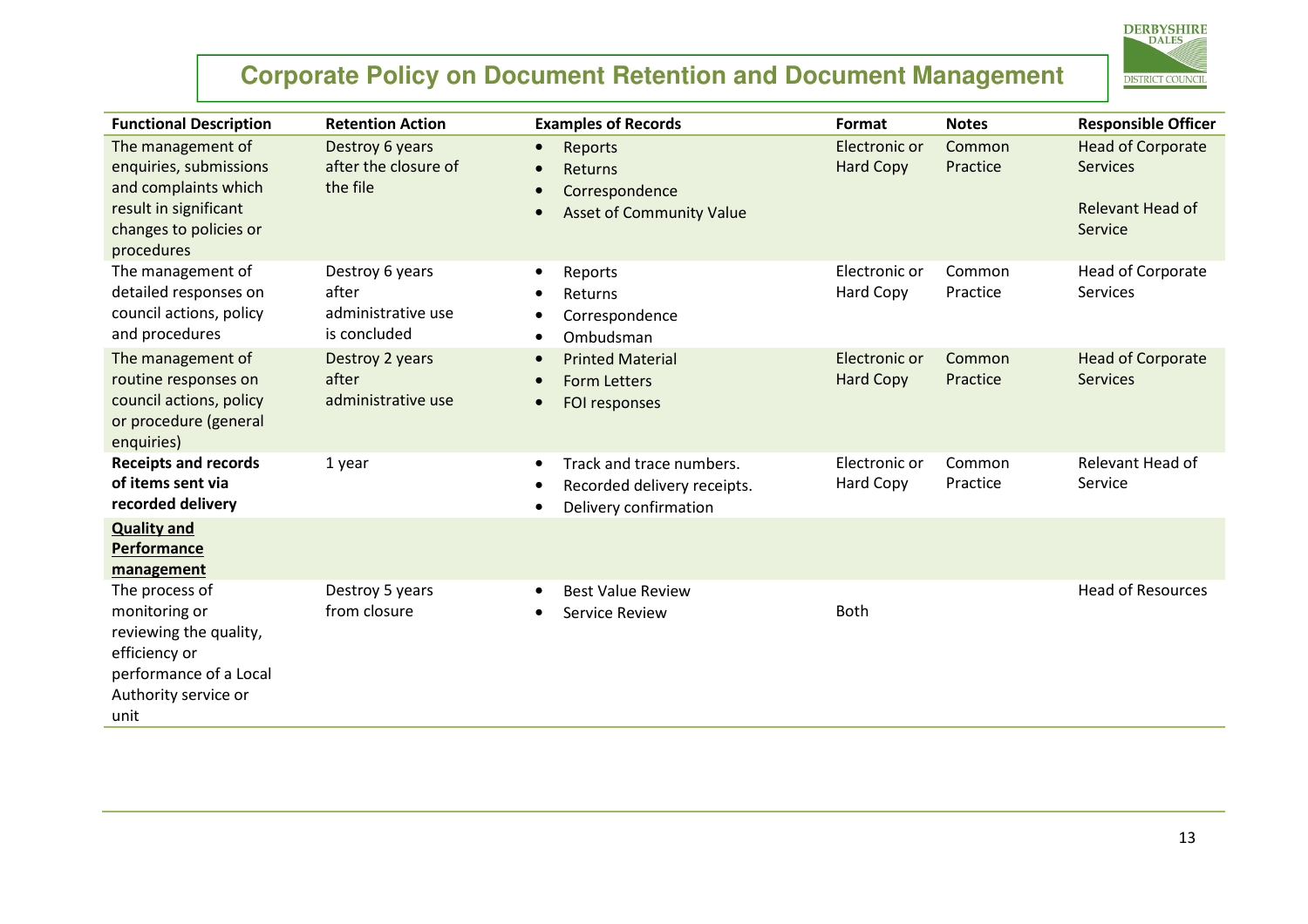

| <b>Functional Description</b>                                                                                       | <b>Retention Action</b>                           | <b>Examples of Records</b>                                                                                                            | <b>Format</b>                     | <b>Notes</b>       | <b>Responsible Officer</b>                        |
|---------------------------------------------------------------------------------------------------------------------|---------------------------------------------------|---------------------------------------------------------------------------------------------------------------------------------------|-----------------------------------|--------------------|---------------------------------------------------|
| The process of<br>assessing the quality,<br>efficiency or<br>performance of a Local<br>Authority service or<br>unit | Destroy 2 years<br>from closure                   | Assessment form<br>$\bullet$                                                                                                          | Electronic or<br><b>Hard Copy</b> | Common<br>Practice | <b>Relevant Head of</b><br>Service                |
| <b>Public relations</b>                                                                                             |                                                   |                                                                                                                                       |                                   |                    |                                                   |
| The process of<br>designing setting<br>information for<br>publication                                               | Destroy 3 years<br>from last action               | Dales Matters / E-newsletter                                                                                                          | Electronic or<br><b>Hard Copy</b> |                    | Communications<br>and Marketing<br>Manager        |
| <b>Media Relations</b>                                                                                              |                                                   |                                                                                                                                       |                                   |                    |                                                   |
| The process of<br>interaction with the<br>media                                                                     | Destroy 3 years<br>from closure                   | <b>Press statements</b>                                                                                                               |                                   |                    | <b>Communications</b><br>and Marketing<br>Manager |
| Media publications<br>concerning Local<br>Authorities                                                               | Permanent                                         | Press cuttings<br>$\bullet$<br>Media reports<br>$\bullet$                                                                             | Electronic or<br>Hard Copy        | Common<br>Practice | Communications<br>and Marketing<br>Manager        |
| <b>Marketing</b>                                                                                                    |                                                   |                                                                                                                                       |                                   |                    |                                                   |
| The process of<br>developing and<br>promoting Local<br>Authorities' campaigns<br>and events                         | Destroy 6 years<br>after the date of<br>the event | Social Media Posts<br>Posters<br>$\bullet$                                                                                            | Electronic or<br><b>Hard Copy</b> |                    | Relevant Head of<br>Service                       |
| <b>Civic and Royal Events</b>                                                                                       |                                                   |                                                                                                                                       |                                   |                    |                                                   |
| The recording of<br>ceremonial events and<br>civic occasions                                                        | Permanent                                         | <b>Visitor Book</b><br>$\bullet$<br><b>Audio Tapes</b><br>$\bullet$<br>Video Tapes<br>$\bullet$<br>Photographs<br>Newspaper Clippings | Hard Copy                         | Common<br>Practice | Relevant Head of<br>Service                       |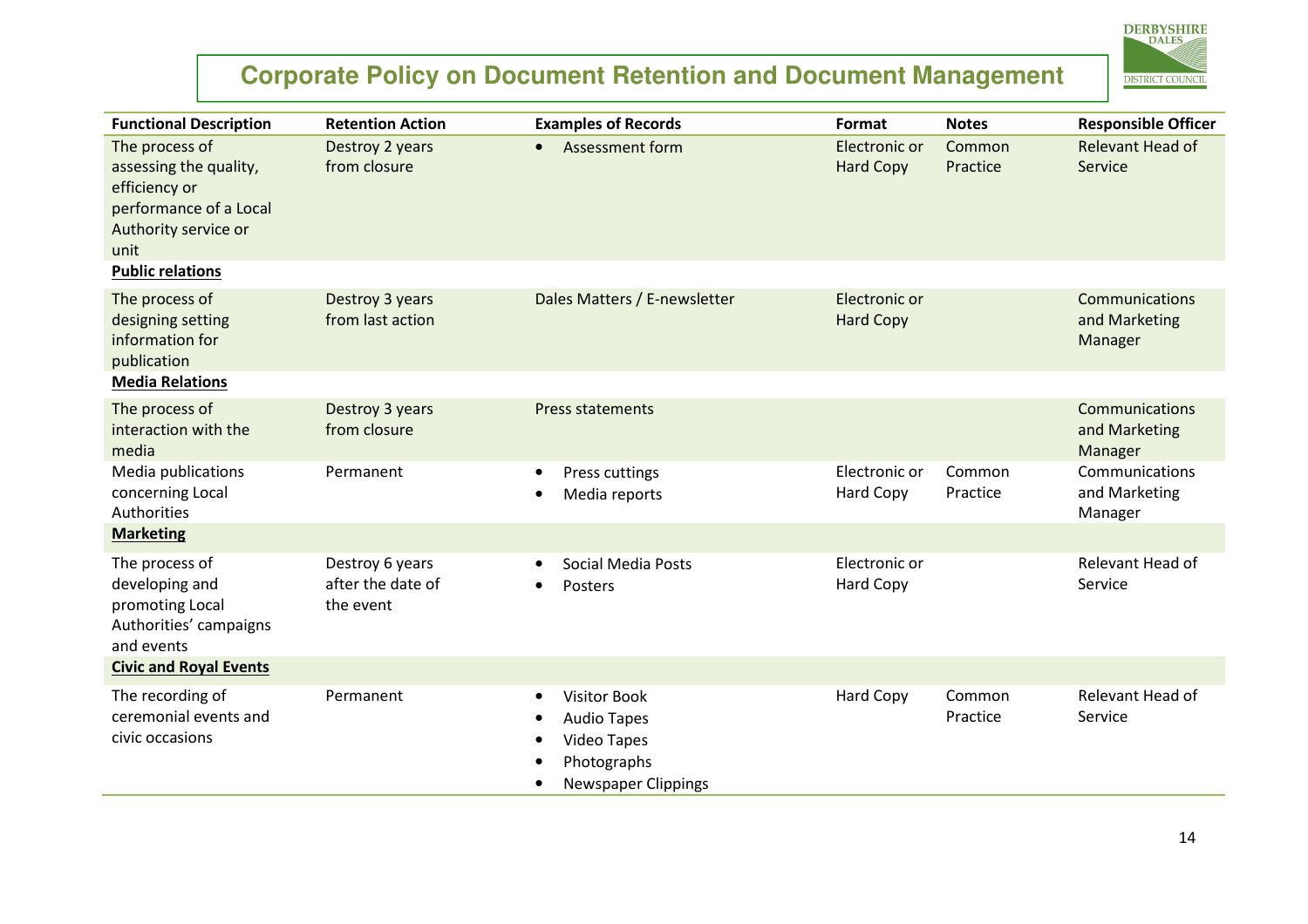

| <b>Functional Description</b> | <b>Retention Action</b> | <b>Examples of Records</b>         | Format        | <b>Notes</b> | <b>Responsible Officer</b> |
|-------------------------------|-------------------------|------------------------------------|---------------|--------------|----------------------------|
| The process of                | Destroy 7 years         | Officer minutes of working groups, | Electronic or | Common       | Relevant Head of           |
| organising a                  | after                   | event strategy/plans               | Hard copy     | Practice     | <b>Service</b>             |
| ceremonial event or           | administrative use      |                                    |               |              |                            |
| civic occasion                | is concluded            |                                    |               |              |                            |

#### HOUSING:

| <b>Functional Description</b>                                                            | <b>Retention Action</b>                                                                                                                               | <b>Examples of Records</b>                                                                                                                | Format                            | <b>Notes</b>       | <b>Responsible Officer</b> |
|------------------------------------------------------------------------------------------|-------------------------------------------------------------------------------------------------------------------------------------------------------|-------------------------------------------------------------------------------------------------------------------------------------------|-----------------------------------|--------------------|----------------------------|
| <b>Housing Provisions</b>                                                                |                                                                                                                                                       |                                                                                                                                           |                                   |                    |                            |
| The registration of<br>individual housing<br>applications                                | Permanent                                                                                                                                             | <b>Council Housing Register</b><br>$\bullet$                                                                                              | Hard Copy                         |                    | <b>Head of Housing</b>     |
| The process for<br>applying for council<br>housing (unsuccessful<br>applicants)          | Destroy 7 years after<br>closure                                                                                                                      | Council housing application forms<br>$\bullet$<br>and supporting material<br>Applications for transfer of tenancy<br>and supporting paper | Electronic or<br><b>Hard Copy</b> | Common<br>Practice | <b>Head of Housing</b>     |
| Information on type of<br>housing stock required                                         | Destroy 4 years after<br>last action                                                                                                                  |                                                                                                                                           |                                   |                    | <b>Head of Housing</b>     |
| Records of<br>sites/buildings which<br>may be developed for<br><b>Affordable housing</b> | Permanent                                                                                                                                             | Plans and correspondence<br>$\bullet$                                                                                                     | Electronic or<br><b>Hard Copy</b> | Common<br>Practice | <b>Head of Housing</b>     |
| <b>Homeless Application</b><br>Records                                                   | Destroy 4 years from<br>the date of permanent<br>re-housing for accepted<br>applications, 4 years<br>from the latest action<br>for other applications | Correspondence<br>$\bullet$                                                                                                               | Electronic or<br>Hard Copy        | Common<br>Practice | <b>Head of Housing</b>     |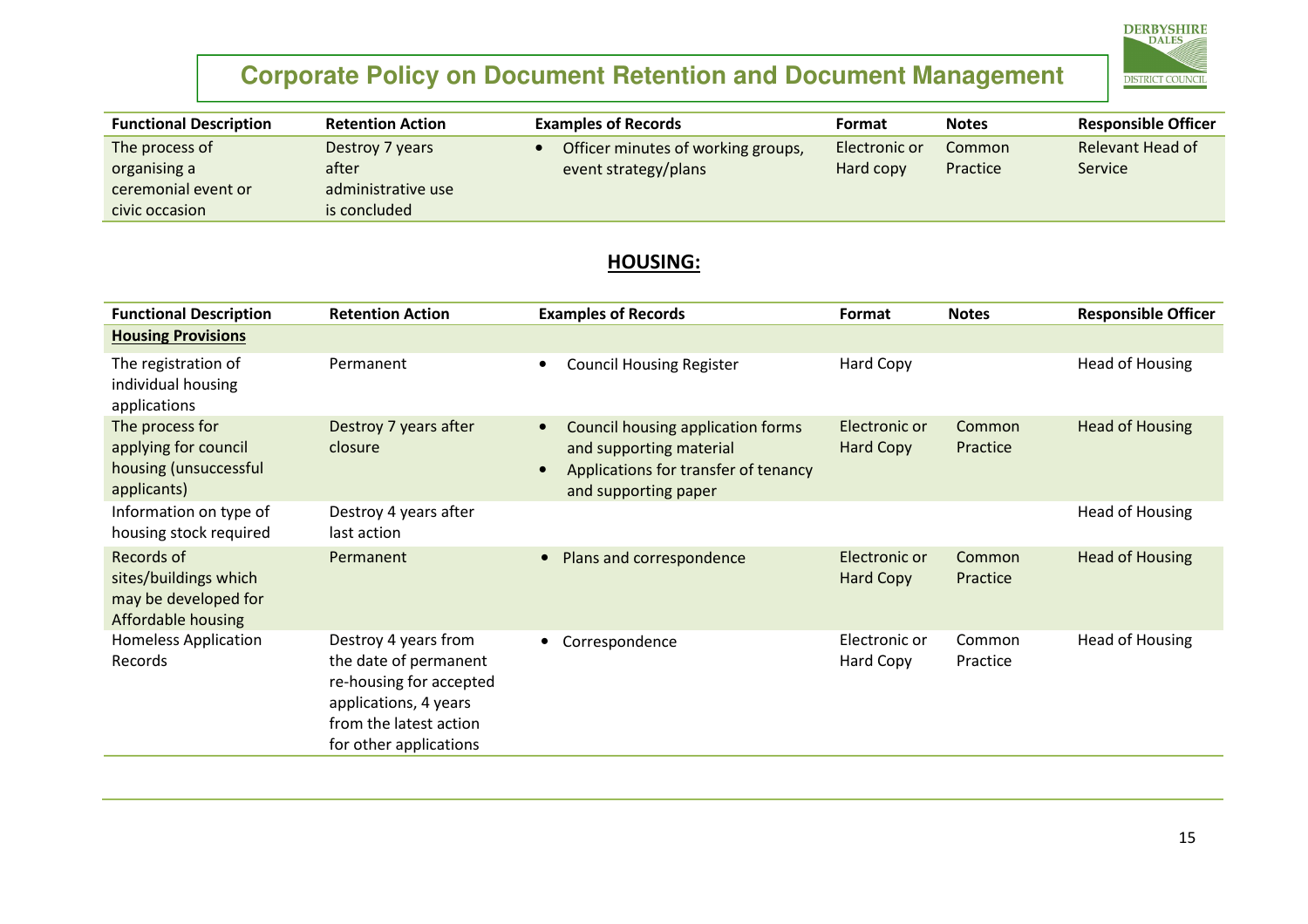

#### <u>LEGAL:</u>

| <b>Functional Description</b>                                                                                               | <b>Retention Action</b>                                                                        | <b>Examples of Records</b>                                                  | Format                     | <b>Notes</b>                        | <b>Responsible Officer</b> |
|-----------------------------------------------------------------------------------------------------------------------------|------------------------------------------------------------------------------------------------|-----------------------------------------------------------------------------|----------------------------|-------------------------------------|----------------------------|
| Litigation:                                                                                                                 |                                                                                                |                                                                             |                            |                                     |                            |
| The process of<br>managing, undertaking<br>or defending for or<br>against litigation on<br>behalf of the Local<br>Authority | Destroy 7 years<br>after last action.<br>Major Litigation -<br>offer to archivist to<br>review | <b>Criminal Case File</b><br>$\bullet$<br>Civil Case File<br>Correspondence | Hard Copy                  | Statutory-<br><b>Limitation Act</b> | Senior Solicitor           |
| <b>Advice:</b>                                                                                                              |                                                                                                |                                                                             |                            |                                     |                            |
| The process of<br>providing legal advice<br>on a point of law                                                               | Destroy 7 years<br>after last action<br>Major Precedent-<br>offer to archivist to<br>review    | Instructions and Correspondence<br>$\bullet$<br>from client departments     | Electronic or<br>Hard Copy | Common<br>Practice                  | Senior Solicitor           |
| <b>Contracts:</b>                                                                                                           |                                                                                                |                                                                             |                            |                                     |                            |
| <b>Capital Contracts</b>                                                                                                    | Permanent                                                                                      |                                                                             | Hard Copy                  |                                     | Senior Solicitor           |
| Contracts not under<br>seal                                                                                                 | Destroy 7 years<br>after terms of<br>contract have<br>expired                                  |                                                                             | <b>Hard Copy</b>           | Common<br>Practice                  | <b>Senior Solicitor</b>    |
| Contracts under seal                                                                                                        | Destroy 13 years<br>after terms of the<br>contract have<br>expired                             |                                                                             | Hard Copy                  | Common<br>Practice                  | Senior Solicitor           |
| Non-contractual<br>agreements                                                                                               | Destroy 7 years<br>after agreement<br>expires or is<br>terminated                              | Concordant<br>$\bullet$                                                     | <b>Hard Copy</b>           | Common<br>Practice                  | <b>Senior Solicitor</b>    |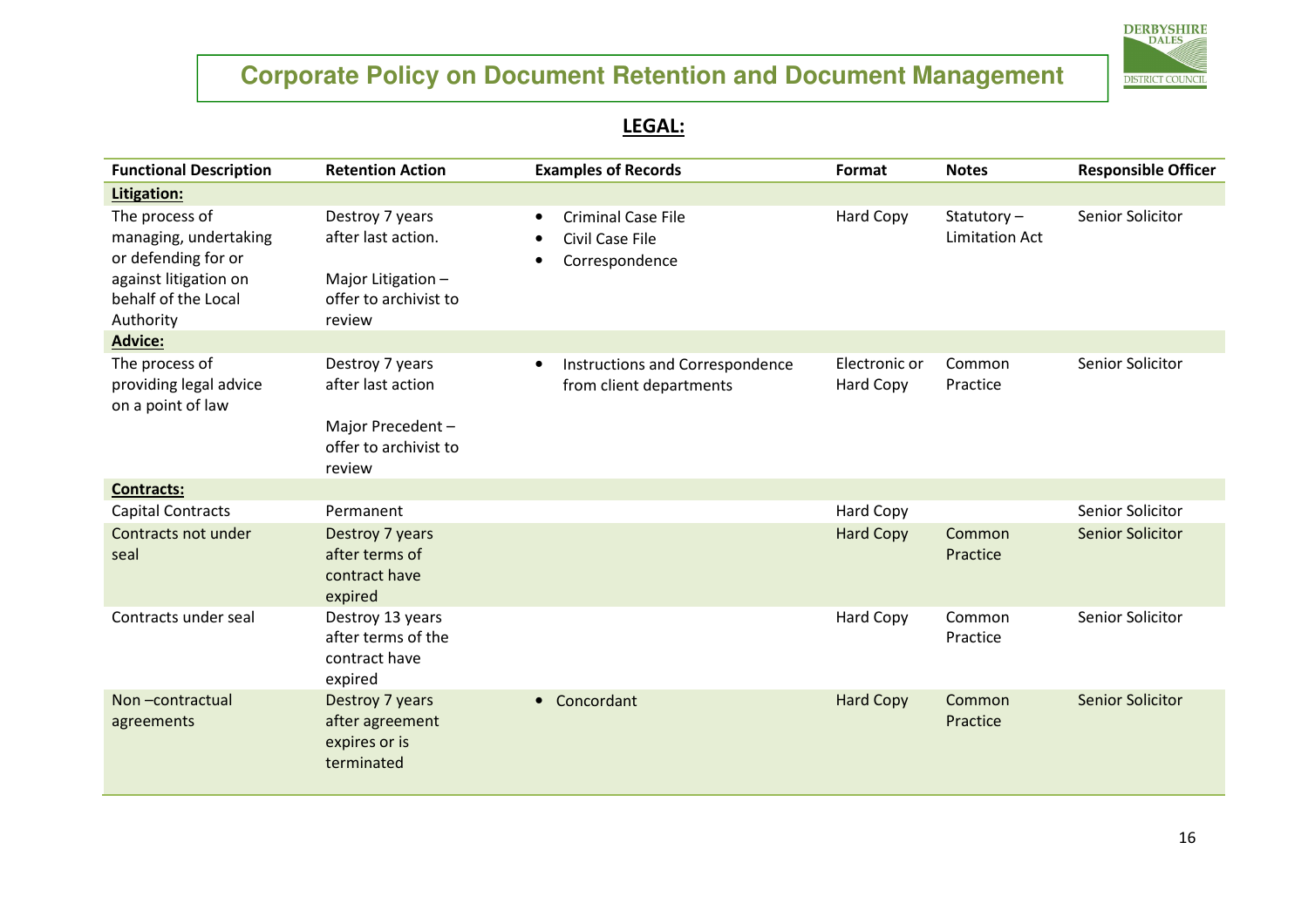

| <b>Functional Description</b>                                | <b>Retention Action</b>                                                   | <b>Examples of Records</b>                                            | Format                            | <b>Notes</b>                                                                                                                       | <b>Responsible Officer</b>                  |
|--------------------------------------------------------------|---------------------------------------------------------------------------|-----------------------------------------------------------------------|-----------------------------------|------------------------------------------------------------------------------------------------------------------------------------|---------------------------------------------|
| <b>Contract Register</b>                                     | Permanent                                                                 |                                                                       | <b>Hard Copy</b>                  |                                                                                                                                    | <b>Head of Corporate</b><br><b>Services</b> |
| <b>Contract Documents</b>                                    | 7 years after last<br>date of expiry of<br>the contracts                  | • Funding applications<br>• Grant offer letters<br>• Beneficiary data | Hard Copy                         | Common<br>Practice                                                                                                                 | Senior Solicitor                            |
| Conveyance:                                                  |                                                                           |                                                                       |                                   |                                                                                                                                    |                                             |
| The process of<br>changing ownership of<br>land and property | Destroy 12 years<br>after closure                                         |                                                                       | Electronic or<br>Hard Copy        | Limitation Act<br>1980                                                                                                             | Senior Solicitor                            |
| Leases                                                       | Destroy 16 years<br>after DDDC ceases<br>to lease the site or<br>premises |                                                                       | <b>Hard Copy</b>                  | <b>Limitation Act</b><br>$1980 - 15$ year<br>long stop in<br>which an action<br>can be brought<br>in the event of<br>latent damage | <b>Senior Solicitor</b>                     |
| Licences to occupy                                           | Destroy 7 years<br>after expiry of<br>Licence                             |                                                                       | Hard Copy                         | <b>Limitation Act</b><br>1980                                                                                                      | Senior Solicitor                            |
| Easements                                                    | Permanent                                                                 |                                                                       | <b>Hard Copy</b>                  |                                                                                                                                    | <b>Senior Solicitor</b>                     |
| Unregistered Title<br><b>Documents</b>                       | Permanent                                                                 |                                                                       | Hard Copy                         |                                                                                                                                    | Senior Solicitor                            |
| Land Charge searches                                         | Destroy after 6<br>years                                                  |                                                                       | Electronic or<br><b>Hard Copy</b> | <b>Local Land</b><br>charges Act<br>1975                                                                                           | <b>Senior Solicitor</b>                     |
| <b>Footpath Closure:</b>                                     |                                                                           |                                                                       |                                   |                                                                                                                                    |                                             |
| Footpath diversion<br>Order                                  | Permanent                                                                 |                                                                       | <b>Hard Copy</b>                  | Statutory                                                                                                                          | <b>Senior Solicitor</b>                     |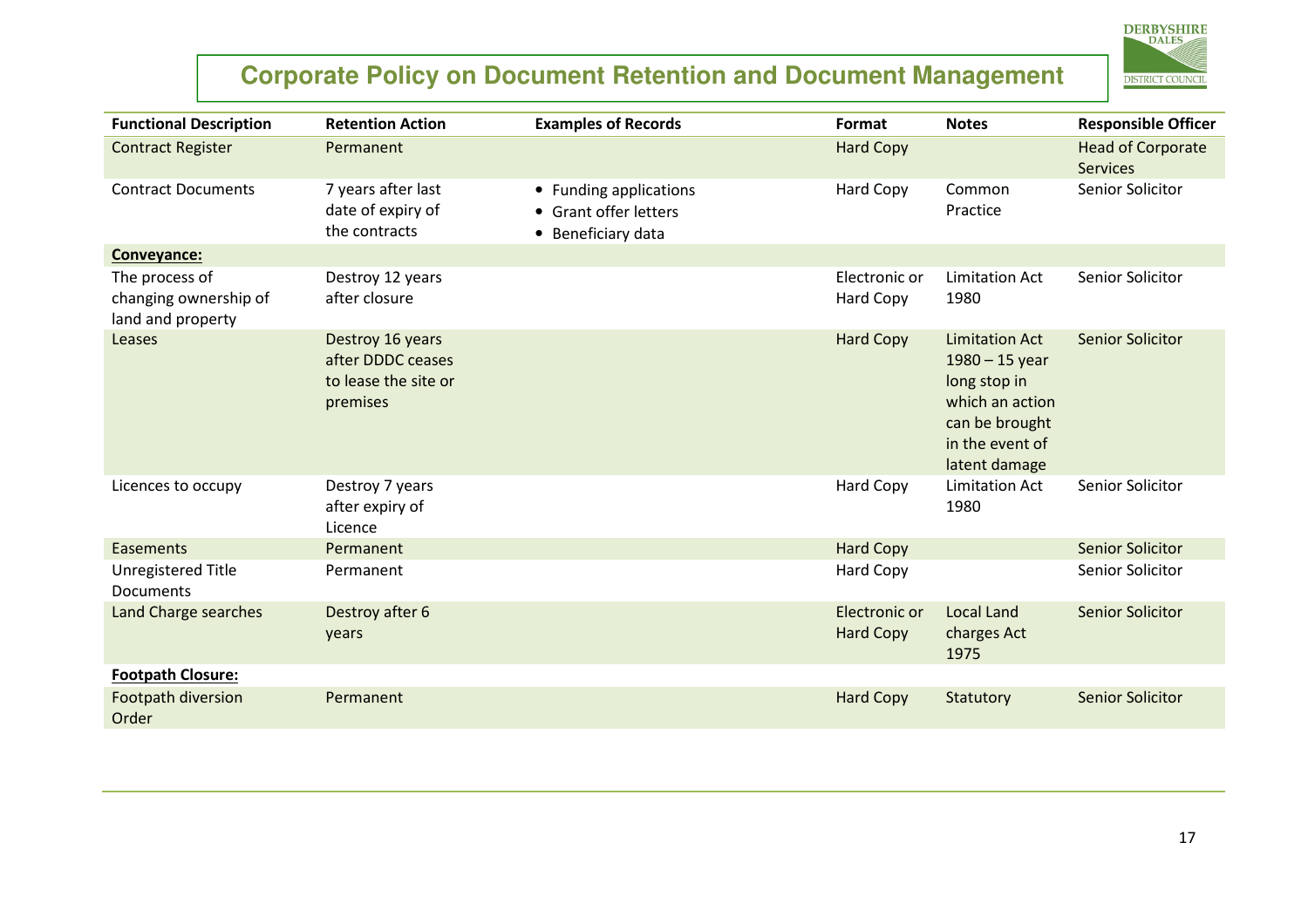

| <b>Functional Description</b>                                                     | <b>Retention Action</b>                                      | <b>Examples of Records</b> | Format                     | <b>Notes</b>       | <b>Responsible Officer</b> |
|-----------------------------------------------------------------------------------|--------------------------------------------------------------|----------------------------|----------------------------|--------------------|----------------------------|
| Footpath diversion files                                                          | Destroy 6 years<br>after date of<br>confirmation of<br>Order |                            | Electronic or<br>Hard Copy | Common<br>Practice | Senior Solicitor           |
| s.106 Agreements:                                                                 |                                                              |                            |                            |                    |                            |
| S.106 Agreement                                                                   | Permanent                                                    |                            | Hard Copy                  | Statutory          | Senior Solicitor           |
| S.106 legal file                                                                  | Destroy 12 years<br>after date of<br>Agreement               |                            | Electronic or<br>Hard Copy | Common<br>Practice | Senior Solicitor           |
| <b>Traffic Regulation</b><br>Orders:                                              |                                                              |                            |                            |                    |                            |
| The process around<br>obtaining and<br>implementing a traffic<br>regulation order | Destroy 7 years<br>after TRO has<br>expired                  |                            | <b>Both</b>                | Common<br>Practice | Senior Solicitor           |
| <b>Regulation of</b><br><b>Investigatory Powers</b><br><b>Act</b>                 |                                                              |                            |                            |                    |                            |
| Handling of<br>investigation that come<br>under RIPA                              | Destroy after 2<br>years                                     | Case Files<br>$\bullet$    | <b>Both</b>                | Statutory          | Senior Solicitor           |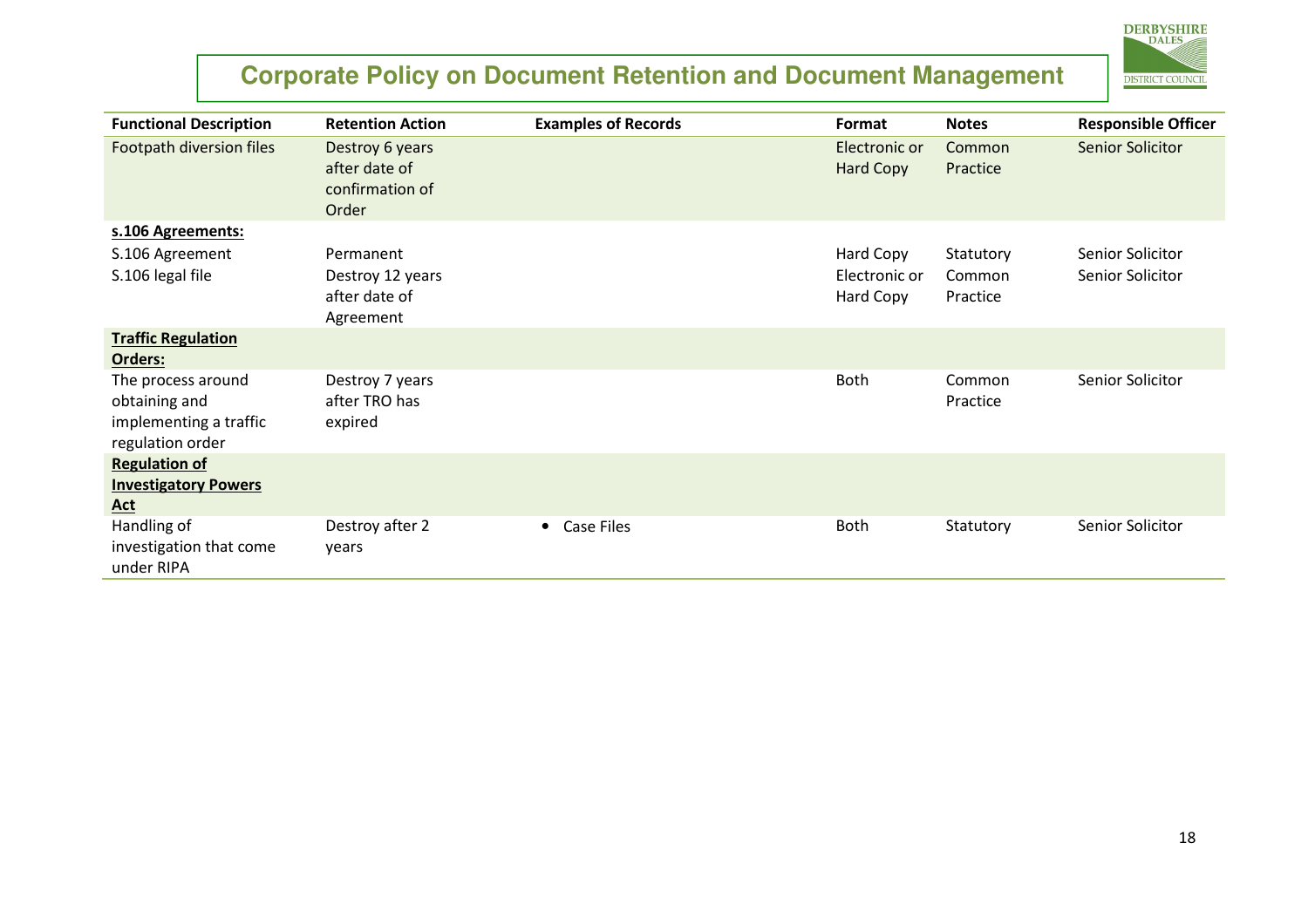

#### PROCUREMENT:

| <b>Functional Description</b>                                                    | <b>Retention Action</b>                                                                                                                                                                         | <b>Examples of Records</b>                                                                                    | Format                            | <b>Notes</b>       | <b>Responsible Officer</b>  |
|----------------------------------------------------------------------------------|-------------------------------------------------------------------------------------------------------------------------------------------------------------------------------------------------|---------------------------------------------------------------------------------------------------------------|-----------------------------------|--------------------|-----------------------------|
| The process involved in<br>the development and<br>specification of a<br>contract | <b>Ordinary Contracts</b><br>Destroy 7 years<br>after the terms of<br>contract have<br>expired<br>Contracts under<br>Seal<br>Destroy 13 years<br>after the terms of<br>contract have<br>expired | • Tender Specification<br>Correspondence                                                                      | Electronic or<br><b>Hard Copy</b> | Statutory          | Relevant Head of<br>Service |
| The process of calling<br>for expressions of<br>Interest                         | Destroy 12 years<br>after closure                                                                                                                                                               | <b>Expressions of Interest</b><br>$\bullet$                                                                   | Electronic or<br><b>Hard Copy</b> | Common<br>Practice | Relevant Head of<br>Service |
| The process involved in<br>the issuing and return of<br>a tender                 | Destroy 1 year<br>after start of<br>contract                                                                                                                                                    | Opening notice<br>$\bullet$<br>Tender envelope<br>$\bullet$<br>Unsuccessful tender documentation<br>$\bullet$ | <b>Hard Copy</b>                  | Common<br>Practice | Relevant Head of<br>Service |
| Summary tender<br>evaluation criteria                                            | <b>Ordinary Contracts</b><br>Destroy 7 years<br>after the terms of<br>contract have<br>expired<br>Contracts under<br>Seal<br>Destroy 13 years<br>after the terms of<br>contract have<br>expired | <b>Evaluation criteria</b><br>$\bullet$                                                                       | Electronic or<br><b>Hard Copy</b> | Statutory          | Relevant Head of<br>Service |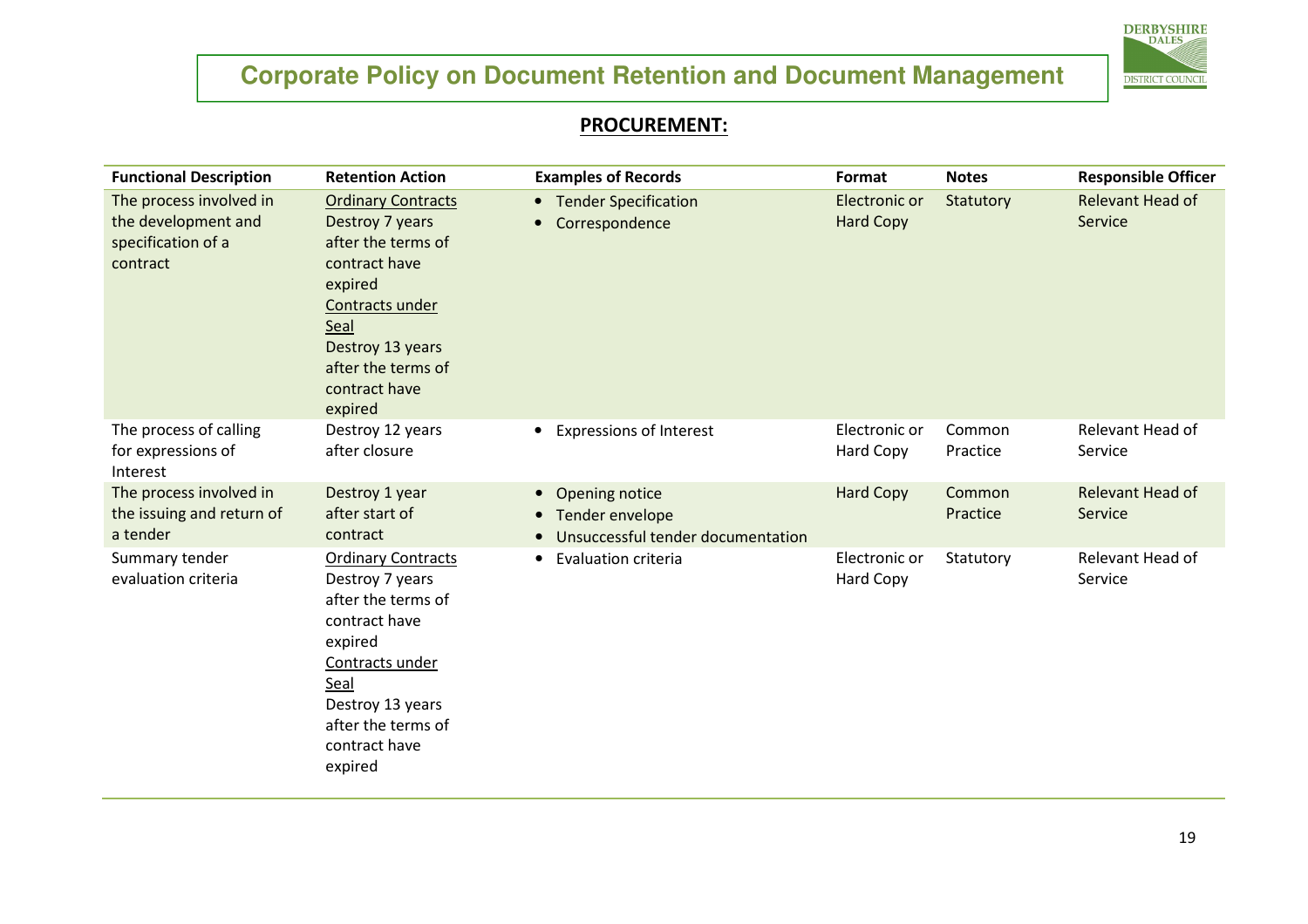

| <b>Functional Description</b>  | <b>Retention Action</b>   | <b>Examples of Records</b> | Format           | <b>Notes</b>       | <b>Responsible Officer</b>  |
|--------------------------------|---------------------------|----------------------------|------------------|--------------------|-----------------------------|
| Successful tender              | <b>Ordinary Contracts</b> |                            | Electronic or    | Common             | <b>Relevant Head of</b>     |
| document                       | Destroy 7 years           |                            | <b>Hard Copy</b> | Practice           | Service                     |
|                                | after the terms of        |                            |                  |                    |                             |
|                                | contract have             |                            |                  |                    |                             |
|                                | expired                   |                            |                  |                    |                             |
|                                | Contracts under           |                            |                  |                    |                             |
|                                | Seal                      |                            |                  |                    |                             |
|                                | Destroy 13 years          |                            |                  |                    |                             |
|                                | after the terms of        |                            |                  |                    |                             |
|                                | contract have             |                            |                  |                    |                             |
|                                | expired                   |                            |                  |                    |                             |
| <b>Purchase Requisitions</b>   | Destroy after 7           |                            | Hard Copy        | Common             | Relevant Head of            |
|                                | years                     |                            |                  | Practice           | Service                     |
| Approved list of               | Destroy after 5           |                            | Electronic or    | Common             | Relevant Head of            |
| <b>Contractors</b>             | years                     |                            | <b>Hard Copy</b> | Practice           | Service                     |
| <b>Delivery Notes</b>          | Destroy after 2           |                            | Hard Copy        | Common             | Relevant Head of            |
|                                | years                     |                            |                  | Practice           | Service                     |
| <b>Goods Received Notes</b>    | Destroy after 2           |                            | <b>Hard Copy</b> | Common<br>Practice | Relevant Head of            |
|                                | years                     |                            |                  |                    | Service<br>Relevant Head of |
| Invoices                       | Destroy after 7           |                            | Hard Copy        | Statutory          | Service                     |
| <b>Evidence of Payments of</b> | years<br>Destroy after 30 |                            | <b>Hard Copy</b> | Statutory          | Relevant Head of            |
| <b>EU Grants</b>               | years                     |                            |                  |                    | Service                     |
|                                |                           |                            |                  |                    |                             |
| European Regional              | (See Appendix 2)          |                            |                  |                    |                             |
| <b>Development Fund</b>        |                           |                            |                  |                    |                             |
| (ERDF) for 2014-2020           |                           |                            |                  |                    |                             |
| Projects                       |                           |                            |                  |                    |                             |
| <b>Official Orders</b>         | Destroy after 3           |                            | Hard Copy        | Statutory          | Relevant Head of            |
|                                | years                     |                            |                  |                    | Service                     |
|                                |                           |                            |                  |                    |                             |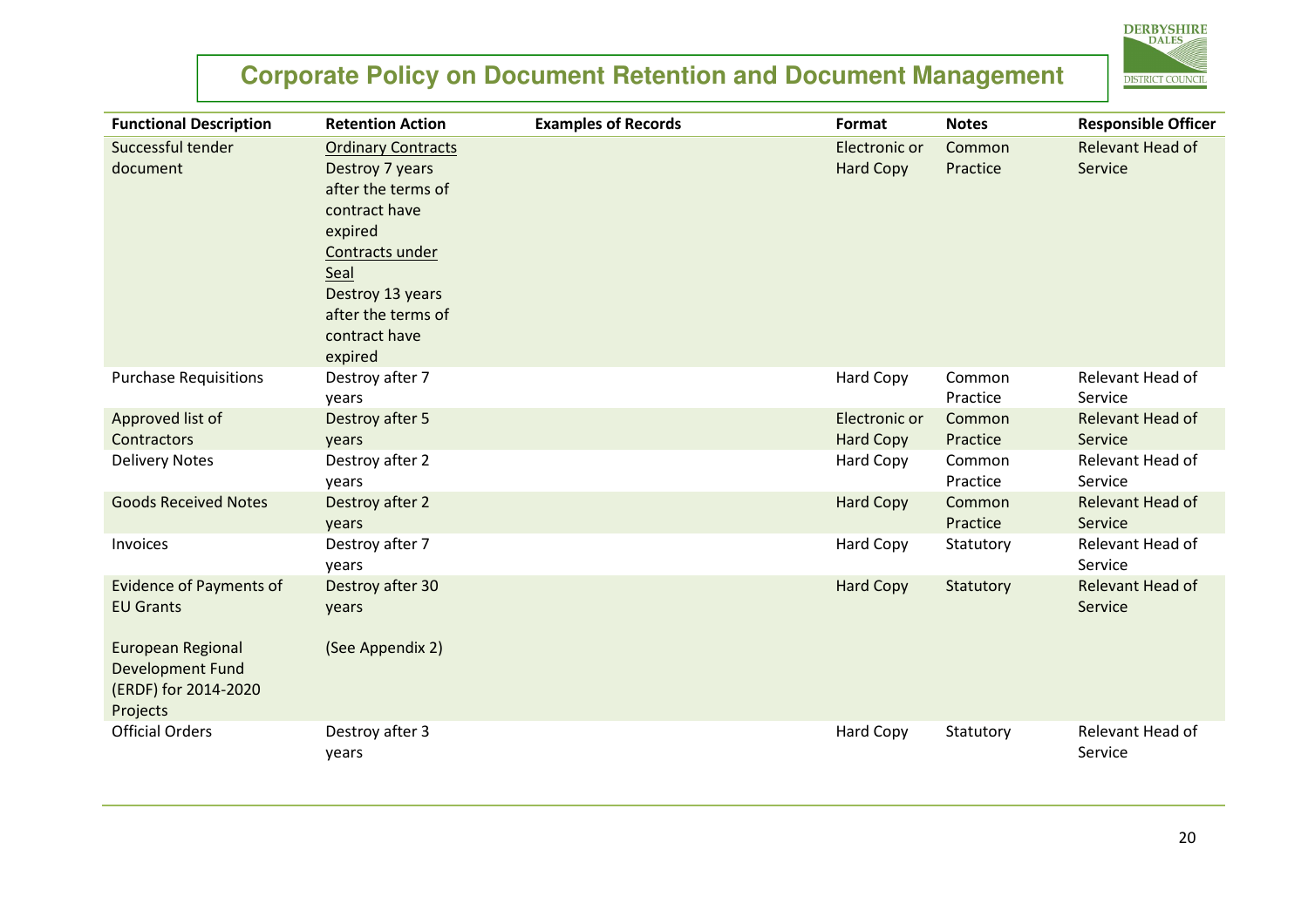

#### <u>HUMAN RESOURCES:</u>

| <b>Functional Description</b>                                                                                                                                 | <b>Retention Action</b>                       | <b>Examples of Records</b>                                                                                                                                                                             | Format                            | <b>Notes</b>                                                                                                                                                                                                                                                 | <b>Responsible Officer</b>                        |
|---------------------------------------------------------------------------------------------------------------------------------------------------------------|-----------------------------------------------|--------------------------------------------------------------------------------------------------------------------------------------------------------------------------------------------------------|-----------------------------------|--------------------------------------------------------------------------------------------------------------------------------------------------------------------------------------------------------------------------------------------------------------|---------------------------------------------------|
| Personal<br><b>Administration</b>                                                                                                                             |                                               |                                                                                                                                                                                                        |                                   |                                                                                                                                                                                                                                                              |                                                   |
| Summary management<br>systems that record the<br>monitoring and<br>management of<br>employees                                                                 | Permanent                                     | <b>Employment Registers for</b><br>$\bullet$<br>permanent, temporary or casual<br>staff<br>Registers of personal files<br>$\bullet$<br><b>Superannuation History</b><br>Personal History Cards         | Electronic or<br><b>Hard Copy</b> | Common<br>Practice<br>Note: The<br>summary<br>information that<br>this record class<br>attempts to<br>capture is:-<br>Name DOB<br>Date of<br>appointment<br><b>Work history</b><br>details<br>Position /<br>designation<br><b>Titles &amp; dates</b><br>held | <b>Human Resources</b><br>Manager                 |
| The process of<br>administering<br>employees to ensure<br>that entitlements and<br>obligations are in<br>accordance with agreed<br>employment<br>requirements | 7 years from<br>termination of<br>employment. | <b>Personal File Data:</b><br><b>Application Form/CV</b><br>$\bullet$<br>Letter of Appointment<br>$\bullet$<br>Letter of Acceptance<br>$\bullet$<br><b>Acceptance Form</b><br><b>Medical clearance</b> | Electronic or<br><b>Hard Copy</b> |                                                                                                                                                                                                                                                              | <b>Common Practice Human Resources</b><br>Manager |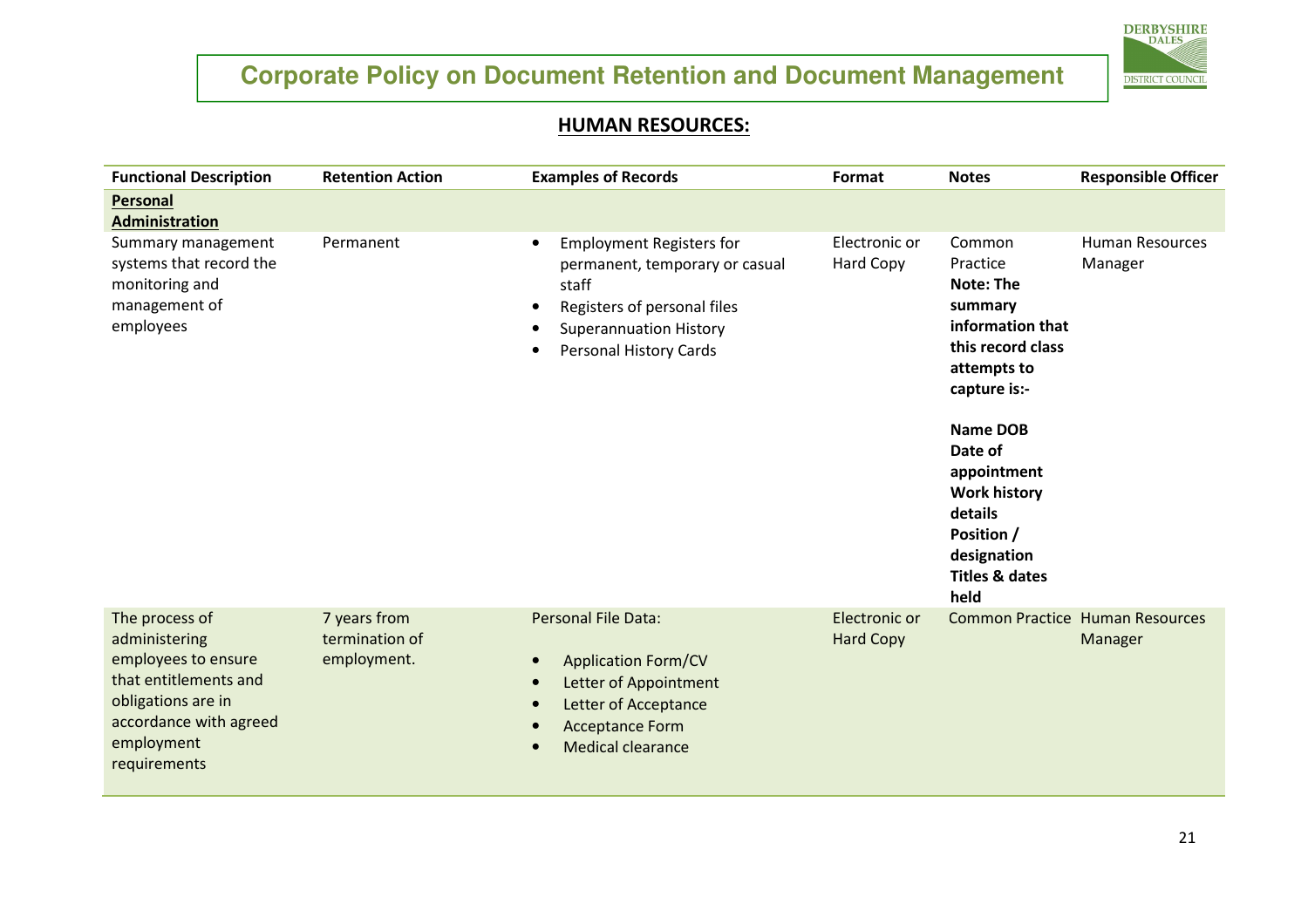

| <b>Functional Description</b>                                                                                                  | <b>Retention Action</b>                                                                                                                                 | <b>Examples of Records</b>                                                                                                                                                                                                                                              | Format | <b>Notes</b> | <b>Responsible Officer</b> |
|--------------------------------------------------------------------------------------------------------------------------------|---------------------------------------------------------------------------------------------------------------------------------------------------------|-------------------------------------------------------------------------------------------------------------------------------------------------------------------------------------------------------------------------------------------------------------------------|--------|--------------|----------------------------|
| Records containing<br>$\bullet$<br>superannuating<br>information                                                               | Destroy 7 years<br>from date of last<br>pension payment<br>or 7 years from the<br>date of termination<br>of employment if<br>non-pension<br>contributor | <b>Statement of particulars</b><br>$\bullet$<br><b>Induction Checklist</b><br><b>Starters form</b><br><b>Job Description</b><br><b>Job Consultation</b><br><b>Educational qualifications</b><br><b>Declaration of interests</b><br><b>Training records</b><br>$\bullet$ |        |              |                            |
| Personal<br>$\bullet$<br>employment record<br>(staff working with<br>children or<br>vulnerable adults,<br>and high risk groups | Destroy 25 years<br>from the date of<br>termination of<br>employment                                                                                    |                                                                                                                                                                                                                                                                         |        |              |                            |
| <b>DBS/CRB Application</b><br>$\bullet$<br>Forms                                                                               | Destroy 6 months<br>after disclosure<br>application<br>response from<br>DBS/CRB                                                                         |                                                                                                                                                                                                                                                                         |        |              |                            |
| <b>Equal Opportunity</b><br>$\bullet$<br>Monitoring forms                                                                      | 6 months then<br>forms destroyed<br>for unsuccessful<br>applicants                                                                                      |                                                                                                                                                                                                                                                                         |        |              |                            |
| <b>Salary Records</b>                                                                                                          | 7 years from end of<br>financial year                                                                                                                   | Wage, overtime, additional hours<br>payments                                                                                                                                                                                                                            |        |              | <b>Payroll Manager</b>     |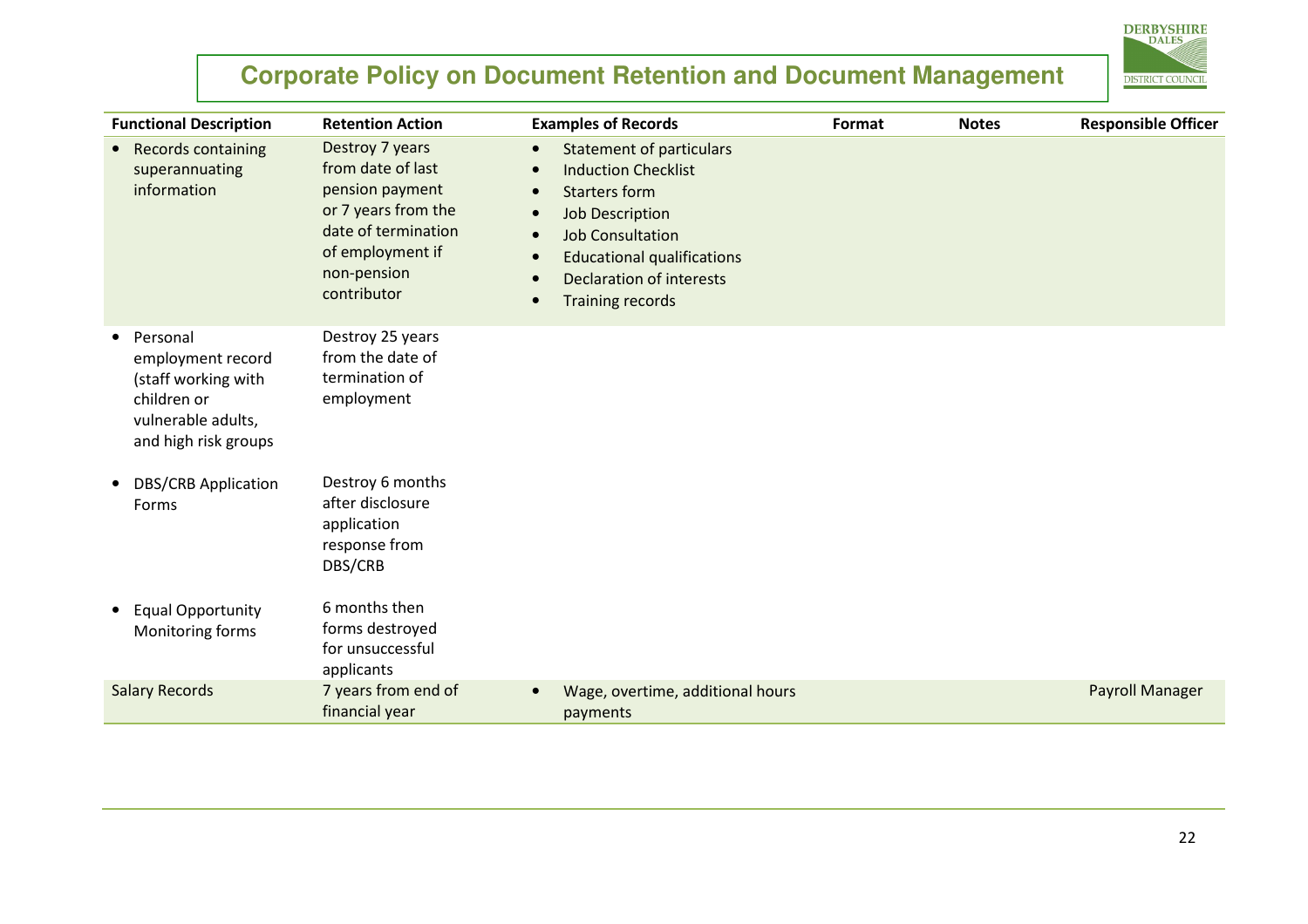

| <b>Functional Description</b>                                                                      | <b>Retention Action</b>                                                                                                                                                                                                                                      | <b>Examples of Records</b>                                                                                                                                                                                        | Format                     | <b>Notes</b>       | <b>Responsible Officer</b>        |
|----------------------------------------------------------------------------------------------------|--------------------------------------------------------------------------------------------------------------------------------------------------------------------------------------------------------------------------------------------------------------|-------------------------------------------------------------------------------------------------------------------------------------------------------------------------------------------------------------------|----------------------------|--------------------|-----------------------------------|
| <b>Employment and</b><br><b>Industrial Relations</b>                                               |                                                                                                                                                                                                                                                              |                                                                                                                                                                                                                   |                            |                    |                                   |
| Identification and<br>development of<br>significant directions<br>concerning industrial<br>matters | Permanent.<br>Transfer to place of<br>deposit after<br>administrative use<br>is concluded                                                                                                                                                                    | Generic Agreements (White, Green<br>$\bullet$<br>& Purple books)<br>Negotiations/Consultations<br><b>Disputes</b><br>Claims lodged by Unions<br><b>Locally Agreed Procedures</b><br>(Disciplinary/Grievance etc.) | Electronic or<br>Hard Copy | Common<br>Practice | <b>Human Resources</b><br>Manager |
| Liaison processes of<br>minor and routine<br>industrial matters                                    | Destroy 2 years<br>after<br>administrative use<br>is concluded                                                                                                                                                                                               | <b>Daily Industrial Relations</b><br>$\bullet$<br>Management<br>E.g. new/updates to policies,<br>$\bullet$<br>flexible working, internet at work<br>policy                                                        | <b>Hard Copy</b>           | Common<br>Practice | <b>Human Resources</b><br>Manager |
| Processing of<br>Investigations where<br>proved:<br>Disciplinary issues                            | Oral Warning $-6$<br>months.<br>Written and final<br>Warning $-1$ year<br>The above<br>warnings to be<br>removed and<br>destroyed after the<br>relevant time has<br>'spent'.<br>Warnings involving<br>Children - Placed<br>on personal file -<br>Permanently | Minutes of meetings<br>$\bullet$<br>Investigation reports<br>Letter - formal notification of<br>warning                                                                                                           | Hard Copy                  |                    | <b>Human Resources</b><br>Manager |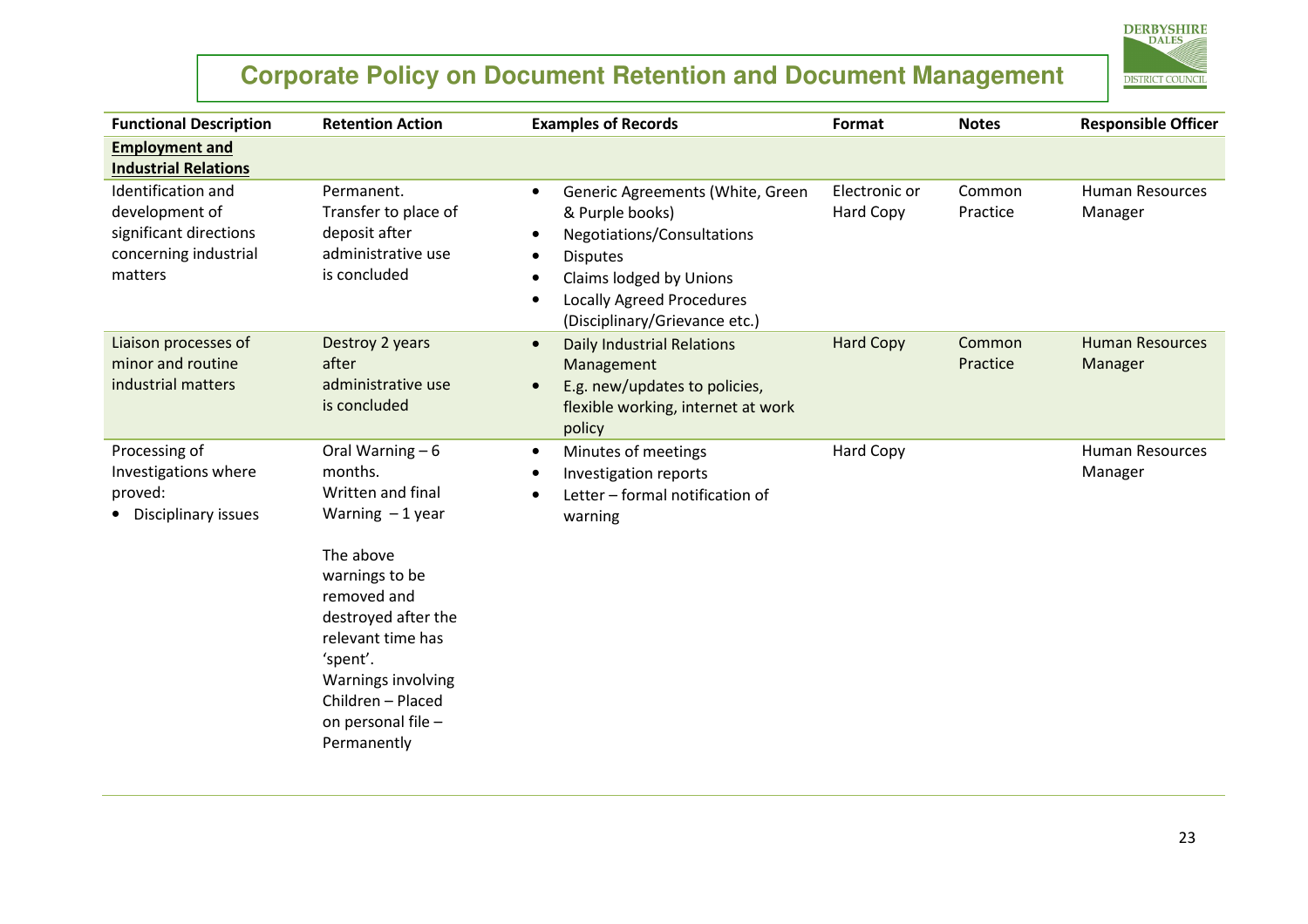

| <b>Functional Description</b>                                                                                                                                                   | <b>Retention Action</b>                                                                                                                                                 | <b>Examples of Records</b>                                                                                                                                    | Format    | <b>Notes</b>       | <b>Responsible Officer</b>        |
|---------------------------------------------------------------------------------------------------------------------------------------------------------------------------------|-------------------------------------------------------------------------------------------------------------------------------------------------------------------------|---------------------------------------------------------------------------------------------------------------------------------------------------------------|-----------|--------------------|-----------------------------------|
| <b>Grievance issues</b><br>$\bullet$<br>Dignity at work<br><i>issues</i>                                                                                                        | Destroy 7 years<br>from the date of<br>last pension<br>payment or from<br>date of termination<br>of employment if<br>non pension                                        | <b>Employee Correspondence</b>                                                                                                                                |           |                    | <b>Human Resources</b><br>Manager |
| Processing<br>Investigations which<br>were unfounded:<br>Disciplinary, Grievance<br>and Dignity at Work<br><b>Issues</b>                                                        | Destroy<br>immediately after<br>the date for appeal                                                                                                                     | Disciplinary, Grievance and Dignity<br>$\bullet$<br>at Work<br>Investigation Reports, witness<br>$\bullet$<br>statements, letters, minutes of<br>hearing etc. | Hard Copy | Common<br>Practice | <b>Human Resources</b><br>Manager |
| <b>Equalities</b>                                                                                                                                                               |                                                                                                                                                                         |                                                                                                                                                               |           |                    |                                   |
| The process of<br>Investigation and<br>reporting on specific<br>cases to ensure that<br>entitlements and<br>obligations are in<br>accordance with agreed<br>Equalities policies | Where founded<br>destroy 6 years<br>from the date of<br>last pension<br>payment or from<br>the date of<br>termination of<br>employment if<br>non-pension<br>contributor | Allegations of discrimination and<br>$\bullet$<br>grievance records                                                                                           |           | Common<br>Practice | <b>Human Resources</b><br>Manager |
|                                                                                                                                                                                 | Where unfounded<br>destroy 6 months<br>after final decision                                                                                                             |                                                                                                                                                               |           |                    |                                   |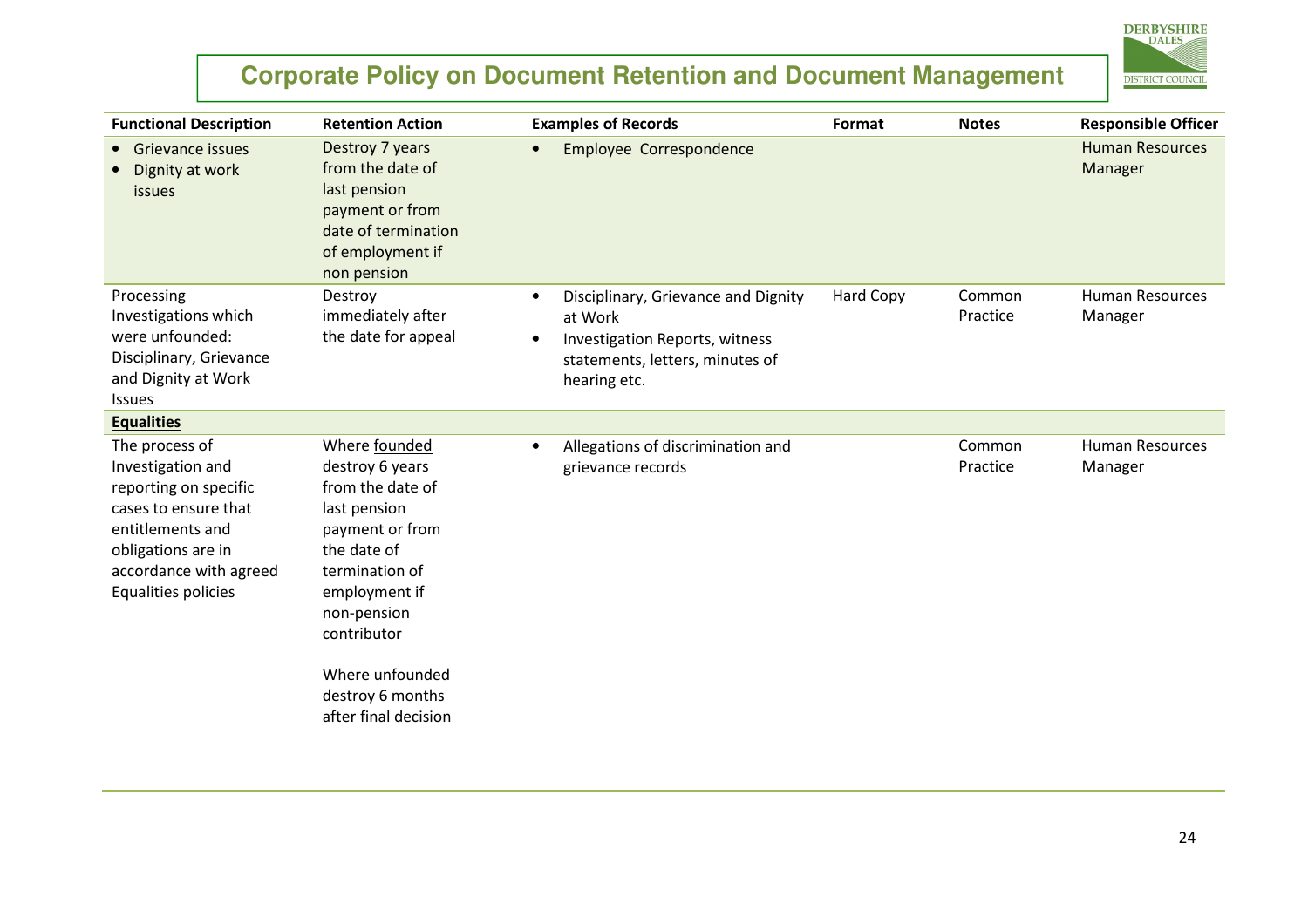

| <b>Functional Description</b>                                    | <b>Retention Action</b>                                                                                                                   | <b>Examples of Records</b>                                                                                                                     | Format                            | <b>Notes</b>       | <b>Responsible Officer</b>                                               |
|------------------------------------------------------------------|-------------------------------------------------------------------------------------------------------------------------------------------|------------------------------------------------------------------------------------------------------------------------------------------------|-----------------------------------|--------------------|--------------------------------------------------------------------------|
| <b>Occupational Health</b>                                       |                                                                                                                                           |                                                                                                                                                |                                   |                    |                                                                          |
| The process of checking<br>and ensuring the health<br>of staff   | These are treated<br>as 'live' for current<br>employees and are<br>destroyed 50 years<br>after termination                                | Health questionnaires<br>$\bullet$<br><b>Medical clearance</b><br>Adjustment to work place<br><b>Restrictions</b>                              | Electronic or<br><b>Hard Copy</b> | Common<br>Practice | Human Resources<br>Manager                                               |
| <b>Recruitment</b>                                               |                                                                                                                                           |                                                                                                                                                |                                   |                    |                                                                          |
| The selection of an<br>individual for an<br>established position | Destroy 1 year<br>after recruitment<br>has been finalised.<br>Relevant<br>documents will be<br>placed on                                  | Advertisements<br>$\bullet$<br><b>Application forms</b><br>Interview notes and any referee<br>$\bullet$<br>reports for unsuccessful applicants | Electronic or<br><b>Hard Copy</b> | Common<br>Practice | <b>Human Resources</b><br>Manager                                        |
| 'On Spec' Applications                                           | The successful<br>candidates<br>personal file<br>Letters of reply are<br>retained for 6<br>months only. CV is<br>returned or<br>destroyed | <b>CV<sub>s</sub></b><br>$\bullet$<br><b>Generic application forms</b><br>Letters of enquiry                                                   |                                   |                    | <b>Human Resources</b><br>Manager/<br><b>Relevant head of</b><br>service |
| <b>Staff Monitoring</b>                                          |                                                                                                                                           |                                                                                                                                                |                                   |                    |                                                                          |
| Performance                                                      | Destroy 7 years<br>from the date of<br>termination of<br>employment                                                                       | <b>Probation reports</b><br>$\bullet$<br>Performance Management records,<br>plans and appraisals<br><b>Equality Information</b><br>$\bullet$   | Electronic or<br><b>Hard Copy</b> |                    | <b>Human Resources</b><br>Manager                                        |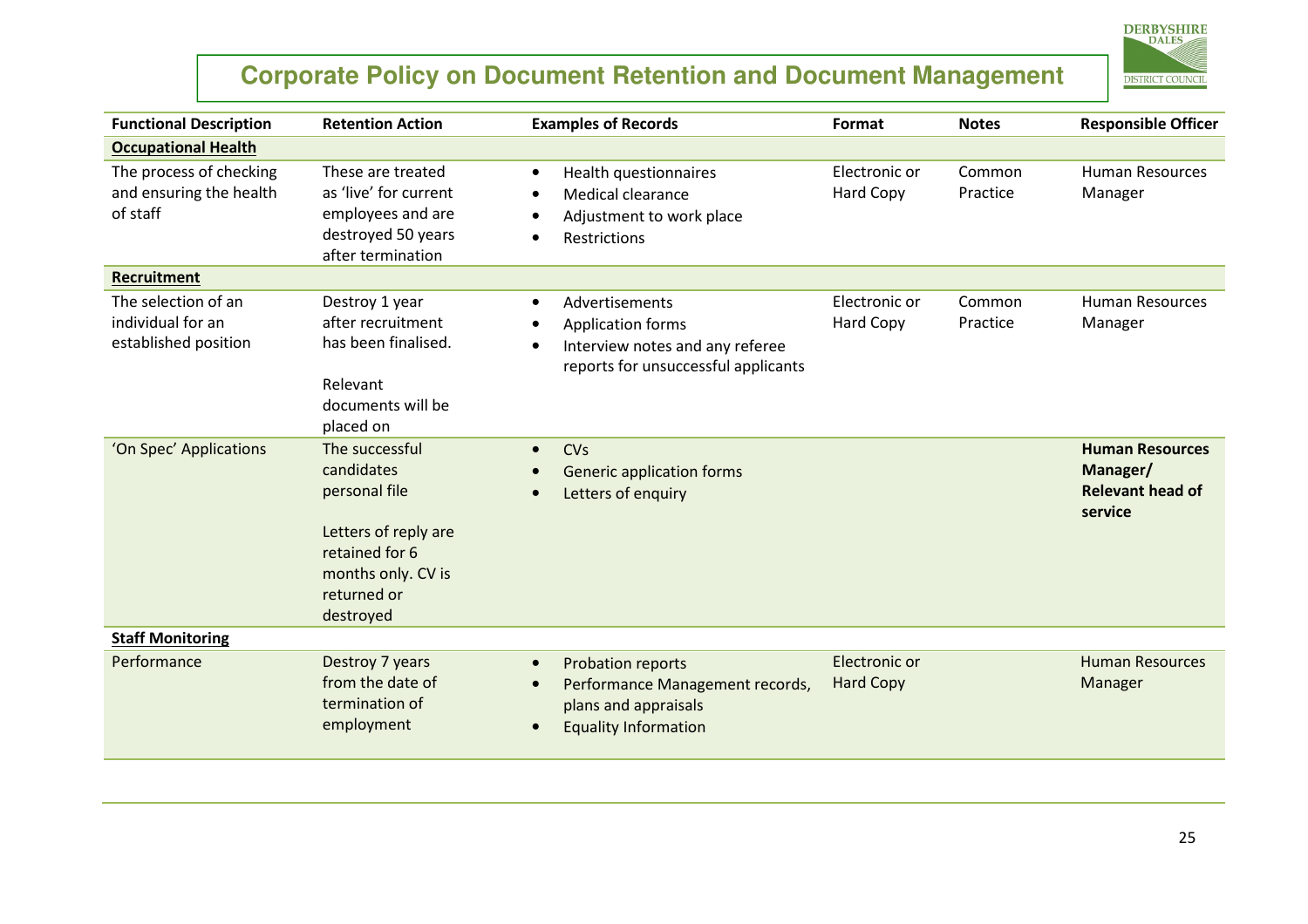

| <b>Functional Description</b>                                                                          | <b>Retention Action</b>                                                                                                                         | <b>Examples of Records</b>                                                                                       | Format                            | <b>Notes</b>       | <b>Responsible Officer</b>                        |
|--------------------------------------------------------------------------------------------------------|-------------------------------------------------------------------------------------------------------------------------------------------------|------------------------------------------------------------------------------------------------------------------|-----------------------------------|--------------------|---------------------------------------------------|
| Process of monitoring<br>staff absence.                                                                | Retain in<br>employment file                                                                                                                    | <b>Sick Leave</b><br>$\bullet$<br>Authorised absence records e.g.<br>jury service, study leave, special<br>leave | Electronic or<br><b>Hard Copy</b> | Common<br>Practice | <b>Human Resources</b><br>Manager                 |
| Process of monitoring<br>staff leave and<br>Flexitime                                                  | Destroy 2 years<br>after last action<br>completed                                                                                               | <b>Flexitime sheets</b><br>Leave Requests (HR21)<br><b>Time Sheets</b>                                           |                                   |                    |                                                   |
| <b>Staff Retention</b><br><b>Financial Reward</b>                                                      | Destroy 7 years<br>after action<br>completed                                                                                                    | Loyalty Payments<br>Long Service awards                                                                          | <b>Hard Copy</b>                  |                    | <b>Human Resources</b><br>Manager                 |
| <b>Termination</b>                                                                                     |                                                                                                                                                 |                                                                                                                  |                                   |                    |                                                   |
| The process of<br>termination of staff<br>through voluntary<br>redundancy, dismissal<br>and retirement | Destroy 7 years<br>after termination<br>If a pension is paid<br>then records<br>should be<br>destroyed 7 years<br>after last pension<br>payment | Resignation<br>Redundancy<br><b>Dismissal</b><br>Death<br>Retirement                                             | <b>Hard Copy</b>                  |                    | <b>Human Resources</b><br>Manager                 |
| Car Leases                                                                                             | Seven years after<br>the terms of the<br>agreement have<br>expired                                                                              |                                                                                                                  |                                   |                    | Relevant Head of<br>Service/ Head of<br>Resources |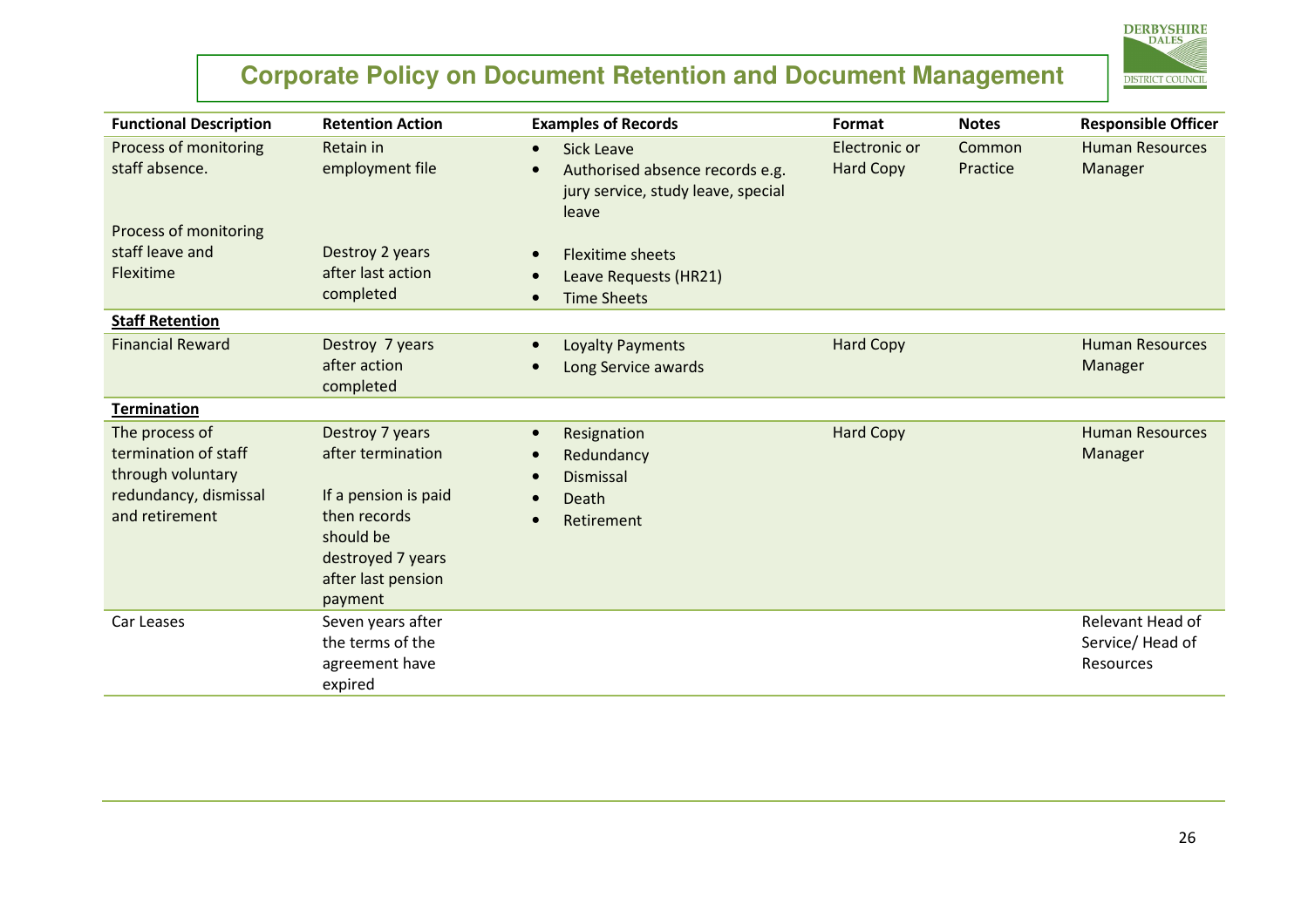

| <b>Functional Description</b>                                   | <b>Retention Action</b>                                                                                                     | <b>Examples of Records</b>                                                                                  | Format                                                | <b>Notes</b>       | <b>Responsible Officer</b>        |
|-----------------------------------------------------------------|-----------------------------------------------------------------------------------------------------------------------------|-------------------------------------------------------------------------------------------------------------|-------------------------------------------------------|--------------------|-----------------------------------|
| <b>Training and</b><br><b>Development</b>                       |                                                                                                                             |                                                                                                             |                                                       |                    |                                   |
| Routine Staff training<br>process                               | Destroy 3 years<br>after action                                                                                             | Course bookings<br>$\bullet$<br>Individual staff assessment of<br>course attended<br>Any training materials | Electronic or<br>Hard Copy                            | Common<br>Practice | <b>Human Resources</b><br>Manager |
| <b>Training (occupational</b><br>health and safety<br>training) | Destroy 50 years<br>after training<br>completed.                                                                            | E.g. RIDDOR, COSHH                                                                                          | Electronic or<br><b>Hard Copy</b><br><b>Hard Copy</b> |                    | <b>Human Resources</b><br>Manager |
|                                                                 | Individual course<br>assessment records<br>should be<br>destroyed once the<br>training has been<br>renewed every 3<br>years | Driver assessment<br><b>Manual handling</b>                                                                 |                                                       |                    |                                   |
| Training - Proof of<br>completion                               | Retain in<br>employment file                                                                                                | <b>Training log</b><br>Skills log<br>Certificates<br>Awards<br>Exam results                                 | Electronic or<br>Hard Copy                            |                    | <b>Human Resources</b><br>Manager |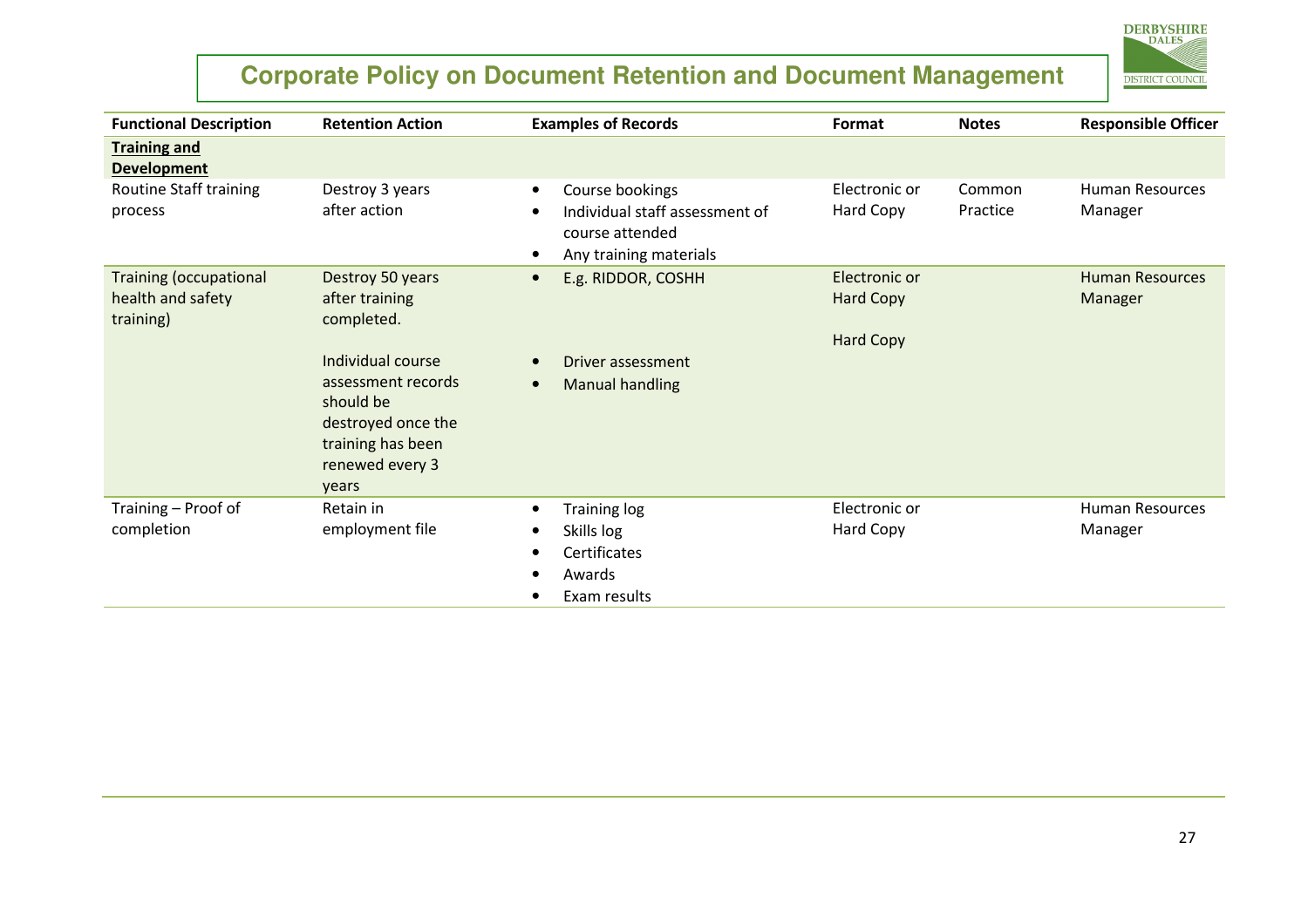

| <b>Functional Description</b>                                                                                            | <b>Retention Action</b>                         | <b>Examples of Records</b>                                                                                                                             | Format                  | <b>Notes</b>                                                                                                                                       | <b>Responsible Officer</b>        |
|--------------------------------------------------------------------------------------------------------------------------|-------------------------------------------------|--------------------------------------------------------------------------------------------------------------------------------------------------------|-------------------------|----------------------------------------------------------------------------------------------------------------------------------------------------|-----------------------------------|
| <b>Appointment of</b><br><b>Statutory Officers</b>                                                                       |                                                 |                                                                                                                                                        |                         |                                                                                                                                                    |                                   |
| Summary management<br>systems that allow the<br>monitoring and<br>management of<br>statutory officers in<br>summary form | Permanent                                       | Committee minutes & reports<br>$\bullet$                                                                                                               | Electronic/Hard<br>copy | Statutory<br>Officers:<br>Head of Paid<br>Service<br><b>Chief Finance</b><br>Officer<br>Monitoring<br>Officer<br><b>RIPA Officer</b><br><b>DPO</b> | Human Resources<br>Manager        |
| The process of selection<br>of an individual for a<br>statutory position                                                 | Destroy 2 years<br>after date of<br>appointment | <b>Vacancies and Application records</b><br>Interview notes<br>Prospective staff records<br>Registers of applicant<br>Unsuccessful application records |                         |                                                                                                                                                    | <b>Human Resources</b><br>Manager |

#### FINANCIAL MANAGEMENT:

| <b>Functional Description</b>                                                 | <b>Retention Action</b> | <b>Examples of Records</b>                                                                                                    | Format        | <b>Notes</b>       | <b>Responsible Officer</b> |
|-------------------------------------------------------------------------------|-------------------------|-------------------------------------------------------------------------------------------------------------------------------|---------------|--------------------|----------------------------|
| <b>Accounts and Audits</b>                                                    |                         |                                                                                                                               |               |                    |                            |
| The process that<br>consolidates financial                                    | Permanent               | <b>Consolidated Annual Reports</b><br><b>Consolidated Financial statements</b>                                                | Hard Copy and | Common<br>Practice | <b>Head of Resources</b>   |
| Transactions on an<br>annual basis for<br>corporate and reporting<br>purposes |                         | <b>Statement of Financial Position</b><br><b>Operating Statements</b><br><b>General Ledger</b><br><b>Cash Flow Statements</b> | Electronic    |                    |                            |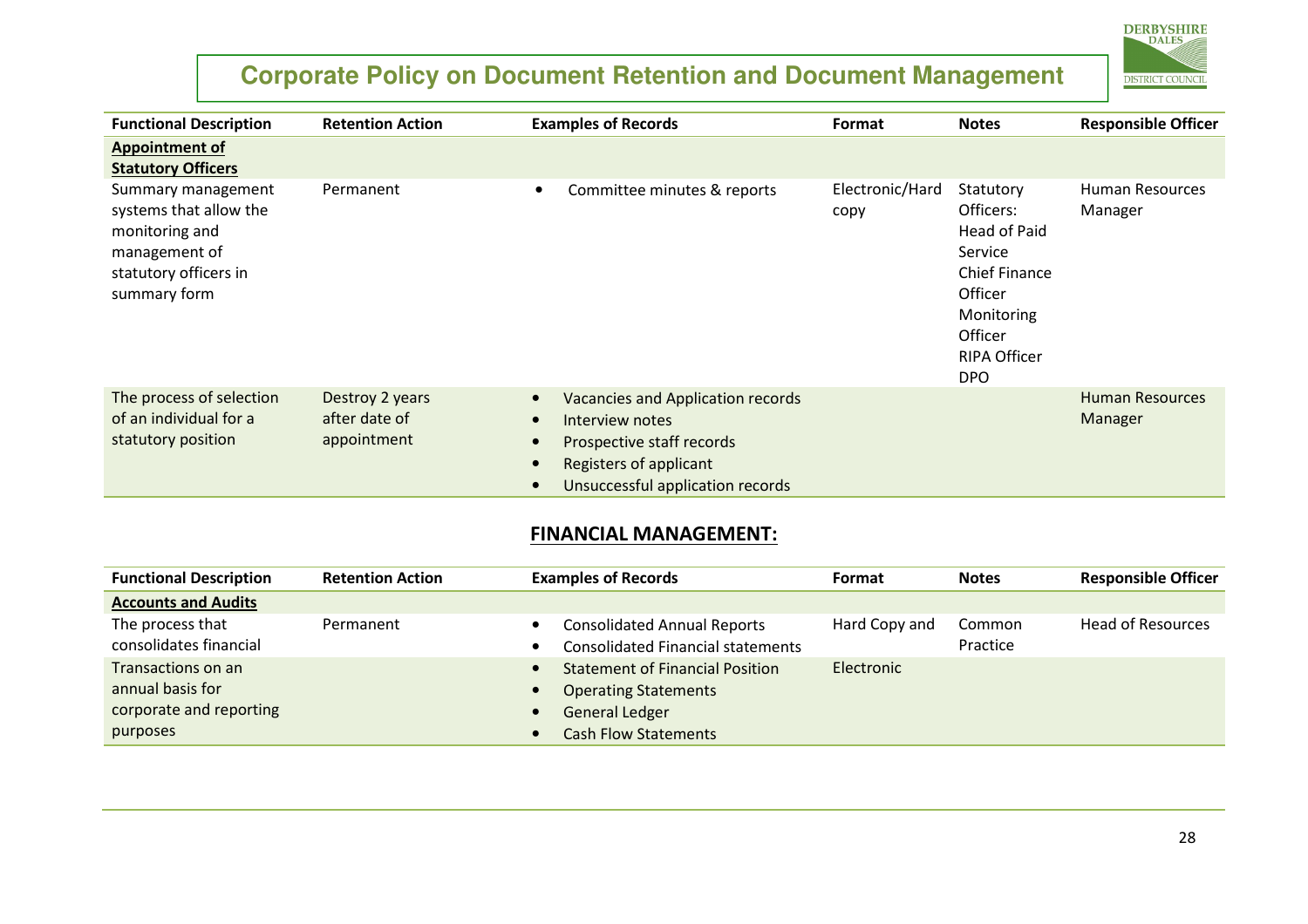

| <b>Functional Description</b>                                                                                                                                                                                                          | <b>Retention Action</b>                            | <b>Examples of Records</b>                                                                                                                                                                                                                                                          | Format                      | <b>Notes</b>       | <b>Responsible Officer</b> |
|----------------------------------------------------------------------------------------------------------------------------------------------------------------------------------------------------------------------------------------|----------------------------------------------------|-------------------------------------------------------------------------------------------------------------------------------------------------------------------------------------------------------------------------------------------------------------------------------------|-----------------------------|--------------------|----------------------------|
| <b>Working Papers for the</b><br>consolidated financial<br>statements                                                                                                                                                                  | Destroy after 7<br>years                           | End of Year debtor/creditor listings<br>End of Year bank reconciliation                                                                                                                                                                                                             | Hard Copy or<br>Electronic  |                    | <b>Head of Resources</b>   |
| The process that<br>supports and<br>consolidates financial<br>transactions on a<br>periodic (less than<br>annual) basis,<br>superseding those from<br>the previous period.<br>Does not include<br>subsidiary ledgers and<br>cash books | Destroy when<br>administrative use<br>is concluded | <b>Consolidated Monthly and</b><br>$\bullet$<br><b>Quarterly Reports</b><br><b>Consolidated Monthly and</b><br>Quarterly financial statements<br><b>Monthly Accrual Statements</b><br><b>Creditor Listings and Reports</b><br>Debtor Listing and Reports                            | Hard Copy and<br>Electronic | Common<br>Practice | <b>Head of Resources</b>   |
| The process that<br>supports and<br>consolidates financial<br>transactions on a<br>periodic (less than<br>annual) basis,<br>superseding those from<br>the previous period.<br>Does not include<br>subsidiary ledgers and<br>cash books | Destroy when<br>administrative use<br>is concluded | <b>Consolidated Monthly and</b><br>$\bullet$<br><b>Quarterly Reports</b><br><b>Consolidated Monthly and</b><br>$\bullet$<br><b>Quarterly financial statements</b><br><b>Monthly Accrual Statements</b><br><b>Creditor Listings and Reports</b><br><b>Debtor Listing and Reports</b> | Hard Copy and<br>Electronic | Common<br>Practice | <b>Head of Resources</b>   |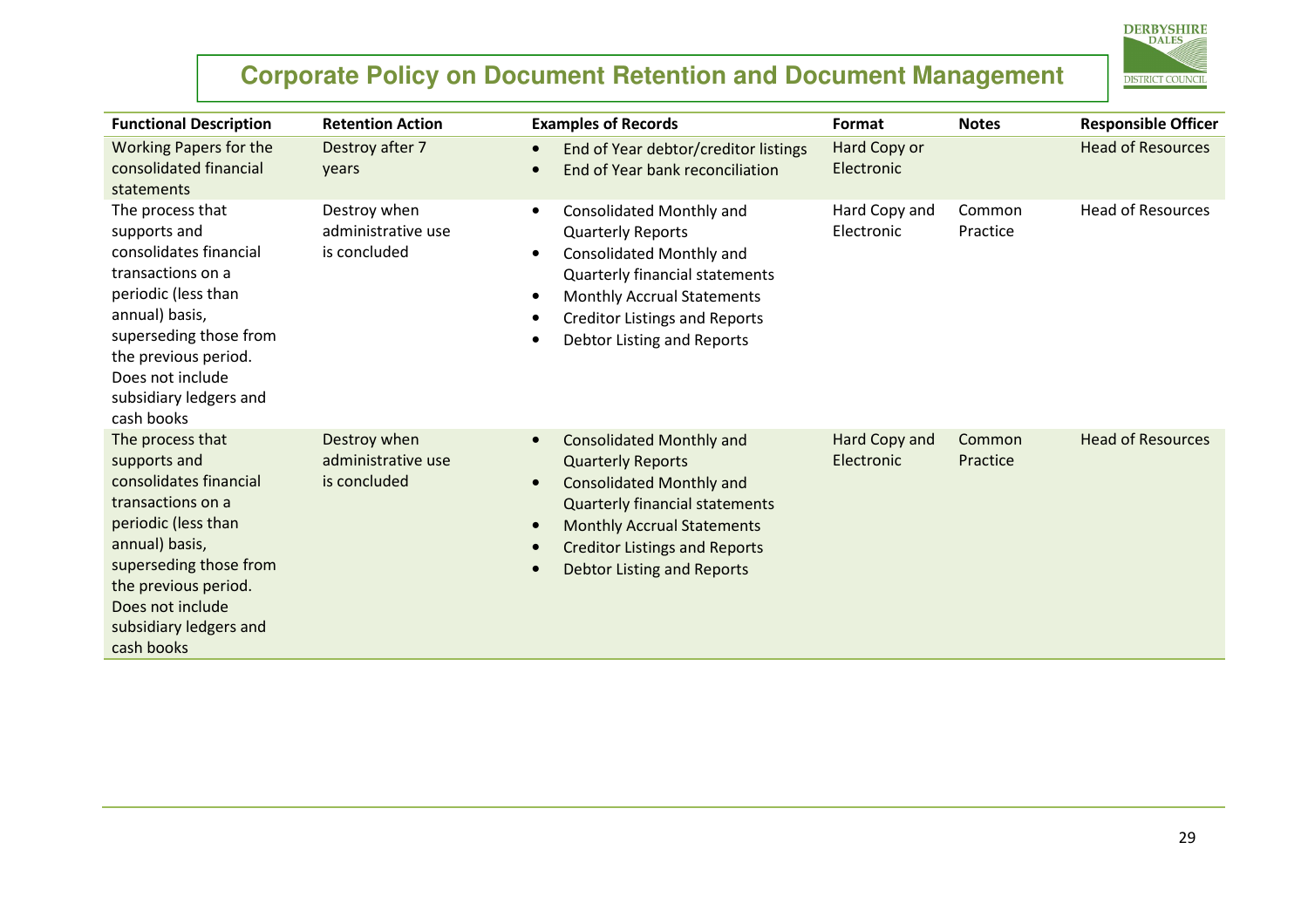

| <b>Functional Description</b>                                                                              | <b>Retention Action</b>                                                                                      | <b>Examples of Records</b>                                                                                                                                                                                                                                                                             | Format                            | <b>Notes</b> | <b>Responsible Officer</b>  |
|------------------------------------------------------------------------------------------------------------|--------------------------------------------------------------------------------------------------------------|--------------------------------------------------------------------------------------------------------------------------------------------------------------------------------------------------------------------------------------------------------------------------------------------------------|-----------------------------------|--------------|-----------------------------|
| The process of auditing<br>the Council's systems<br>and services internally                                | Destroy after 6<br>years                                                                                     | <b>Working papers</b><br>$\bullet$<br>Audit reports                                                                                                                                                                                                                                                    | Electronic                        |              | <b>Head of Resources</b>    |
| <b>Financial Transaction</b><br><b>Management</b>                                                          |                                                                                                              |                                                                                                                                                                                                                                                                                                        |                                   |              |                             |
| Management of the<br>approvals process for<br>purchase, including<br>investigations                        | Destroy 7 years<br>after the end of the<br>financial year in<br>which the records<br>were created            | <b>Appointments and Delegations</b><br>$\bullet$<br><b>Audit Investigations</b><br>Arrangements for the Provision of<br><b>Goods and/or Services</b>                                                                                                                                                   | Electronic or<br><b>Hard Copy</b> | Statutory    | <b>Head of Resources</b>    |
| Identification of the<br>receipt, expenditure<br>and write offs of public<br>moneys                        | Destroy 7 years<br>after the<br>conclusion of the<br>financial<br>transaction that<br>the record<br>supports | Allowances<br>$\bullet$<br><b>Work Orders</b><br>Invoices<br>$\bullet$<br><b>Credit Card Statements</b><br>Cash Book<br>$\bullet$<br>Receipts<br>$\bullet$<br><b>Cheque Counterfoils</b><br><b>Bank Statements</b><br><b>Subsidiary Ledgers (Annual)</b><br>Journals (Annual)<br>Vouchers<br>$\bullet$ | Hard Copy or<br>Electronic        | Statutory    | <b>Head of Resources</b>    |
| The process of involving<br>the provision and<br>support for individuals<br>using public<br>transportation | Destroy 6 years<br>after the<br>conclusion of the<br>financial<br>transaction that<br>the record<br>supports | Applications<br><b>Card issues</b><br><b>Rail Warrants</b><br>$\bullet$                                                                                                                                                                                                                                | <b>Hard Copy</b>                  | Statutory    | Relevant Head of<br>Service |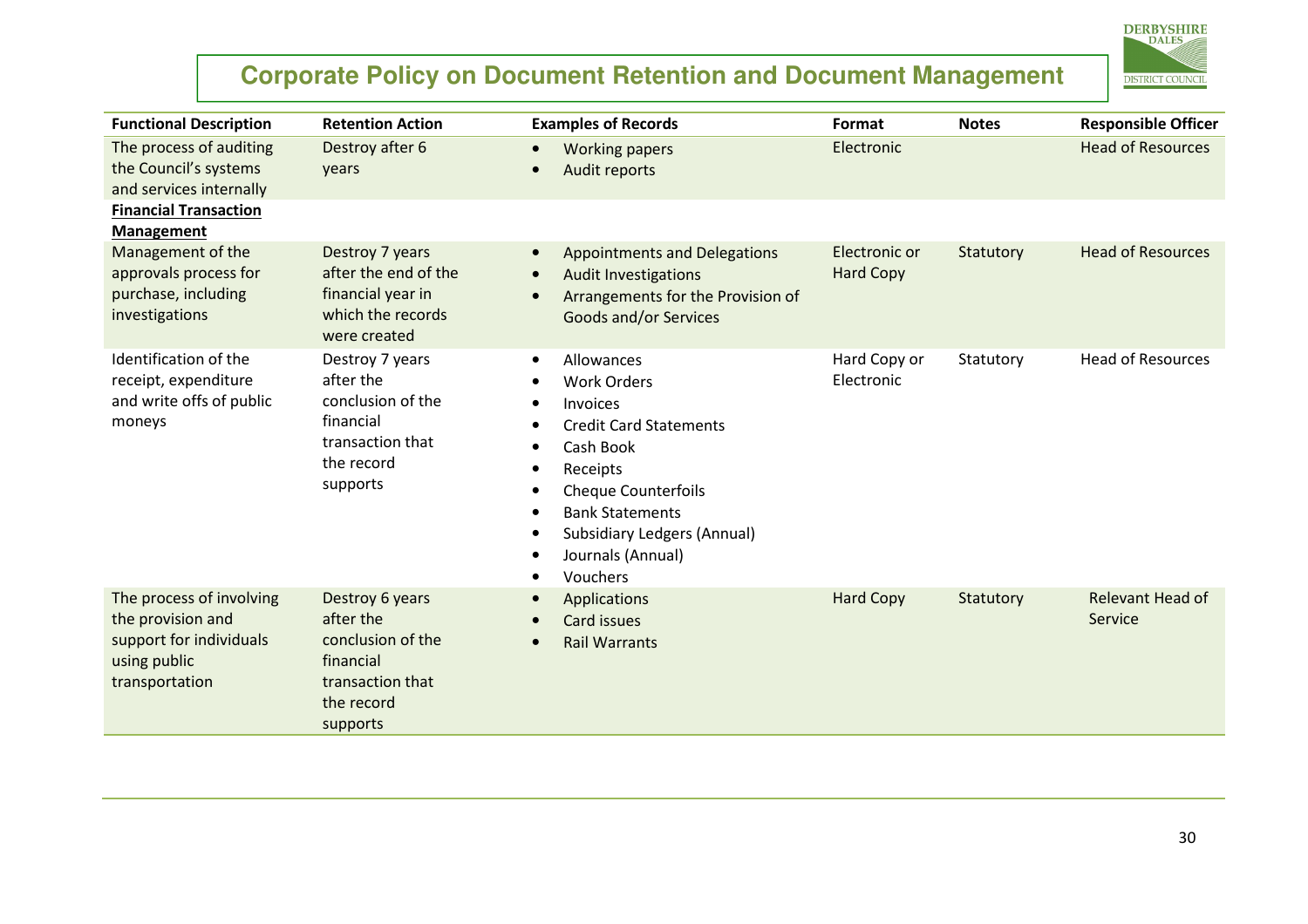

| <b>Functional Description</b>                                                                              | <b>Retention Action</b>                                                                                      | <b>Examples of Records</b>                                                                                                                                                                  | Format                     | <b>Notes</b>       | <b>Responsible Officer</b>         |
|------------------------------------------------------------------------------------------------------------|--------------------------------------------------------------------------------------------------------------|---------------------------------------------------------------------------------------------------------------------------------------------------------------------------------------------|----------------------------|--------------------|------------------------------------|
| The process of involving<br>the provision and<br>support for individuals<br>using public<br>transportation | Destroy 6 years<br>after the<br>conclusion of the<br>financial<br>transaction that<br>the record<br>supports | Applications<br>$\bullet$<br>Card issues<br><b>Rail Warrants</b>                                                                                                                            | <b>Hard Copy</b>           | Statutory          | <b>Relevant Head of</b><br>Service |
| The processes that<br>balance and reconcile<br>financial accounts                                          | Destroy 7 years<br>after the<br>administrative use<br>is concluded                                           | Reconciliation<br>$\bullet$<br><b>Summaries of Accounts</b>                                                                                                                                 | Hard Copy                  | Common<br>Practice | <b>Head of Resources</b>           |
| <b>Taxation Records</b>                                                                                    | Destroy 5 years<br>after the end of the<br>financial year in<br>which the record<br>was created              | <b>Taxation records</b><br>$\bullet$<br>Motor vehicle logs<br><b>Group Certificates</b><br><b>VAT Records</b>                                                                               | <b>Hard Copy</b>           | Statutory          | <b>Head of Resources</b>           |
| The processes involved<br>in the collection of<br><b>National Insurance</b><br><b>Numbers</b>              | Destroy 2 years<br>after the employee<br>ceases<br>employment                                                | Notification and input Records<br>$\bullet$                                                                                                                                                 | Electronic or<br>Hard Copy | Common<br>Practice | <b>Head of Resources</b>           |
| <b>Payroll</b>                                                                                             |                                                                                                              |                                                                                                                                                                                             |                            |                    |                                    |
| Accountable processes<br>relating to payment of<br>employees                                               | Destroy 7 years<br>after the<br>conclusion of the<br>financial<br>transaction that<br>the record<br>supports | <b>Authority Sheets</b><br>$\bullet$<br><b>Payroll Deduction Authorities</b><br><b>Payroll Disbursement</b><br><b>Employee Pay records</b><br><b>Employee Taxation Records</b><br>$\bullet$ | Electronic or<br>Hard Copy | Statutory          | <b>Head of Resources</b>           |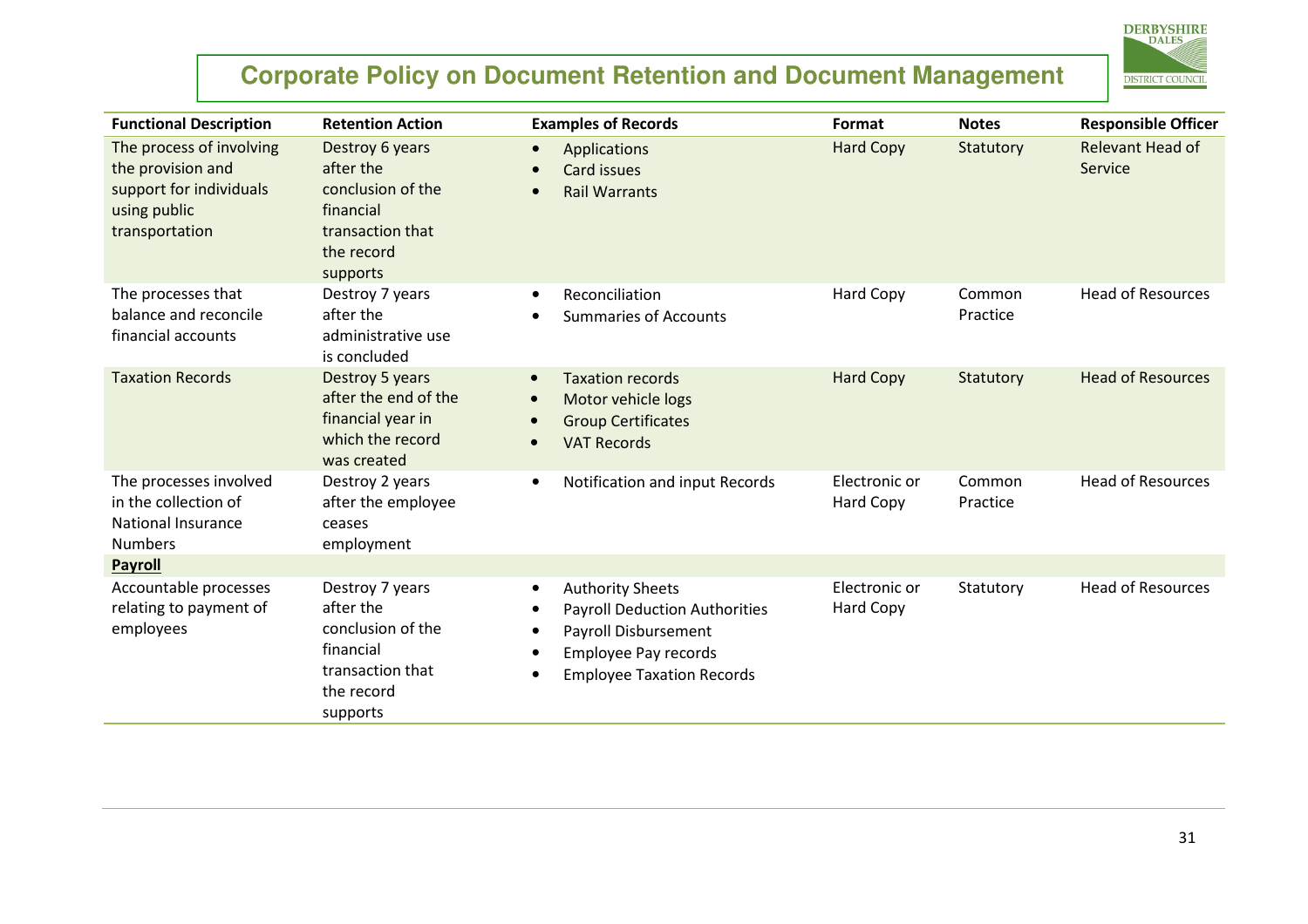

| <b>Functional Description</b>                                                                                            | <b>Retention Action</b>                                                 | <b>Examples of Records</b>                                                                 | Format                            | <b>Notes</b>       | <b>Responsible Officer</b> |
|--------------------------------------------------------------------------------------------------------------------------|-------------------------------------------------------------------------|--------------------------------------------------------------------------------------------|-----------------------------------|--------------------|----------------------------|
| Non-Accountable<br>processes relating to<br>payment of employees                                                         | Destroy after<br>administrative use<br>is concluded                     | <b>Summary Pay records</b>                                                                 | Electronic or<br><b>Hard Copy</b> | Common<br>Practice | <b>Head of Resources</b>   |
| <b>Financial Provisions</b>                                                                                              |                                                                         |                                                                                            |                                   |                    |                            |
| The process of finalising<br>Local Authorities'<br><b>Annual Budget</b>                                                  | Permanent                                                               | <b>Annual Budget</b>                                                                       | Electronic or<br><b>Hard Copy</b> | Common<br>Practice | <b>Head of Resources</b>   |
| The process of<br>developing Local<br>Authorities' Annual<br><b>Budget</b>                                               | Destroy 7 years<br>after Annual<br>Budget adopted by<br>Local Authority | <b>Draft Budgets</b><br>$\bullet$<br><b>Departmental Budgets</b><br><b>Draft Estimates</b> | Electronic or<br>Hard Copy        | Common<br>Practice | <b>Head of Resources</b>   |
| The process of<br>reporting which<br>examines the budget in<br>relation to actual<br>revenue and<br>expenditure          | Destroy 3 years<br>after the relevant<br>financial year                 | <b>Quarterly Statements</b>                                                                | <b>Hard Copy</b>                  | Common<br>Practice | <b>Head of Resources</b>   |
| The activity of<br>borrowing money to<br>enable Local Authorities<br>to perform its functions<br>and exercise its powers | Destroy 7 years<br>after the loan has<br>been repaid                    | Loan files                                                                                 | Hard Copy                         | Statutory          | <b>Head of Resources</b>   |
| Summary management<br>of loans                                                                                           | Permanent                                                               | Loan Registers<br>$\bullet$                                                                | Electronic or<br><b>Hard Copy</b> | Common<br>Practice | <b>Head of Resources</b>   |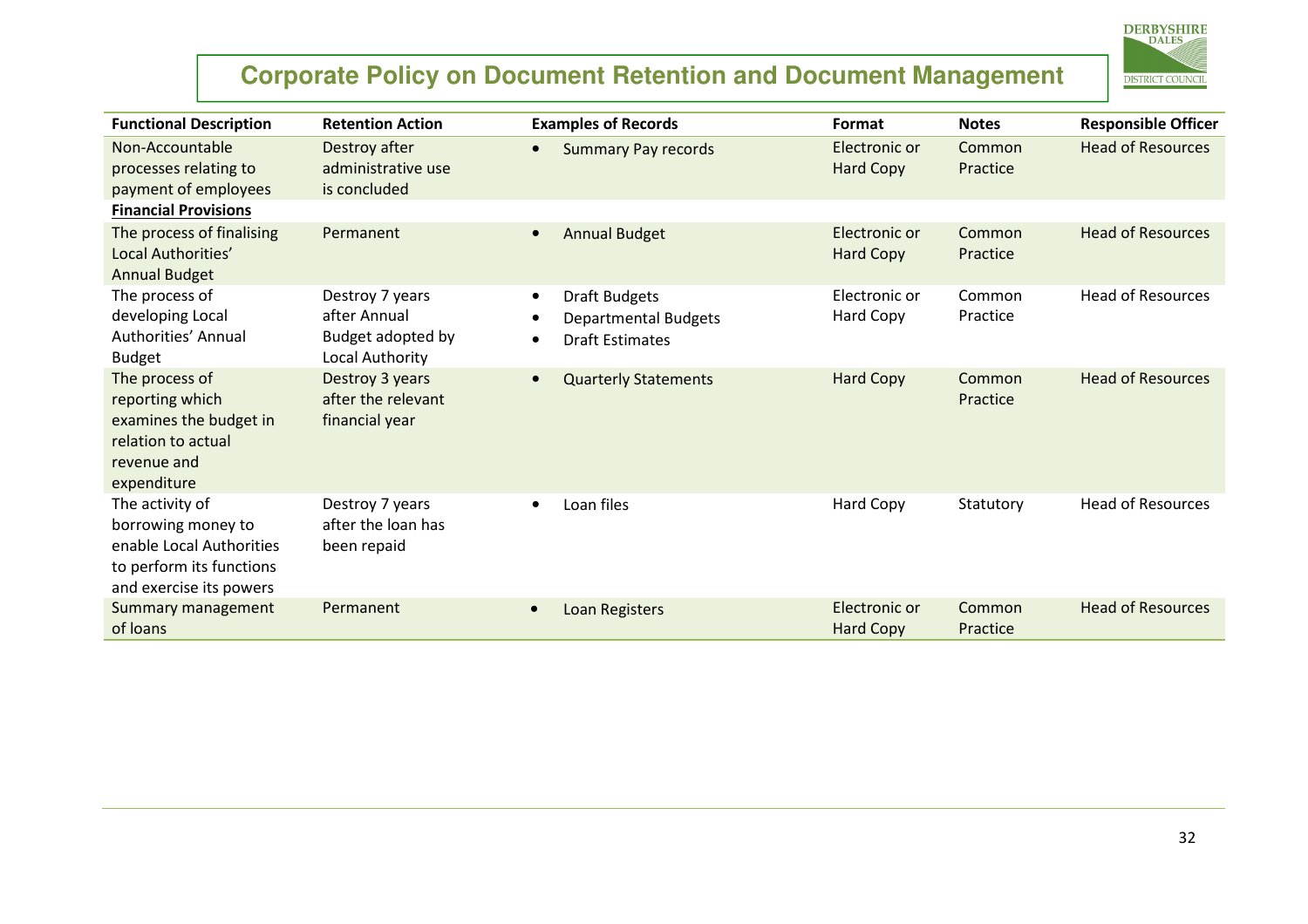#### **Corporate Policy on Document Retention and Document Management DISTRICT COUNCIL** Functional Descriptionn Retention Action **Examples of Records** Format Notes Responsible Officer Housing Home improvement Destroy 1 year Agreement to pay loan Electronic or Statutory Head of Housing / •Grants after the end of the Details of payment Hard Copy Head of Resources •grant condition Correspondence relating to loan •period or 6 years after the last payment whichever comes first Where plans and detailed drawings are included, with the permission of the applicant, offer to Archivist The banding of Permanently **•** Head of Resources Valuation Office Agency schedules Both Common domestic properties for of updates Practice the purpose of Valuation Office Agency no-action •calculating the tax base schedules and levying Council Tax Valuation Office Agency •reconciliation of Council Tax bands DDDC Notifications to Valuation •Office Agency

Correspondence/records of contact

•

**DERBYSHIRE**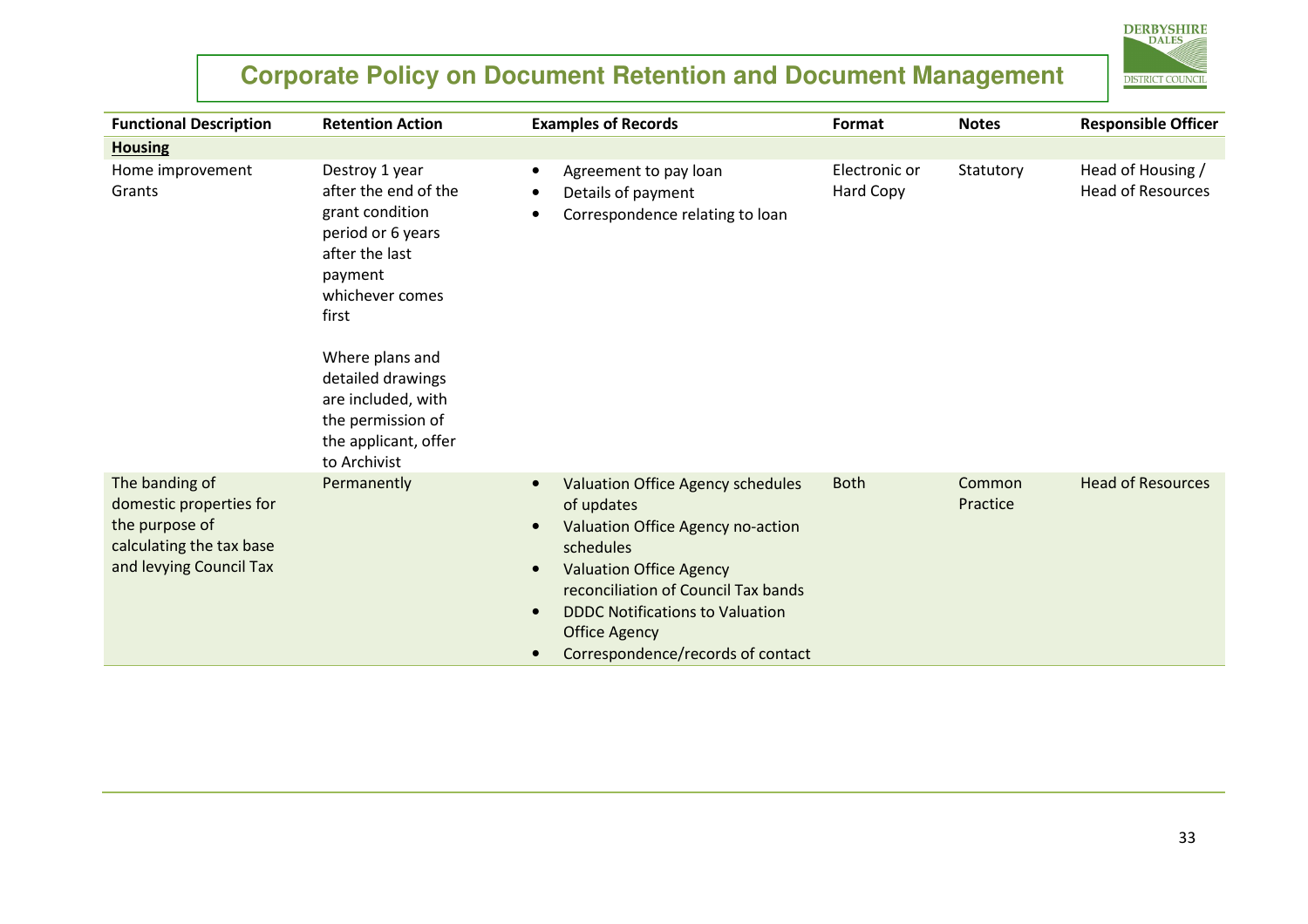

| <b>Functional Description</b>                                                                                                                                                         | <b>Retention Action</b>                                                                 | <b>Examples of Records</b>                                                                                                                                                                                                                                                       | Format                            | <b>Notes</b>       | <b>Responsible Officer</b> |
|---------------------------------------------------------------------------------------------------------------------------------------------------------------------------------------|-----------------------------------------------------------------------------------------|----------------------------------------------------------------------------------------------------------------------------------------------------------------------------------------------------------------------------------------------------------------------------------|-----------------------------------|--------------------|----------------------------|
| <b>Non Domestic Rating</b><br>List                                                                                                                                                    |                                                                                         |                                                                                                                                                                                                                                                                                  |                                   |                    |                            |
| The valuation of non-<br>domestic<br>hereditaments for the<br>purpose of levying non<br>domestic rates                                                                                | Destroy 7 years<br>after the end of the<br>financial year in<br>which it was<br>created | <b>Valuation List</b><br>$\bullet$<br>Correspondence<br>Appeals<br>Reports                                                                                                                                                                                                       | Electronic or<br>Hard Copy        | Common<br>Practice | <b>Head of Resources</b>   |
| <b>Council Tax and Non</b><br><b>Domestic Rates</b>                                                                                                                                   |                                                                                         |                                                                                                                                                                                                                                                                                  |                                   |                    |                            |
| The activity of<br>corresponding with<br><b>Council Tax Payers in</b><br>relation to the<br>collection,<br>administration and<br>recovery of Council Tax<br>and Non Domestic<br>Rates | Permanently                                                                             | Correspondence (letters, emails,<br>$\bullet$<br>faxes)<br>Notifications of circumstance<br>$\bullet$<br>Exemption and discount<br>$\bullet$<br>applications<br>Appeals<br>٠<br>Refund claims<br>$\bullet$<br>Direct debit processing<br>Data matching<br>Authorities to discuss | Electronic                        | Common<br>Practice | <b>Benefits Manager</b>    |
| <b>Benefits</b>                                                                                                                                                                       |                                                                                         |                                                                                                                                                                                                                                                                                  |                                   |                    |                            |
| The administration<br>assessment and<br>payment of housing<br>and Council Tax benefit                                                                                                 | Destroy 7 years<br>after the end of the<br>financial year in<br>which it was<br>created | Benefit application forms<br>$\bullet$<br>Change of circumstance<br>٠<br>Proof of income/capital<br>Appeals<br>٠<br>Overpayment recovery<br>$\bullet$<br>Subsidy<br>Claims and returns                                                                                           | Electronic or<br><b>Hard Copy</b> | Common<br>Practice | <b>Benefits Manager</b>    |
| The process of<br>recording lawful access<br>to the DWP Customer<br><b>Information System</b>                                                                                         | Destroy 1 year<br>after<br>administrative use<br>has concluded                          | <b>Test Check Form</b>                                                                                                                                                                                                                                                           | Electronic                        | Common<br>Practice | <b>Benefits Manager</b>    |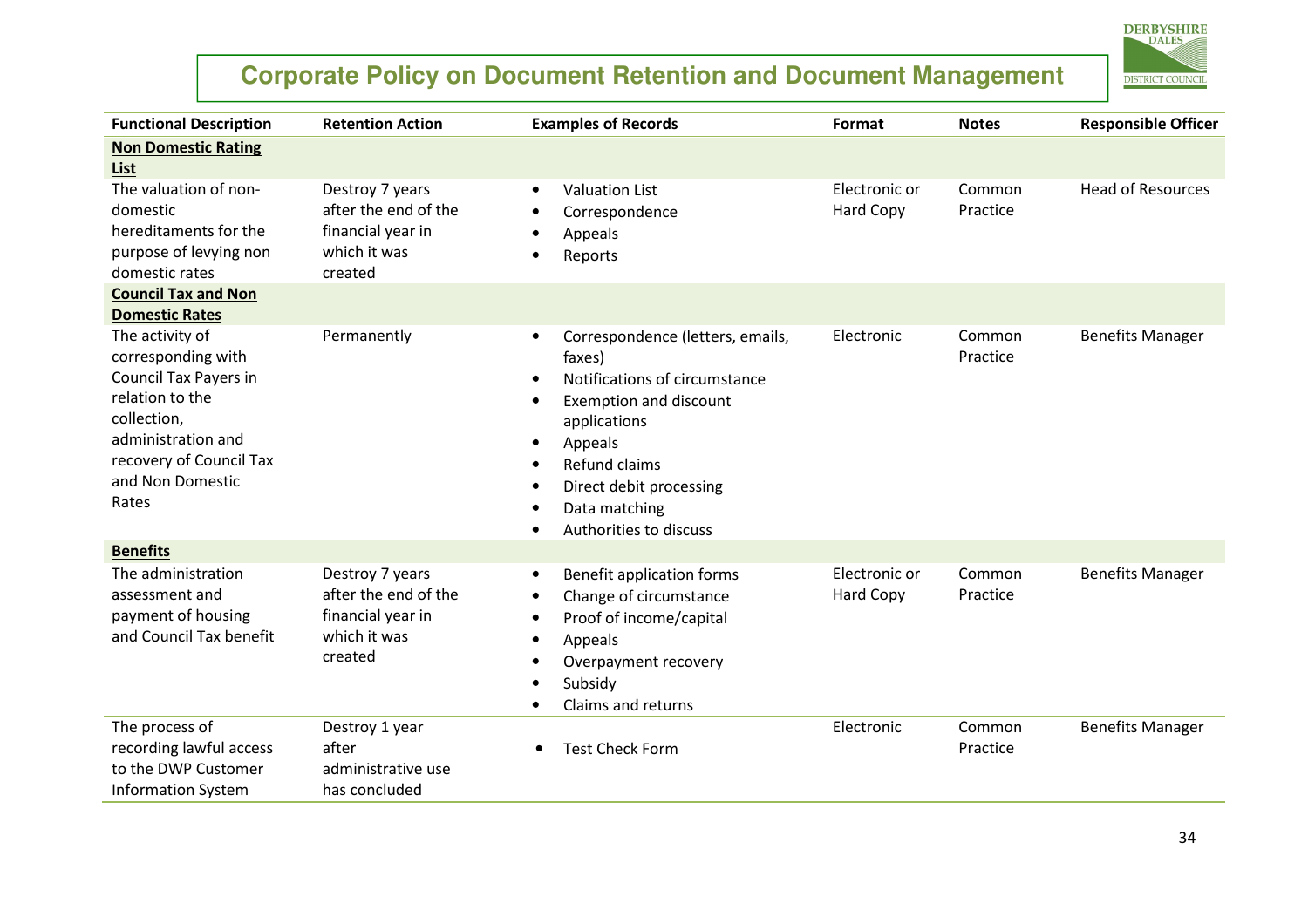

| <b>Functional Description</b>                                                                     | <b>Retention Action</b>                                                                                      | <b>Examples of Records</b>                                                                                                                                                             | Format                     | <b>Notes</b>       | <b>Responsible Officer</b>                      |
|---------------------------------------------------------------------------------------------------|--------------------------------------------------------------------------------------------------------------|----------------------------------------------------------------------------------------------------------------------------------------------------------------------------------------|----------------------------|--------------------|-------------------------------------------------|
| <b>Summary Assets</b><br><b>Management</b>                                                        |                                                                                                              |                                                                                                                                                                                        |                            |                    |                                                 |
| The summary<br>management reporting<br>on the overall assets of<br>the Local Authority            | Permanent                                                                                                    | <b>Schedules and Acquisitions</b><br>$\bullet$<br><b>Consolidated Current Asset Reports</b><br><b>Annual Reports</b><br><b>Summary of Current Assets</b><br><b>Asset Registers</b>     | Hard Copy or<br>Electronic | Common<br>Practice | <b>Estates and</b><br><b>Facilities Manager</b> |
| <b>Asset Monitoring and</b><br><b>Maintenance</b>                                                 |                                                                                                              |                                                                                                                                                                                        |                            |                    |                                                 |
| Management systems<br>that allow the<br>monitoring and<br>management of assets<br>in summary form | Destroy 7 years<br>after the<br>conclusion of the<br>financial<br>transaction that<br>the record<br>supports | <b>Subsidiary Asset Register</b><br>$\bullet$                                                                                                                                          | <b>Hard Copy</b>           | Common<br>Practice | <b>Head of Resources</b>                        |
| The process of<br>reporting and reviewing<br>assets status                                        | Destroy 5 years<br>after<br>administrative use<br>is concluded                                               | Routine Returns and Reports on<br>$\bullet$<br>Asset status<br>Inventories<br>$\bullet$<br>Stocktaking<br>Surveys of usage<br><b>Acquisition and Disposal Reports</b><br>and Proposals | Hard Copy or<br>Electronic | Common<br>Practice | <b>Head of Resources</b>                        |
| The process of<br>maintaining assets                                                              | Destroy 7 years<br>after last action                                                                         | Garden Maintenance<br>$\bullet$<br>Cleaning<br>Painting<br>$\bullet$                                                                                                                   | Hard Copy or<br>Electronic | Common<br>Practice | <b>Estates and</b><br><b>Facilities Manager</b> |
| The process of<br>maintaining plant and<br>equipment                                              | Destroy 2 years<br>after sale or<br>disposal of asset                                                        | <b>Service Records</b><br><b>Plant files</b><br>$\bullet$                                                                                                                              | Hard Copy or<br>Electronic | Common<br>Practice | <b>Estates and</b><br><b>Facilities Manager</b> |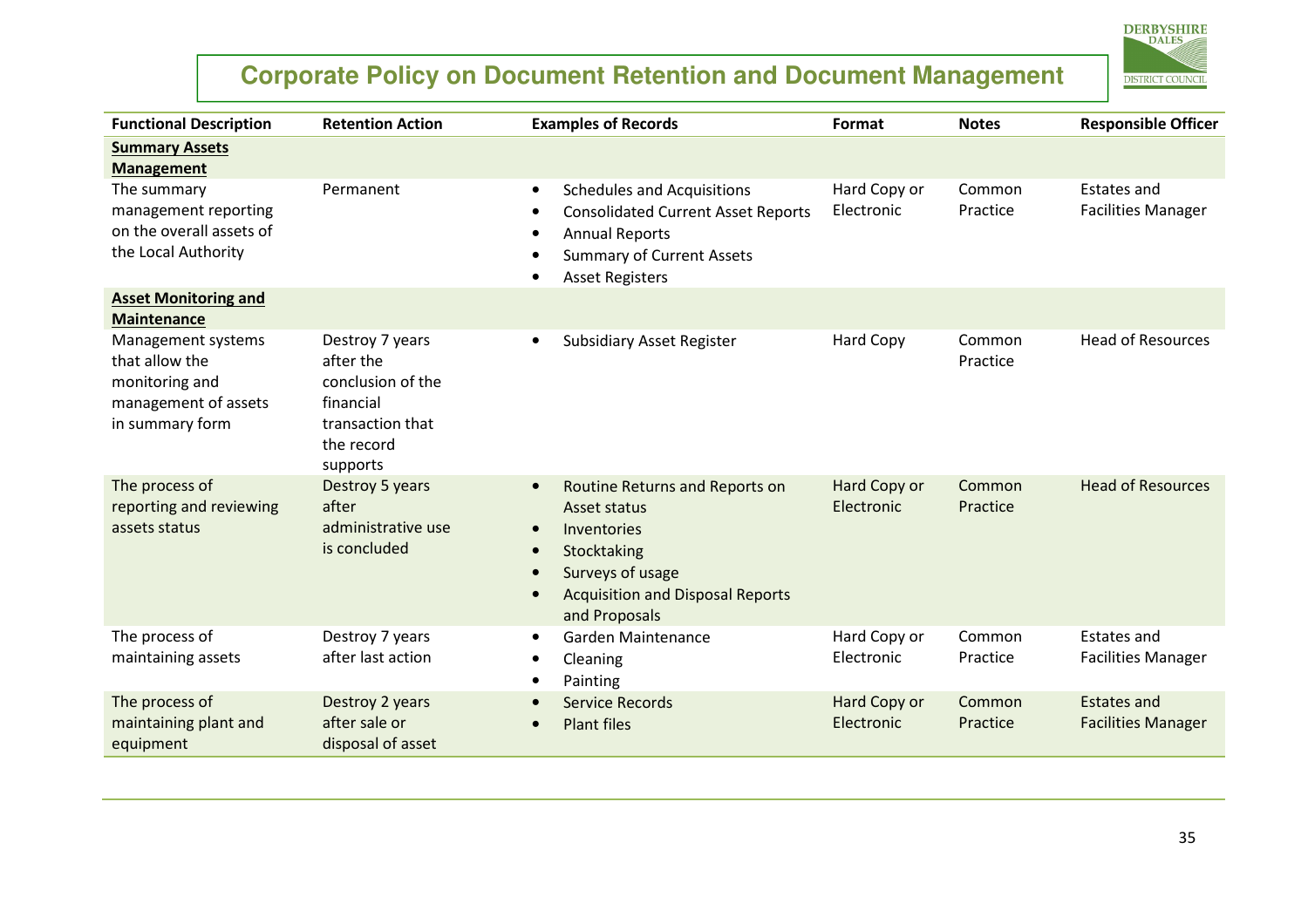

| <b>Functional Description</b>                                                                                                        | <b>Retention Action</b>                                                                                                                                                                                               | <b>Examples of Records</b>                                                                                                                                                                                                                                                                                                                                                       | Format    | <b>Notes</b> | <b>Responsible Officer</b>               |
|--------------------------------------------------------------------------------------------------------------------------------------|-----------------------------------------------------------------------------------------------------------------------------------------------------------------------------------------------------------------------|----------------------------------------------------------------------------------------------------------------------------------------------------------------------------------------------------------------------------------------------------------------------------------------------------------------------------------------------------------------------------------|-----------|--------------|------------------------------------------|
| <b>Asset Acquisition and</b><br><b>Disposal</b>                                                                                      |                                                                                                                                                                                                                       |                                                                                                                                                                                                                                                                                                                                                                                  |           |              |                                          |
| Management of the<br>acquisition (by financial<br>lease or purchase) and<br>disposal (by sale or<br>write off) process for<br>assets | Assets over<br>£50,000<br>Destroy 12 years<br>after all<br>obligations/<br>entitlements are<br>concluded.<br>Assets under<br>£50,000<br>Destroy 6 years<br>after all<br>obligations/<br>entitlements are<br>concluded | Legal documents relating to the<br>$\bullet$<br>purchase/sale<br>Particulars of sale documents<br>$\bullet$<br>Board of Survey<br>$\bullet$<br>Leases<br>$\bullet$<br>Application for Leases, Licences and<br>$\bullet$<br><b>Rental Revision</b><br>Tender Documents<br>$\bullet$<br><b>Conditions of Contract</b><br>$\bullet$<br><b>Certificates of Approval</b><br>$\bullet$ | Hard Copy | Statutory    | Estates and<br><b>Facilities Manager</b> |

#### PROPERTY AND LAND MANAGEMENT:

| <b>Functional Description</b>                                             | <b>Retention Action</b> | <b>Examples of Records</b>                                                                                                                                                                            | Format    | <b>Notes</b>       | <b>Responsible Officer</b>               |
|---------------------------------------------------------------------------|-------------------------|-------------------------------------------------------------------------------------------------------------------------------------------------------------------------------------------------------|-----------|--------------------|------------------------------------------|
| <b>Property and Land</b><br><b>Management</b>                             |                         |                                                                                                                                                                                                       |           |                    |                                          |
| Reports to<br>management on overall<br>property of the Local<br>Authority | Permanent               | <b>Consolidated Property and Buildings</b><br><b>Annual Reports</b><br><b>Summary of Local Authorities</b><br><b>Owned Property</b><br><b>Site Register</b><br>$\bullet$<br>Register of Leases<br>- 0 | Hard Copy | Common<br>Practice | Estates and<br><b>Facilities Manager</b> |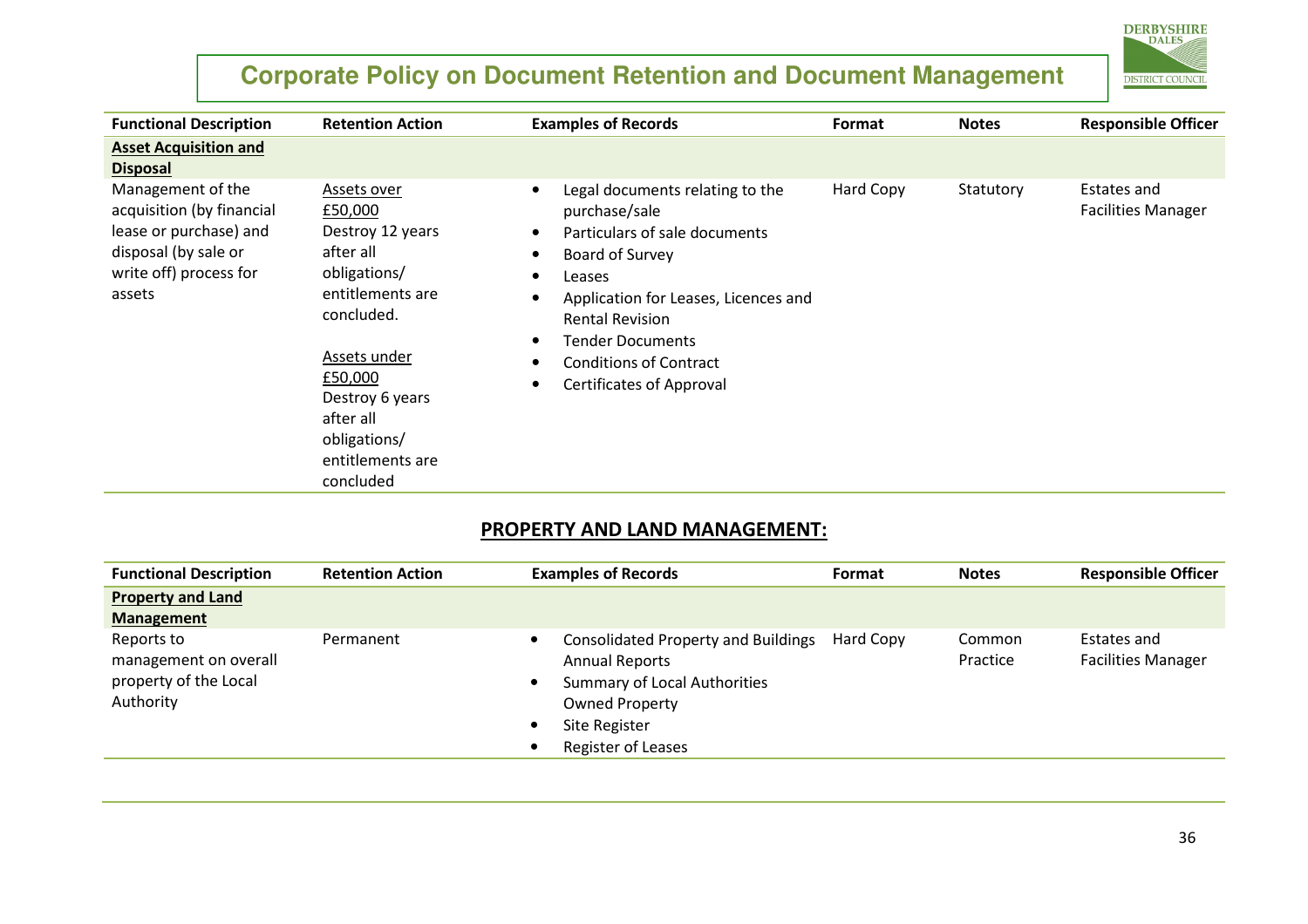# **DERBYSHIRE DISTRICT COUNCIL**

| <b>Functional Description</b>                                                                    | <b>Retention Action</b>                                                                                                                                                                                                      | <b>Examples of Records</b>                                                                  | Format                            | <b>Notes</b>       | <b>Responsible Officer</b>                      |
|--------------------------------------------------------------------------------------------------|------------------------------------------------------------------------------------------------------------------------------------------------------------------------------------------------------------------------------|---------------------------------------------------------------------------------------------|-----------------------------------|--------------------|-------------------------------------------------|
| Administration of<br><b>Assets of Community</b><br>Value applications                            | 7 years                                                                                                                                                                                                                      | <b>Assets of Community Value</b><br>$\bullet$<br>Applications<br>Representations<br>Appeals | Electronic                        |                    | <b>Head of Regulatory</b><br><b>Services</b>    |
| <b>Property Acquisition</b><br>and Disposal                                                      |                                                                                                                                                                                                                              |                                                                                             |                                   |                    |                                                 |
| Management of<br>acquisition (by financial<br>lease or purchase)<br>process for real<br>property | <b>Assets over</b><br>£50,000<br>Destroy 13 years<br>after all<br>obligations/<br>entitlements are<br>concluded.<br>Assets under<br>£50,000<br>Destroy 7 years<br>after all<br>obligations/<br>entitlements are<br>concluded |                                                                                             | Electronic or<br><b>Hard Copy</b> | Common<br>Practice | <b>Estates and</b><br><b>Facilities Manager</b> |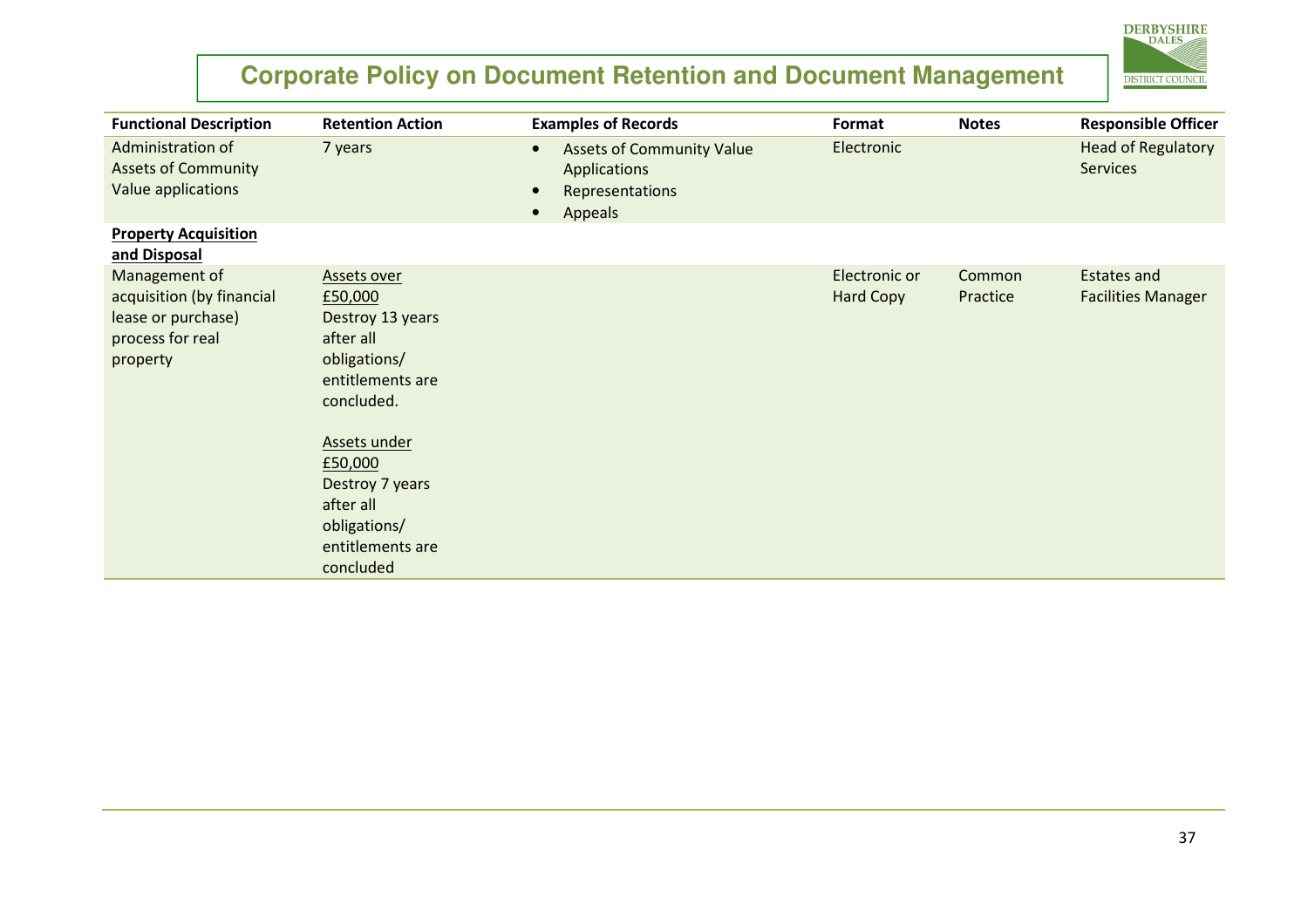

| <b>Functional Description</b>                                                         | <b>Retention Action</b>                                                                                                              | <b>Examples of Records</b>                                                                                                                                                                  | Format                            | <b>Notes</b>       | <b>Responsible Officer</b>                      |
|---------------------------------------------------------------------------------------|--------------------------------------------------------------------------------------------------------------------------------------|---------------------------------------------------------------------------------------------------------------------------------------------------------------------------------------------|-----------------------------------|--------------------|-------------------------------------------------|
| Management of the<br>disposals (by sale or<br>write off) process for<br>real property | Assets over<br>£50,000<br>Destroy 13 years<br>after all<br>obligations/<br>entitlements are<br>concluded.<br>Assets under<br>£50,000 | Legal documents relating to the sale<br>$\bullet$<br><b>Particulars of sale Document</b><br><b>Board of Survey</b><br><b>Tender Documents</b><br><b>Conditions of Contract</b><br>$\bullet$ | <b>Hard Copy</b>                  | Common<br>Practice | <b>Estates and</b><br><b>Facilities Manager</b> |
|                                                                                       | Destroy 6 years<br>after all<br>obligations/<br>entitlements are<br>concluded                                                        |                                                                                                                                                                                             |                                   |                    |                                                 |
| <b>Property Development</b><br>and Renovation                                         |                                                                                                                                      |                                                                                                                                                                                             |                                   |                    |                                                 |
| Management<br><b>Buildings and</b><br>estates of "special<br>Interest"                | Permanent                                                                                                                            | <b>Project specifications</b><br>Plans<br>$\bullet$<br><b>Installation Manuals</b><br><b>Certificates of Approval</b>                                                                       | <b>Hard Copy</b>                  | Common<br>Practice | <b>Estates and</b><br><b>Facilities Manager</b> |
| Management<br>All other buildings<br>and estates                                      | Retain for life of<br>property or<br>building                                                                                        | <b>Project Specifications</b><br>Plans<br><b>Installation Manuals</b><br><b>Certificates of Approval</b><br>$\bullet$                                                                       | Electronic or<br>Hard Copy        | Common<br>Practice | <b>Estates and</b><br><b>Facilities Manager</b> |
| The action process<br>involved in the<br>development and<br>renovation of property    | Destroy 7 years<br>after the<br>conclusion of the<br>transaction that<br>record supports                                             | <b>Work orders</b><br>$\bullet$<br><b>Tender documents</b><br><b>Conditions of Contracts</b>                                                                                                | Electronic or<br><b>Hard Copy</b> | Common<br>Practice | <b>Estates and</b><br><b>Facilities Manager</b> |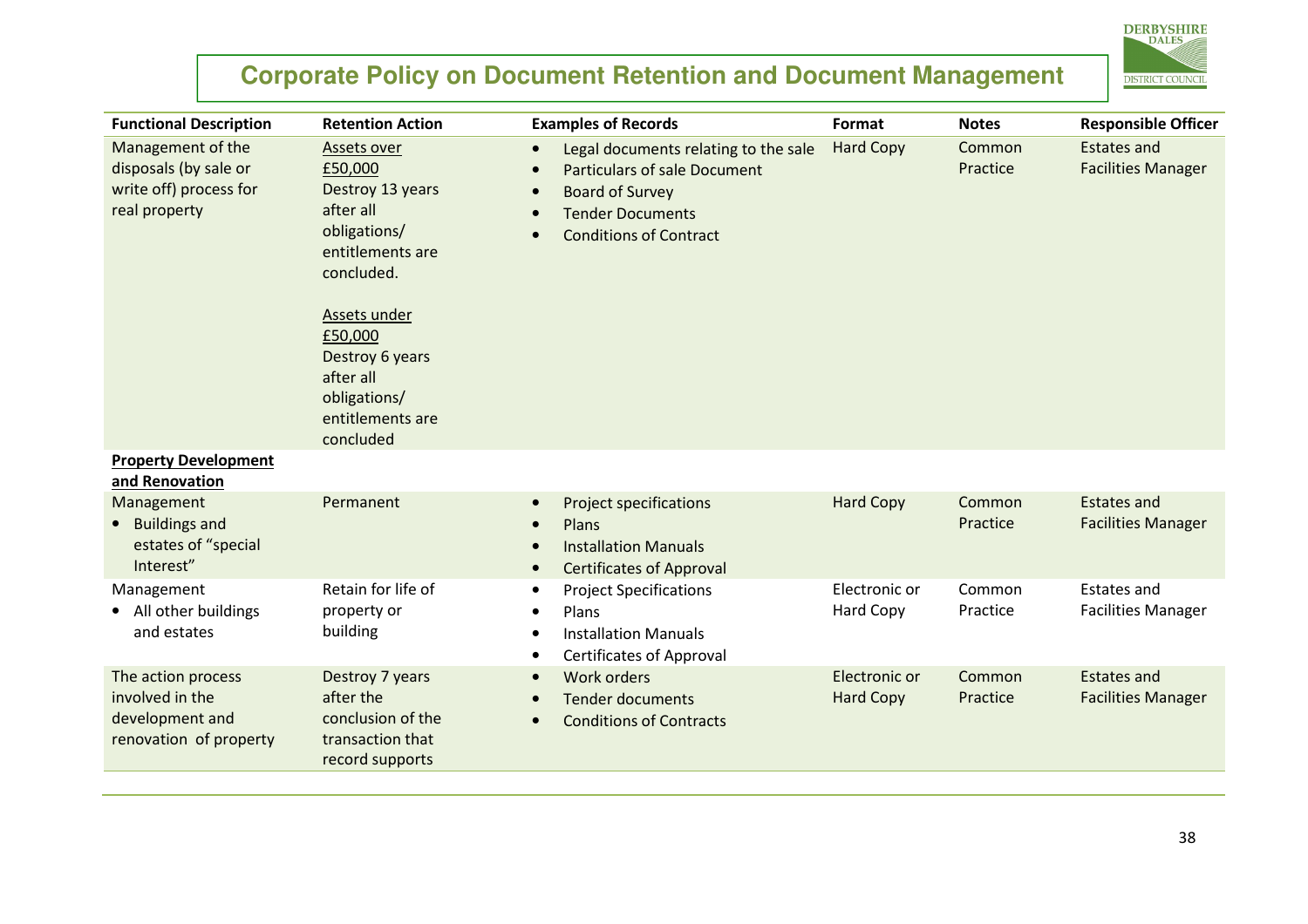

| <b>Functional Description</b>                                                                                                                               | <b>Retention Action</b>                                                                         | <b>Examples of Records</b>                                                                                                                                                | Format                            | <b>Notes</b>       | <b>Responsible Officer</b>                      |
|-------------------------------------------------------------------------------------------------------------------------------------------------------------|-------------------------------------------------------------------------------------------------|---------------------------------------------------------------------------------------------------------------------------------------------------------------------------|-----------------------------------|--------------------|-------------------------------------------------|
| <b>Leasing and Occupancy</b>                                                                                                                                |                                                                                                 |                                                                                                                                                                           |                                   |                    |                                                 |
| The process of<br>managing leased<br>property                                                                                                               | Destroy 15 years<br>after the expiry of<br>the Lease                                            | <b>Rental Expenditure Authorities</b><br>$\bullet$<br><b>Valuation Queries</b><br>$\bullet$<br>Application of Leases, Licences and<br>$\bullet$<br><b>Rental Revision</b> | Electronic or<br>Hard Copy        | Common<br>Practice | <b>Estates and</b><br><b>Facilities Manager</b> |
| The process of<br>managing the<br>occupancy of property                                                                                                     | Destroy 7 years<br>after the<br>conclusion of the<br>transaction that<br>the record<br>supports | Requests for works, cleaning etc.<br>$\bullet$                                                                                                                            | Electronic or<br><b>Hard Copy</b> | Common<br>Practice | <b>Estates and</b><br><b>Facilities Manager</b> |
| <b>Systems Management</b>                                                                                                                                   |                                                                                                 |                                                                                                                                                                           |                                   |                    |                                                 |
| The internal process to<br>develop and extend the<br>capabilities of a system<br>used to support the<br>activities of the Council<br><b>Local Authority</b> | Retain for the life<br>of system                                                                |                                                                                                                                                                           |                                   |                    | Relevant Head of<br>Service                     |
| <b>Transport</b>                                                                                                                                            |                                                                                                 |                                                                                                                                                                           |                                   |                    |                                                 |
| <b>Management</b>                                                                                                                                           |                                                                                                 |                                                                                                                                                                           |                                   |                    |                                                 |
| The process of<br>acquisition and disposal<br>of vehicles through<br>lease or purchase                                                                      | Destroy 7 years<br>after the disposal<br>of the vehicle                                         | Lease<br>Contracts<br>Quotes<br>$\bullet$<br>Approvals<br>$\bullet$<br><b>Fleet Authorisation Numbers</b>                                                                 | <b>Hard Copy</b>                  | Common<br>Practice | Relevant Head of<br>Service                     |
| The process of<br>managing allocations<br>and maintenance of<br>vehicles                                                                                    | Destroy 7 years<br>after the sale or<br>disposal of the<br>vehicle                              | Approvals as Drivers<br>$\bullet$<br>Allocations and Authorisations for<br>$\bullet$<br>vehicles<br>Maintenance                                                           | Hard Copy                         | Common<br>Practice | Relevant Head of<br>Service                     |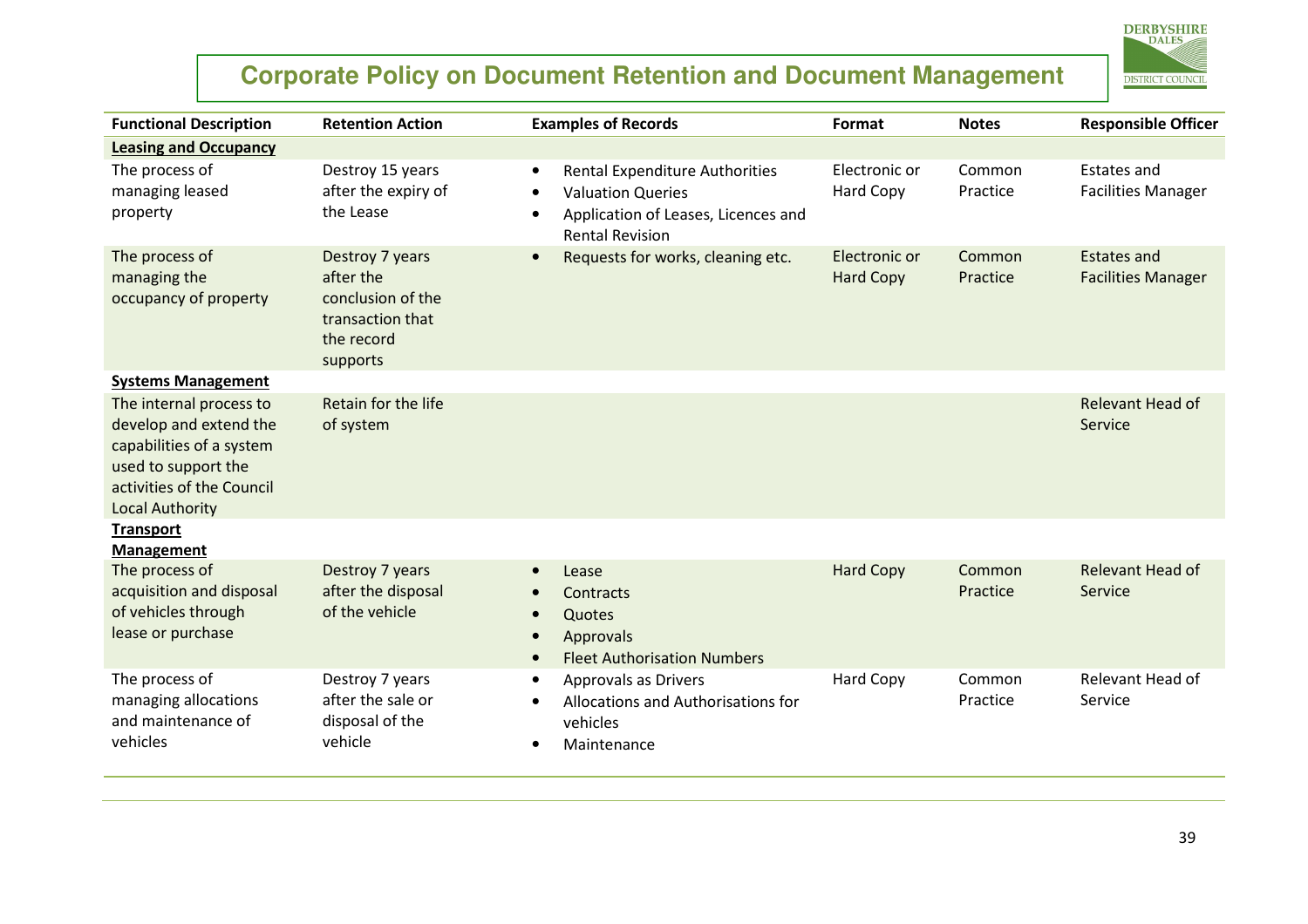

| <b>Functional Description</b>                                                                                                        | <b>Retention Action</b>                                              | <b>Examples of Records</b>                                                                                         | Format                            | <b>Notes</b>       | <b>Responsible Officer</b>  |
|--------------------------------------------------------------------------------------------------------------------------------------|----------------------------------------------------------------------|--------------------------------------------------------------------------------------------------------------------|-----------------------------------|--------------------|-----------------------------|
| The process of<br>recording vehicle usage                                                                                            | Destroy 3 years<br>after the sale or<br>disposal of the<br>vehicle   | Vehicle usage reports                                                                                              | <b>Hard Copy</b>                  | Statutory          | Relevant Head of<br>Service |
| The process of<br>recording driver's usage                                                                                           | Destroy 7 years<br>after closure                                     | Vehicle Tracking data<br>$\bullet$                                                                                 | Hard Copy                         | Statutory          | Relevant Head of<br>Service |
| <b>Insurance</b>                                                                                                                     |                                                                      |                                                                                                                    |                                   |                    |                             |
| The summary<br>management of<br>insurance<br>arrangements                                                                            | Permanent                                                            | Insurance Registration<br>$\bullet$<br>Public and Employers Liability<br>certificates<br><b>Fidelity Guarantee</b> | Electronic or<br>Hard Copy        | Common<br>Practice | <b>Head of Resources</b>    |
| The process of insuring<br>Local Authority officers,<br>property, vehicles and<br>equipment against<br>negligence, loss or<br>damage | Destroy 7 years<br>after the terms of<br>the policy have<br>expired  | <b>Insurance Policies</b><br>Correspondence                                                                        | Electronic or<br><b>Hard Copy</b> |                    | <b>Head of Resources</b>    |
| The process of<br>renewing policies                                                                                                  | Destroy 7 years<br>after the insurance<br>policy has been<br>renewed | Insurance Policy Renewal Records<br>Correspondence                                                                 | Electronic or<br>Hard Copy        |                    | <b>Head of Resources</b>    |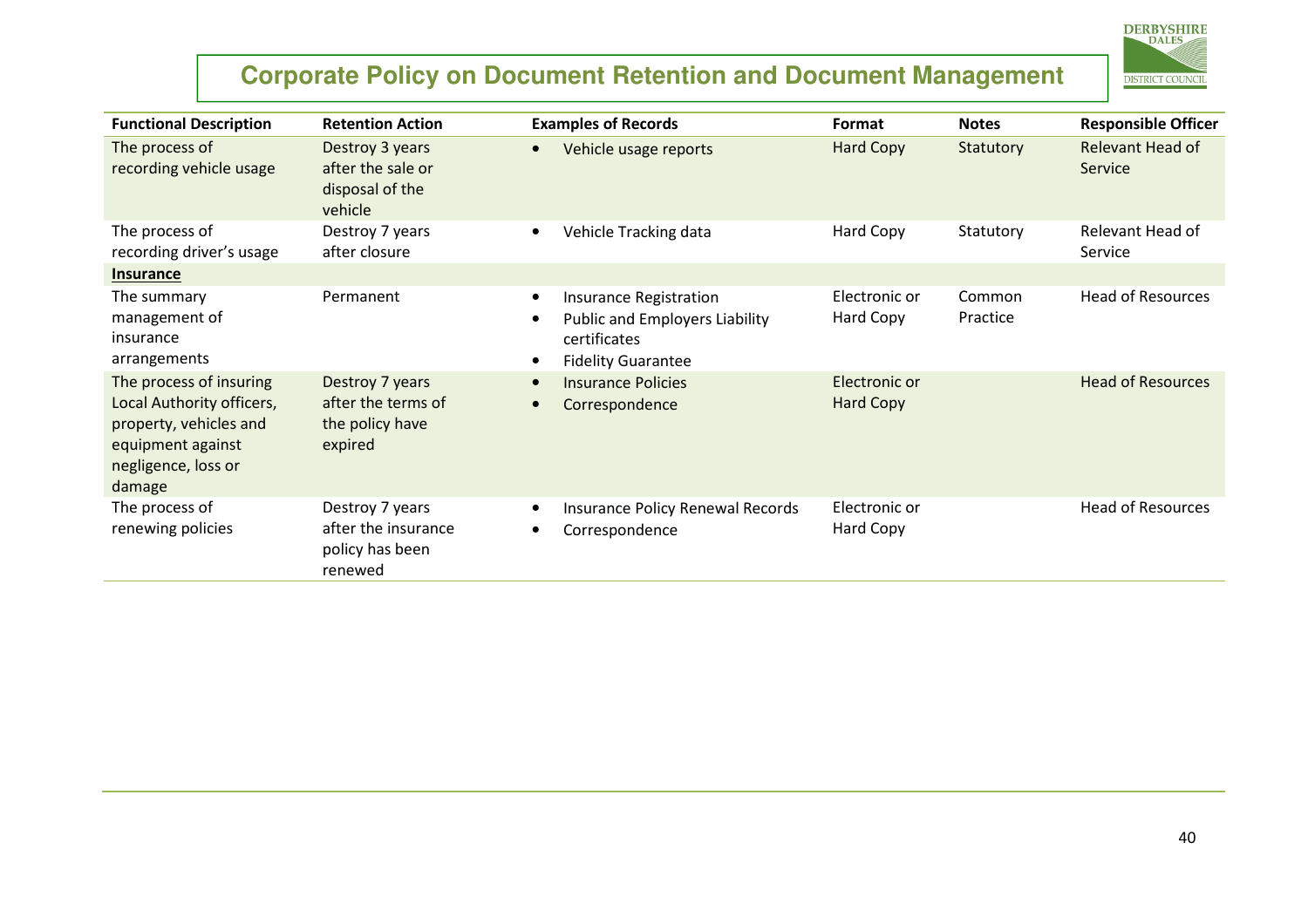

| <b>Functional Description</b>                                 | <b>Retention Action</b>                       | <b>Examples of Records</b>       | Format    | <b>Notes</b>       | <b>Responsible Officer</b> |
|---------------------------------------------------------------|-----------------------------------------------|----------------------------------|-----------|--------------------|----------------------------|
| <b>Claims Management</b>                                      |                                               |                                  |           |                    |                            |
| The process that<br>records insurance<br>claims against Local | Destroy 10 years<br>after all<br>obligations/ | Claims records<br>Correspondence | Hard Copy | Common<br>Practice | <b>Head of Resources</b>   |
| Authority or Local                                            | entitlements are                              |                                  |           | *Please consult    |                            |
| Authorities offices                                           | concluded                                     |                                  |           | legal on           |                            |
|                                                               | (allowing for the                             |                                  |           | retention if the   |                            |
|                                                               | claimant to reach                             |                                  |           | claimant has a     |                            |
|                                                               | 21 years of age)                              |                                  |           | disability which   |                            |
|                                                               |                                               |                                  |           | may prevent a      |                            |
|                                                               |                                               |                                  |           | claim being        |                            |
|                                                               |                                               |                                  |           | issued as          |                            |

#### GENERAL PUBLIC SERVICES

| <b>Functional Description</b>                                           | <b>Retention Action</b>                                                                                         | <b>Examples of Records</b>     | Format     | <b>Notes</b> | <b>Responsible Officer</b>                  |
|-------------------------------------------------------------------------|-----------------------------------------------------------------------------------------------------------------|--------------------------------|------------|--------------|---------------------------------------------|
| <b>General Services</b>                                                 |                                                                                                                 |                                |            |              |                                             |
| <b>Gold Card Application</b><br>process                                 | 1 year                                                                                                          | <b>Gold Card applications</b>  | Hard Copy  |              | <b>Head of Corporate</b><br><b>Services</b> |
| The administration of<br><b>First Contact enquiries</b>                 | 6 Months                                                                                                        | <b>First Contact enquiries</b> | Electronic |              | <b>Head of Corporate</b><br><b>Services</b> |
| The process of handling<br>Foreign Pension (proof<br>of life) Enquiries | 2 years                                                                                                         | Customer records<br>$\bullet$  | Electronic |              | Head of Corporate<br><b>Services</b>        |
| E-newsletter database<br>and distribution                               | Automatically<br>regulated (removes<br>invalid e-mail<br>addresses) & those<br>of recipients who<br>unsubscribe | <b>Recipient Database</b>      | Electronic |              | <b>Head of Corporate</b><br><b>Services</b> |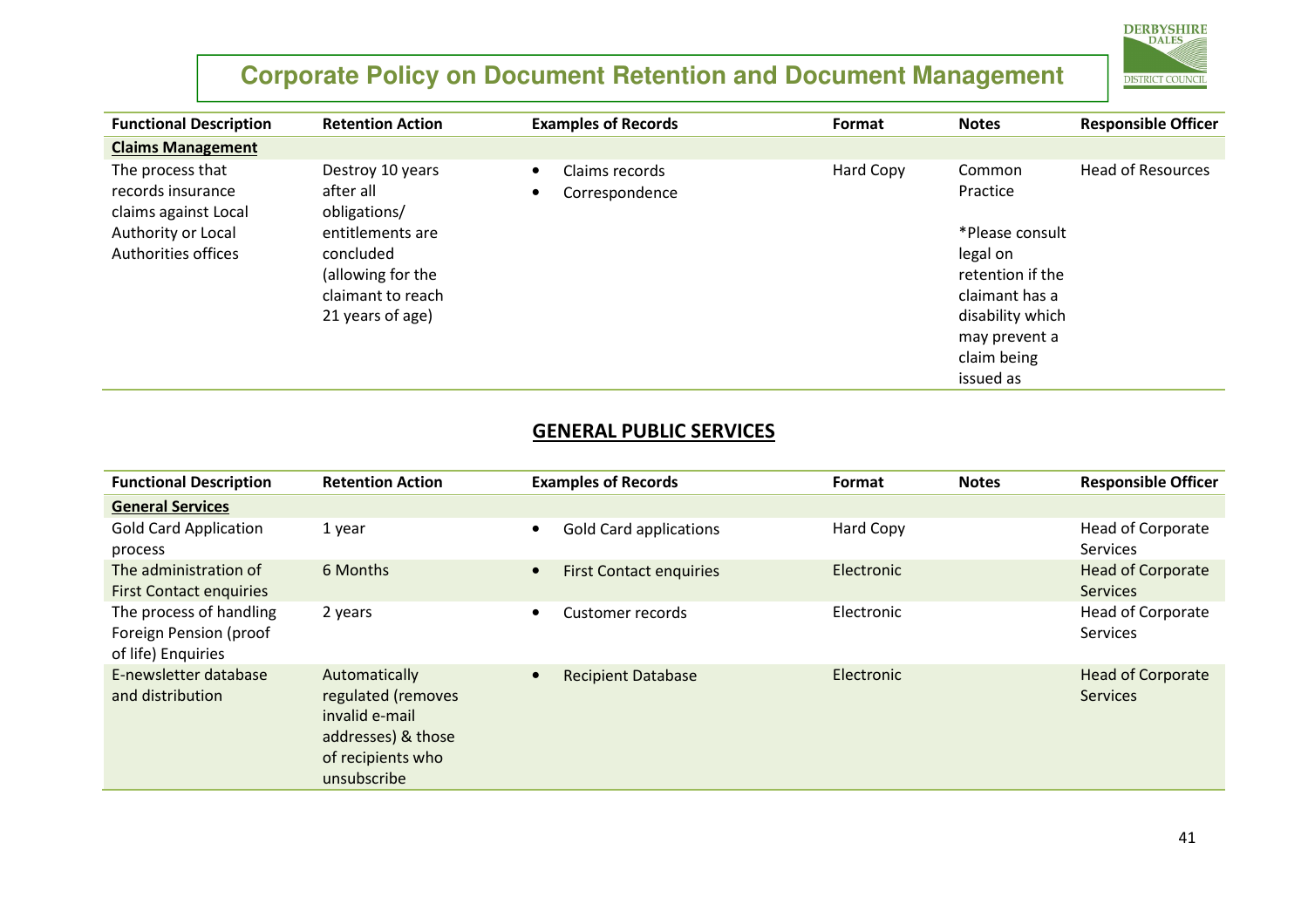

| <b>Functional Description</b>                                                                                                    | <b>Retention Action</b>                                                               | <b>Examples of Records</b>                                | Format                            | <b>Notes</b>       | <b>Responsible Officer</b>                                                  |
|----------------------------------------------------------------------------------------------------------------------------------|---------------------------------------------------------------------------------------|-----------------------------------------------------------|-----------------------------------|--------------------|-----------------------------------------------------------------------------|
| The process of<br>administering and<br>providing Radar Keys to<br>eligible members of the<br>public                              | 1 year                                                                                | Radar Key Recipient list<br>$\bullet$                     | Electronic                        |                    | Head of<br>Community<br>Development and<br>Environmental<br><b>Services</b> |
| Inspections and<br><b>Assessments</b>                                                                                            |                                                                                       |                                                           |                                   |                    |                                                                             |
| The process of<br>inspecting equipment<br>to ensure it is safe                                                                   | Destroy 6 years<br>from the<br>destruction of the<br>equipment                        | <b>Equipment Inspection Records</b><br>$\bullet$          | Electronic or<br><b>Hard Copy</b> | Statutory          | <b>Estates and</b><br><b>Facilities Manager</b>                             |
| Documentation<br>regarding inspections<br>made on<br>establishments<br>concerning food<br>hygiene                                | Destroy 7 years<br>after inspection                                                   | Food Standards Inspection Forms<br>$\bullet$              | <b>Hard Copy</b>                  | Common<br>Practice | Principal<br>Environmental<br>Health officer                                |
| The process of carrying<br>out monitoring<br>dangerous buildings to<br>ensure they are safe                                      | Destroy 4 years<br>after last action                                                  | Monitoring results/inspection<br>$\bullet$<br>records     | <b>Hard Copy</b>                  | Statutory          | <b>Head of Relevant</b><br>Service                                          |
| The process of<br>monitoring of areas<br>where employees and<br>persons are likely to<br>have become in contact<br>with asbestos | Destroy 50 years<br>from last action or<br>at age 75 years<br>whichever is<br>greater | Property asbestos files<br>$\bullet$<br>Asbestos register | Electronic or<br>Hard Copy        | Statutory          | Estates and<br><b>Facilities Manager</b>                                    |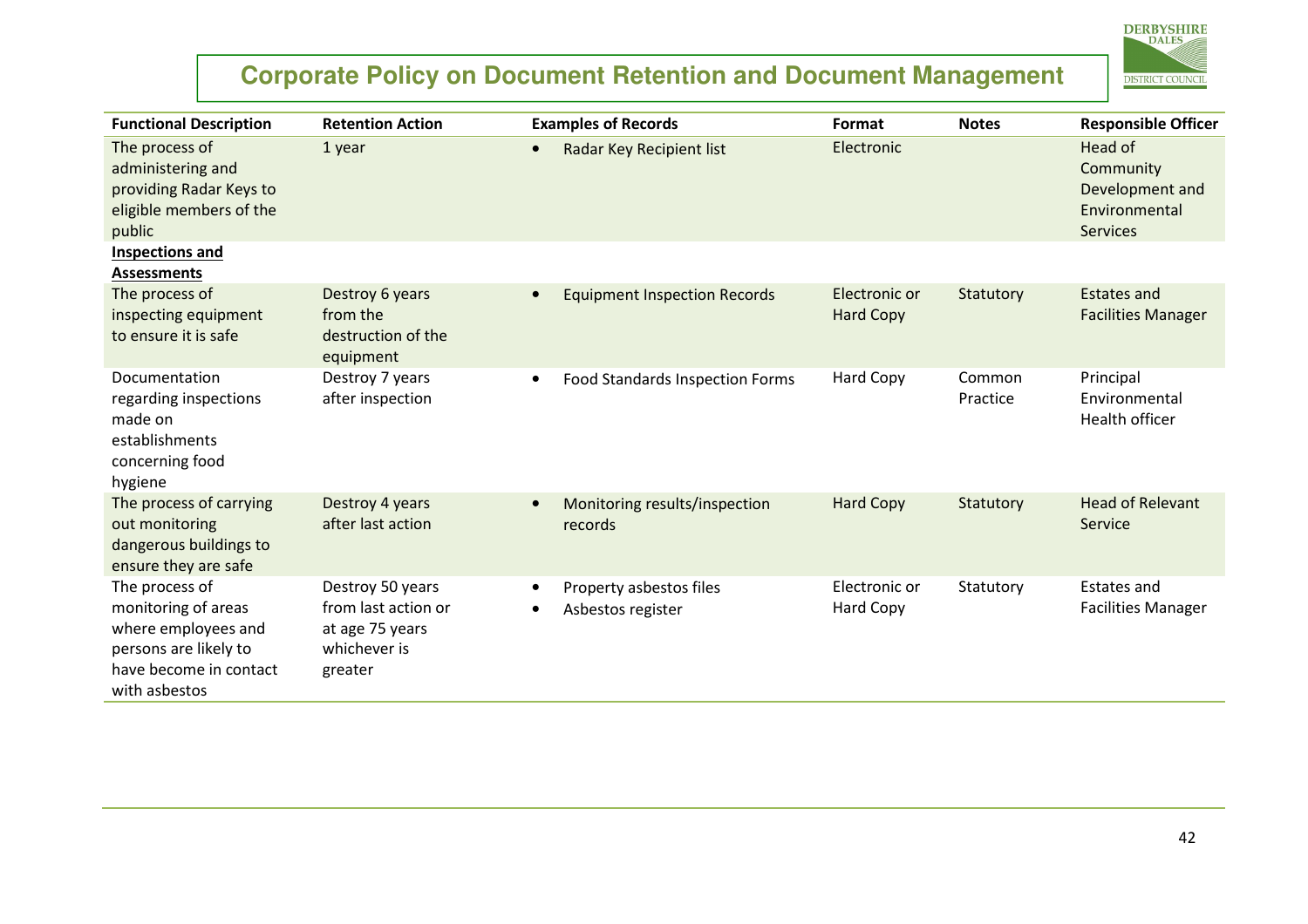

| <b>Functional Description</b>                                                                                                   | <b>Retention Action</b>                                                                                                                                                                                  | <b>Examples of Records</b>                                         | Format                            | <b>Notes</b> | <b>Responsible Officer</b>                                                  |
|---------------------------------------------------------------------------------------------------------------------------------|----------------------------------------------------------------------------------------------------------------------------------------------------------------------------------------------------------|--------------------------------------------------------------------|-----------------------------------|--------------|-----------------------------------------------------------------------------|
| The process of<br>monitoring of areas<br>where employees and<br>persons are likely to<br>have come in contact<br>with radiation | Destroy 40 years<br>from last action                                                                                                                                                                     | <b>Radiation monitoring</b><br>$\bullet$                           | Electronic or<br><b>Hard Copy</b> | Statutory    | <b>Estates and</b><br><b>Facilities Manager</b>                             |
| The process to assess<br>the level of risk                                                                                      | Destroy 4 years<br>from assessment<br>If an<br>incident/accident<br>occurs retain most<br>recent and<br>following risk<br>assessment until 4<br>years after the<br>individual involved<br>has turned 18. | <b>Risk Assessment</b><br>$\bullet$                                | <b>Hard Copy</b>                  | Statutory    | Relevant Head of<br>Service                                                 |
| The process that<br>records injuries to<br>adults & Children                                                                    | Destroy 4 years<br>from closure<br>For Children<br>destroy 4 years<br>after they turn 18.                                                                                                                | <b>Accident books</b><br>$\bullet$                                 | <b>Hard Copy</b>                  | Statutory    | Relevant Head of<br>Service                                                 |
| <b>Community Safety</b>                                                                                                         |                                                                                                                                                                                                          |                                                                    |                                   |              |                                                                             |
| The administration of<br>community safety<br>services such as ASBOs.                                                            | Destroy 6 years<br>from closure                                                                                                                                                                          | <b>Case Files</b><br><b>E-Cins Reports</b><br>Safeguarding reports | Electronic                        |              | Head of<br>Community<br>Development and<br>Environmental<br><b>Services</b> |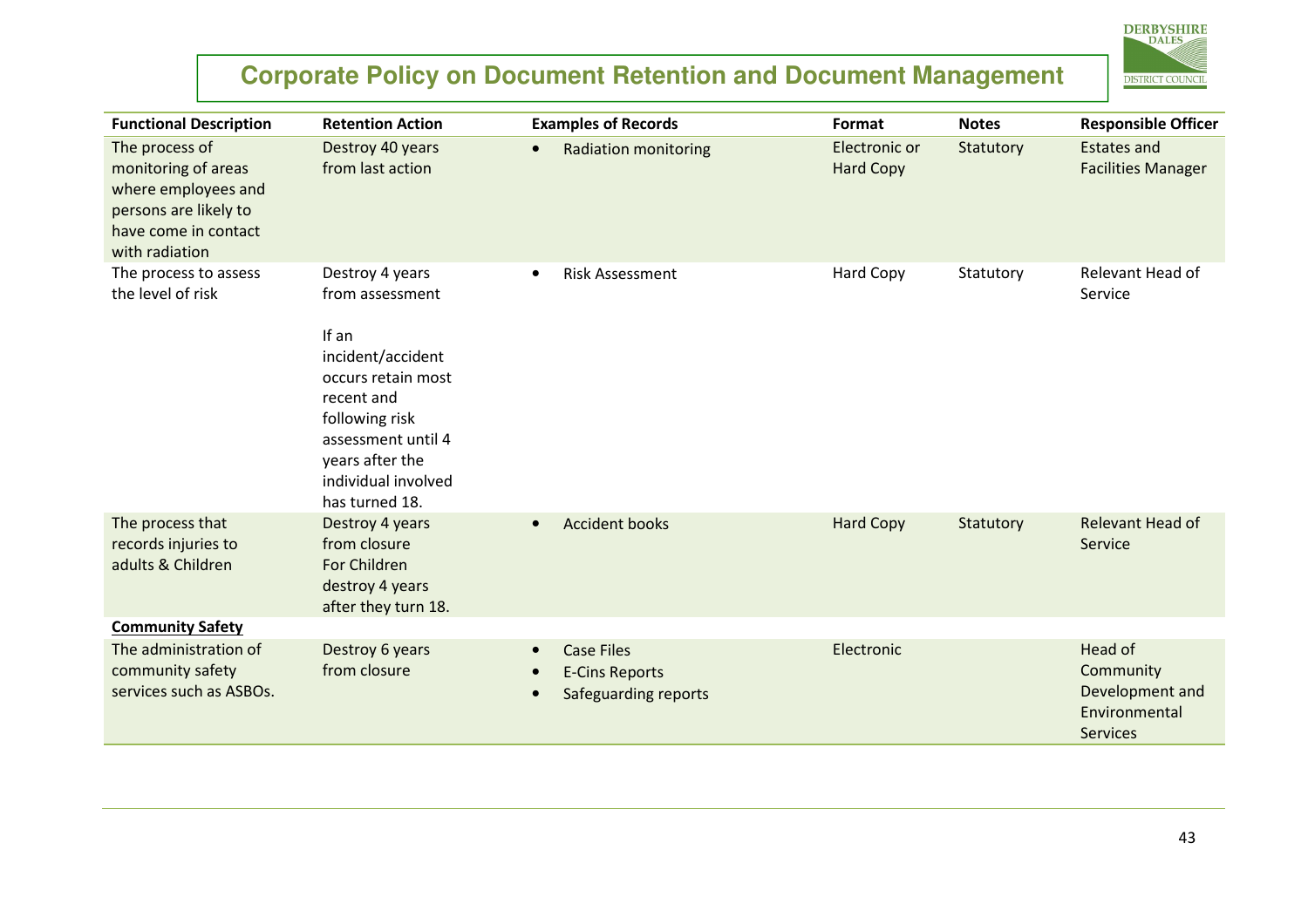

| <b>Functional Description</b>                                                                                                                                       | <b>Retention Action</b>                                                            | <b>Examples of Records</b>                                                                                                                                                                                                                                                                                                                                               | Format                     | <b>Notes</b>                                                             | <b>Responsible Officer</b>                                                  |
|---------------------------------------------------------------------------------------------------------------------------------------------------------------------|------------------------------------------------------------------------------------|--------------------------------------------------------------------------------------------------------------------------------------------------------------------------------------------------------------------------------------------------------------------------------------------------------------------------------------------------------------------------|----------------------------|--------------------------------------------------------------------------|-----------------------------------------------------------------------------|
| The administration of<br>the Violence at Work<br>Register                                                                                                           | Reviewed on a 6<br>monthly basis and<br>updated as threat<br>is<br>reduced/removed | Violence at work register<br>$\bullet$                                                                                                                                                                                                                                                                                                                                   | Electronic                 |                                                                          | Head of<br>Community<br>Development and<br>Environmental<br><b>Services</b> |
| The recording of CCTV<br>Footage                                                                                                                                    | 31 days                                                                            | Footage recorded from the Councils<br><b>CCTV</b> systems                                                                                                                                                                                                                                                                                                                | Electronic                 | May be stored<br>longer for a<br>legitimate legal<br>purpose or<br>claim | Head of<br>Community<br>Development and<br>Environmental<br>Services        |
| <b>Enforcement</b><br><b>Certification</b>                                                                                                                          |                                                                                    |                                                                                                                                                                                                                                                                                                                                                                          |                            |                                                                          |                                                                             |
| The administration of<br>applications,<br>registration,<br>certification and<br>licences in relation to<br><b>Local Authorities</b><br>registration<br>requirements | Destroy 2 years<br>after registration<br>on entitlement<br>elapses                 | Applications for Animal Registration<br>٠<br>Applications for registration of a<br>business premises<br>Application for release of animals<br>impounded<br>Registers<br>Certificates of Registration<br>Animal movement licenses<br>Gaming<br>Fire certification<br>$\bullet$<br>Disabled parking permits<br>Registration to sell poison<br><b>Market Stall Licences</b> | Electronic or<br>Hard Copy | Statutory                                                                | <b>Licensing Manager</b><br>/ Marketing<br>Manager                          |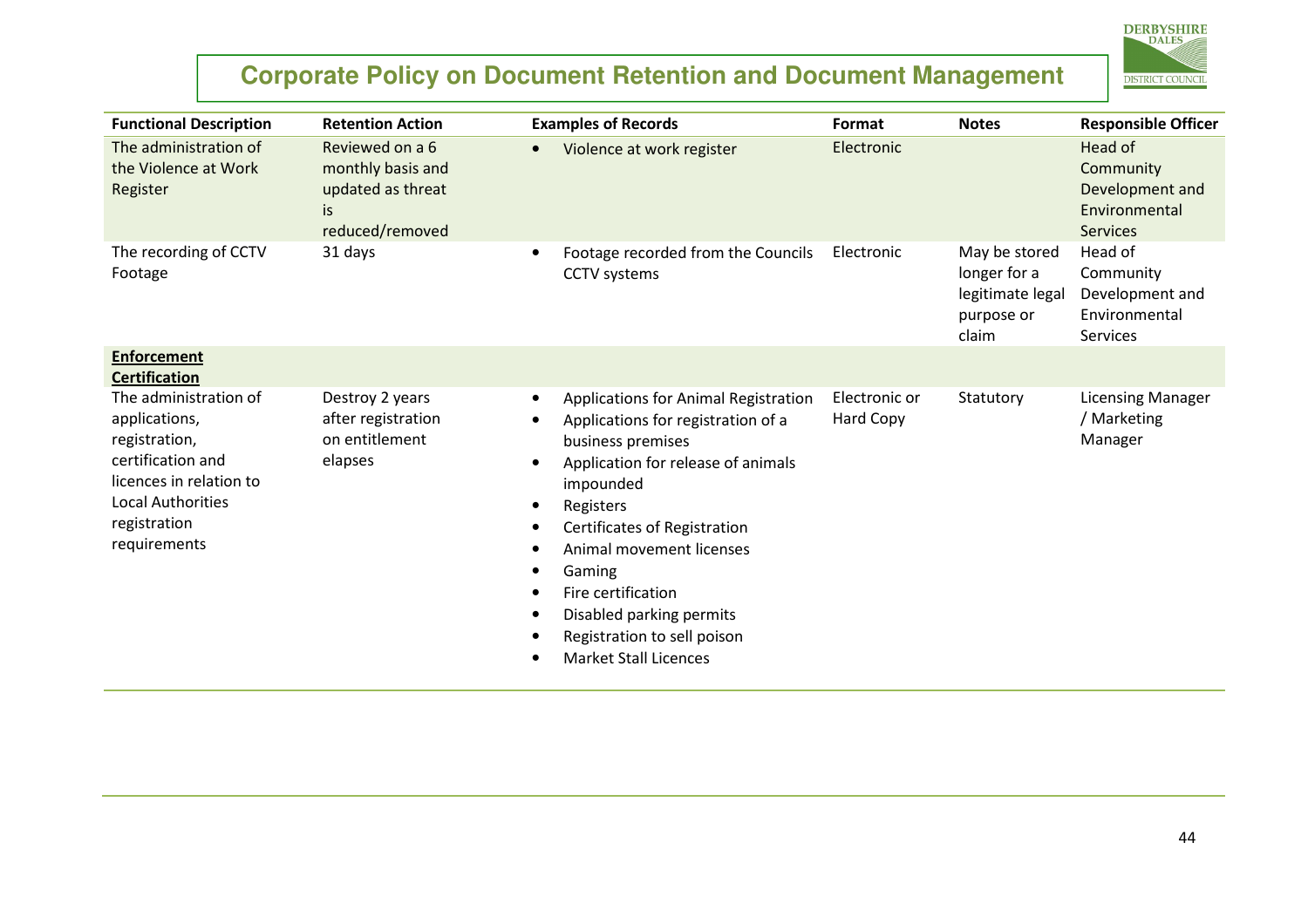

| <b>Functional Description</b>                                                                                                                                                       | <b>Retention Action</b>                                                 | <b>Examples of Records</b>                                                                                                                                                                                                                                                       | Format                            | <b>Notes</b>       | <b>Responsible Officer</b>         |
|-------------------------------------------------------------------------------------------------------------------------------------------------------------------------------------|-------------------------------------------------------------------------|----------------------------------------------------------------------------------------------------------------------------------------------------------------------------------------------------------------------------------------------------------------------------------|-----------------------------------|--------------------|------------------------------------|
| The process involved in<br>licensing sites for the<br>holding or use of toxic<br>or hazardous<br>substances (Inc.<br>petroleum, agricultural<br>chemical products or<br>herbicides) | Permanent                                                               | <b>Diesel Licenses</b><br>$\bullet$<br><b>Petroleum Licenses</b><br><b>Health and Safety Licenses</b><br>Hazardous substances<br>Contamination land/ pollution<br>registers                                                                                                      | Electronic or<br><b>Hard Copy</b> | Common<br>Practice | <b>Licensing Manager</b>           |
| The administration of<br>applications for<br>Hackney Carriage and<br>Private Hire vehicles                                                                                          | 3 years<br>DBS records to be<br>destroyed 6<br>months after<br>decision | Application file<br><b>DBS</b> records                                                                                                                                                                                                                                           | Electronic or<br><b>Hard Copy</b> | Common<br>Practice | <b>Licensing Manager</b>           |
| The administration of<br>applications for<br><b>Premises and Personal</b><br>Licences<br><b>Notification</b>                                                                        | Destroy when no<br>longer valid                                         | <b>Application file</b><br>Licence                                                                                                                                                                                                                                               | Electronic or<br><b>Hard Copy</b> | Common<br>Practice | <b>Licensing Manager</b>           |
| The process of issuing<br>notices to citizens with<br>respect to particular<br>responsibility                                                                                       | Destroy 2 years<br>after the notice has<br>expired                      | Fire prevention notices<br>$\bullet$<br>Fire prevention infringement<br>notices<br>Objections to notices<br>$\bullet$<br>Appeals against notices<br><b>Registration of premises</b><br>infringement notices<br>Animal impounding notices<br>$\bullet$<br>Noise abatement notices | <b>Hard Copy</b>                  | Common<br>Practice | <b>Relevant Head of</b><br>Service |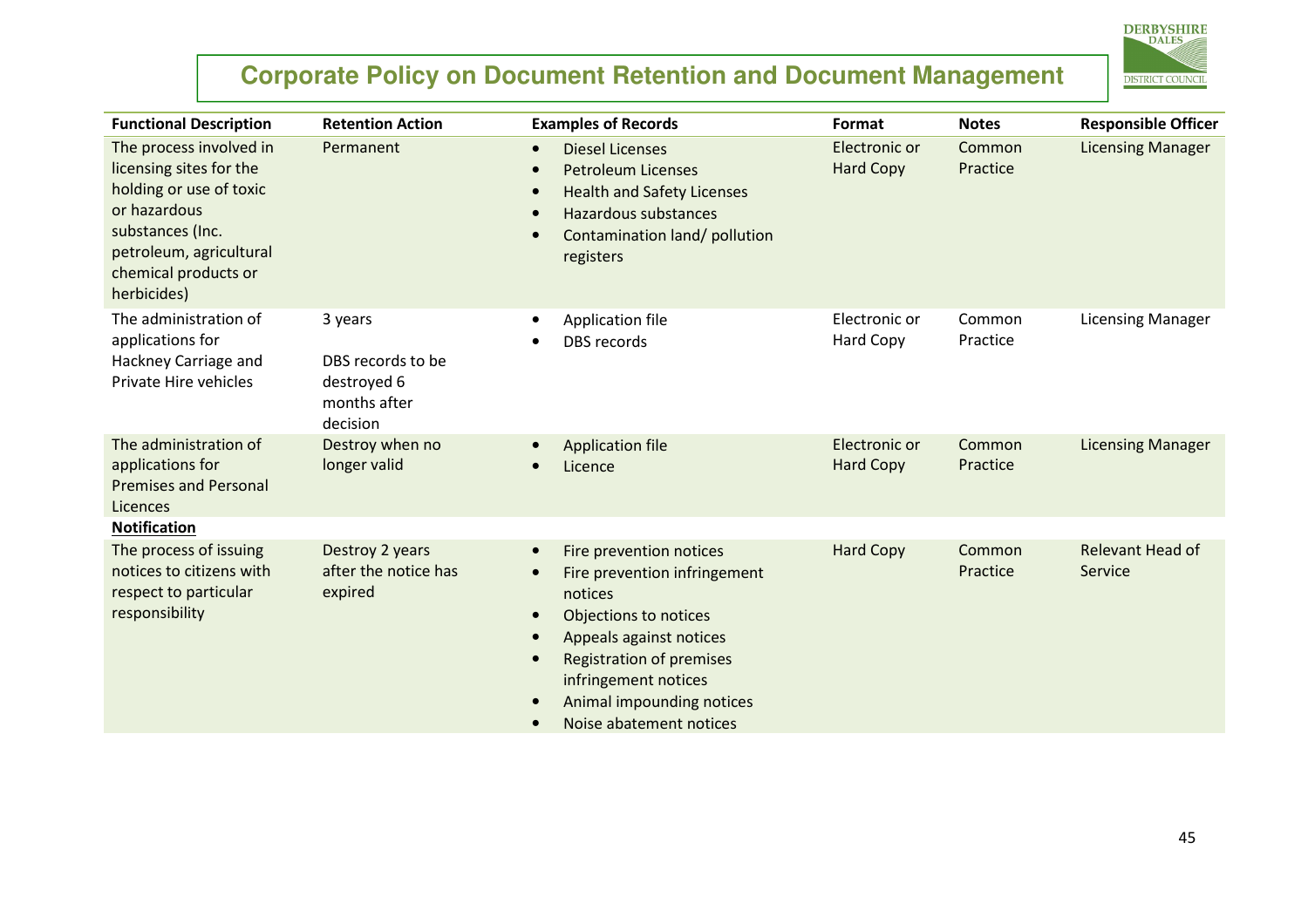

| <b>Functional Description</b>                                                                                           | <b>Retention Action</b>              | <b>Examples of Records</b>                                             | Format                          | <b>Notes</b>       | <b>Responsible Officer</b>                                           |
|-------------------------------------------------------------------------------------------------------------------------|--------------------------------------|------------------------------------------------------------------------|---------------------------------|--------------------|----------------------------------------------------------------------|
| <b>Investigating</b><br><b>Inspection and</b><br><b>Monitoring</b>                                                      |                                      |                                                                        |                                 |                    |                                                                      |
| The process of<br>investigation,<br>monitoring of<br>inspection laws in the<br>responsibility of the<br>local authority | Destroy 7 years<br>after last action | Site visit reports, statements,<br>$\bullet$<br>photographs, exhibits  |                                 |                    | Relevant Head of<br>Service                                          |
| <b>Car Park Enforcement</b>                                                                                             |                                      |                                                                        |                                 |                    |                                                                      |
| The process of handling<br>parking enforcement<br>notices and appeals                                                   | 7 years                              | <b>Parking Enforcement Notices</b><br>$\bullet$<br>Appeal case files   | Electronic                      |                    | Head of<br>Community<br>Development and<br>Environmental<br>Services |
| <b>Cemeteries and</b><br>Crematoria                                                                                     |                                      |                                                                        |                                 |                    |                                                                      |
| Summary management<br>systems that record the<br>location and occupancy<br>of deceased individuals                      | Permanent                            | <b>Internment Register</b><br>$\bullet$<br>Lair Register<br>Lair Plans | Hard Copy                       | Common<br>Practice | Head of<br>Environmental<br>Services &<br>Community<br>Development   |
| The process of<br>regulation of burials<br>and cremations                                                               | Destroy 5 years<br>after last action | Permits<br>$\bullet$<br>Applications<br><b>Orders</b>                  | Electronic/<br><b>Hard Copy</b> | Common<br>Practice | Head of<br>Environmental<br>Services &<br>Community<br>Development   |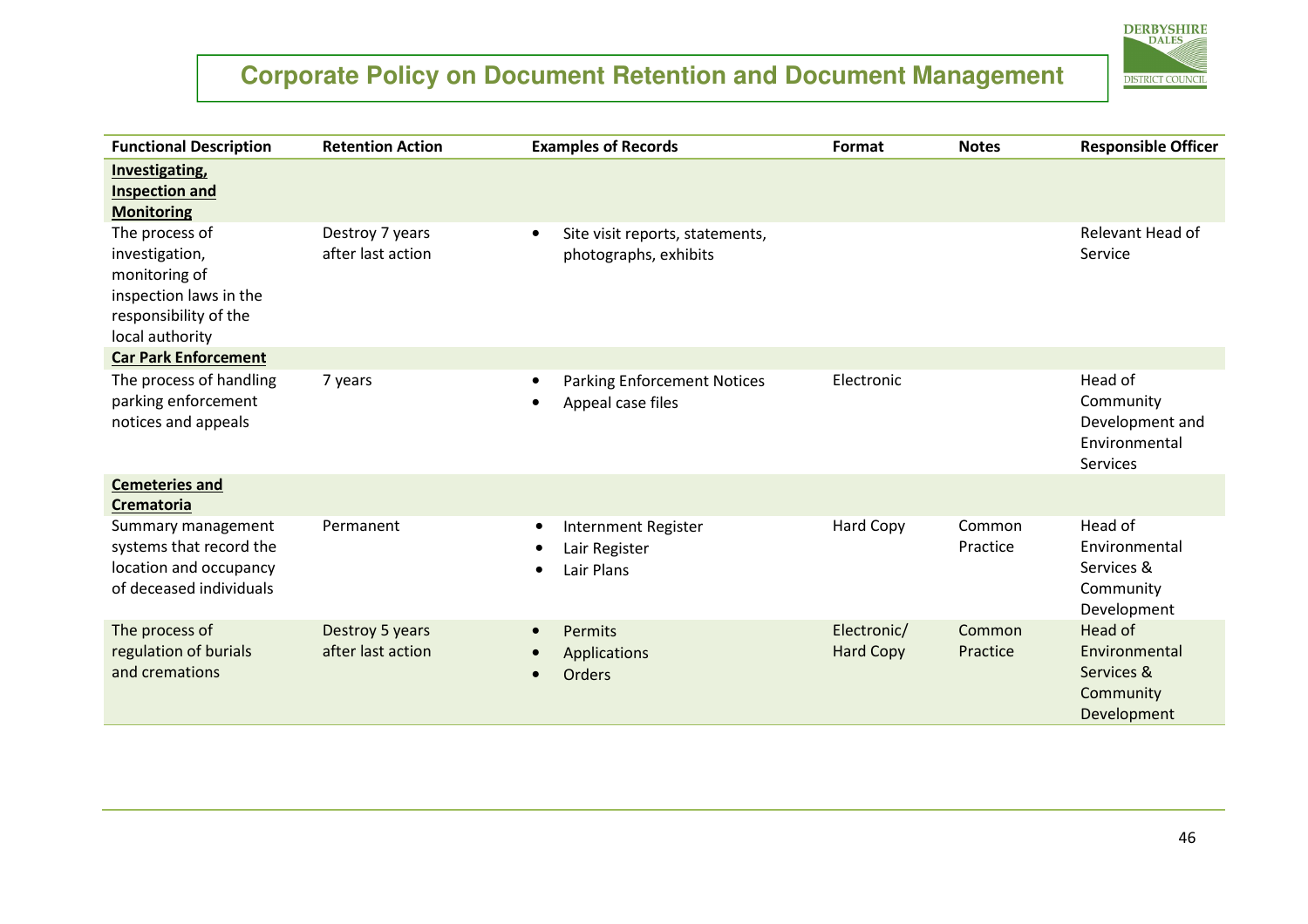

| <b>Functional Description</b>                                                          | <b>Retention Action</b>              | <b>Examples of Records</b> | Format                          | <b>Notes</b>       | <b>Responsible Officer</b>                                         |
|----------------------------------------------------------------------------------------|--------------------------------------|----------------------------|---------------------------------|--------------------|--------------------------------------------------------------------|
| <b>Waste Management</b>                                                                |                                      |                            |                                 |                    |                                                                    |
| The process of<br>arranging the collection<br>or transportation of<br>household waste  | Destroy 2 years<br>after last action |                            | Electronic/<br>Hard Copy        | Common<br>Practice | Head of<br>Environmental<br>Services &<br>Community<br>Development |
| The process of<br>arranging the collection<br>or transportation of<br>controlled waste | Destroy 6 years<br>after last action |                            | Electronic/<br><b>Hard Copy</b> | Common<br>Practice | Head of<br>Environmental<br>Services &<br>Community<br>Development |

#### PLANNING AND LAND USE:

| <b>Functional Description</b>                                                                                                                                                                            | <b>Retention Action</b>                | <b>Examples of Records</b>                                                                                        | Format    | <b>Notes</b>       | <b>Responsible Officer</b> |
|----------------------------------------------------------------------------------------------------------------------------------------------------------------------------------------------------------|----------------------------------------|-------------------------------------------------------------------------------------------------------------------|-----------|--------------------|----------------------------|
| <b>Planning Scheme</b><br><b>Development and</b><br>Amendment                                                                                                                                            |                                        |                                                                                                                   |           |                    |                            |
| The activity of<br>developing a vision and<br>strategic direction<br>regarding existing and<br>future land within the<br>municipality and the<br>future development of<br>local and town centre<br>plans | Permanent until<br>Plan is superseded. | Local Plan<br>$\bullet$<br>Local Development Framework<br><b>Consultation Strategy</b><br><b>Action Area Plan</b> | Hard Copy | Common<br>Practice | <b>Policy Manager</b>      |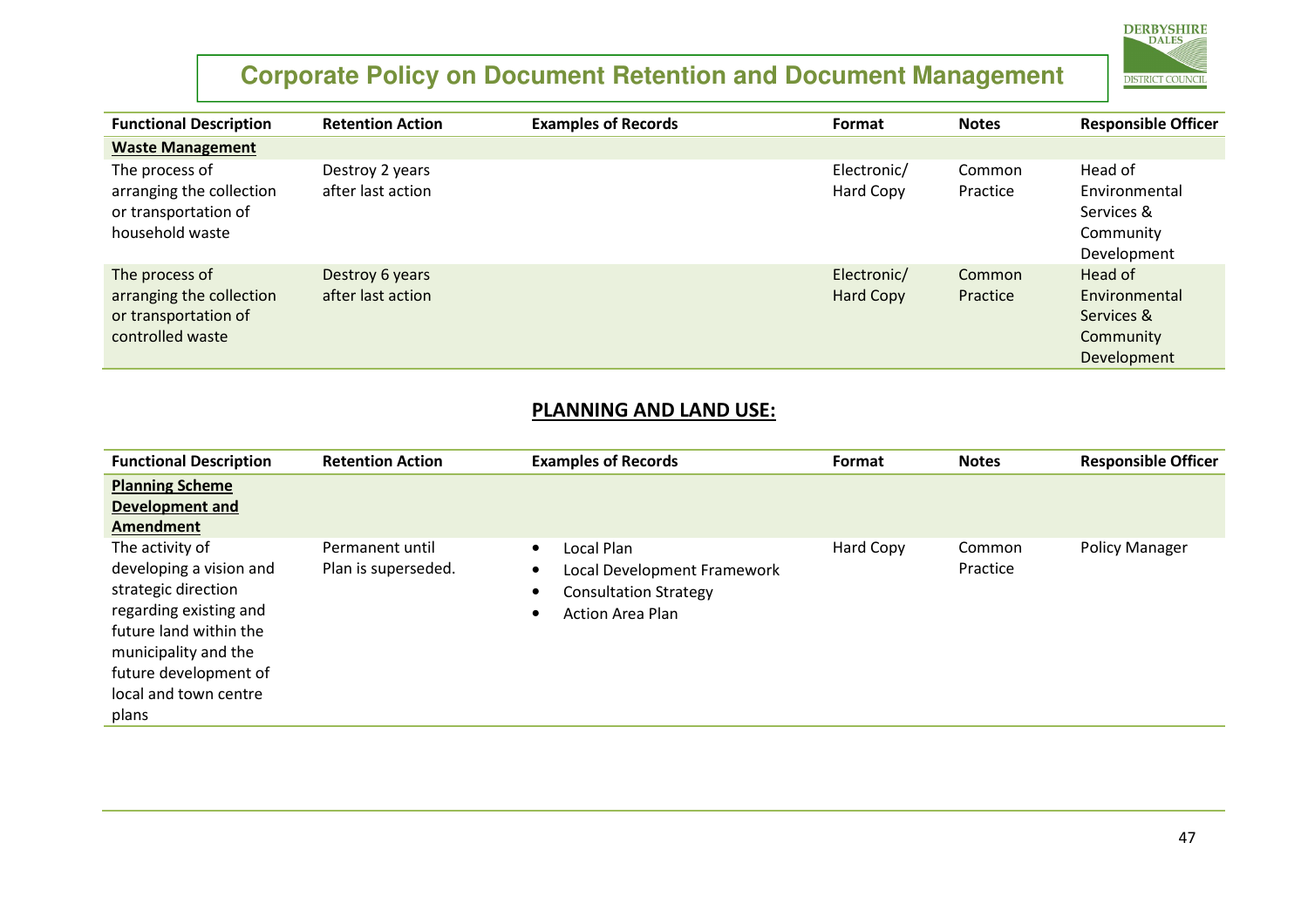

| <b>Functional Description</b>                                                                                                           | <b>Retention Action</b>                                                                                   | <b>Examples of Records</b>                                                                                                                                                 | Format                            | <b>Notes</b>       | <b>Responsible Officer</b> |
|-----------------------------------------------------------------------------------------------------------------------------------------|-----------------------------------------------------------------------------------------------------------|----------------------------------------------------------------------------------------------------------------------------------------------------------------------------|-----------------------------------|--------------------|----------------------------|
| The activity of<br>consultation to gain<br>approval for the Local<br>Plan                                                               | Destroy 15 years<br>after decision.<br>Offer controversial<br>or high profile<br>schemes to<br>archivist. | Consultation<br>$\bullet$<br>Documents and replies<br>Inquiries and objections made by<br>members of the public<br><b>Public Inquiry documents</b>                         | Electronic or<br><b>Hard Copy</b> | Common<br>Practice | <b>Policy Manager</b>      |
| The activity of<br>recording information<br>on historical buildings,<br>monuments and<br>ecology at a specific site                     | Permanent                                                                                                 | <b>Sites and Monuments records</b><br>$\bullet$<br>Ecological records<br>Species records<br><b>Historically listed buildings</b><br>Definitive Map<br>Commons registration | Electronic or<br>Hard Copy        | Common<br>Practice | <b>Policy Manager</b>      |
| The activity of<br>establishing planning<br>scheme controls and<br>providing for them to<br>be amended                                  | Destroy when<br>succeeding surveys<br>undertaken                                                          | Land use surveys                                                                                                                                                           | Electronic or<br><b>Hard Copy</b> | Common<br>Practice | <b>Policy Manager</b>      |
| The process of<br>receiving, considering<br>and responding to<br>submissions and<br>objections to planning<br>schemes and<br>amendments | Destroy 15 years<br>after decision.<br>Offer controversial<br>or high profile<br>schemes to<br>archivist  | Application consultation<br>٠<br>Objections<br>Inquiries - Public etc.<br>Archaeological advice/conditions                                                                 | Electronic or<br>Hard Copy        | Common<br>Practice | <b>Policy Manager</b>      |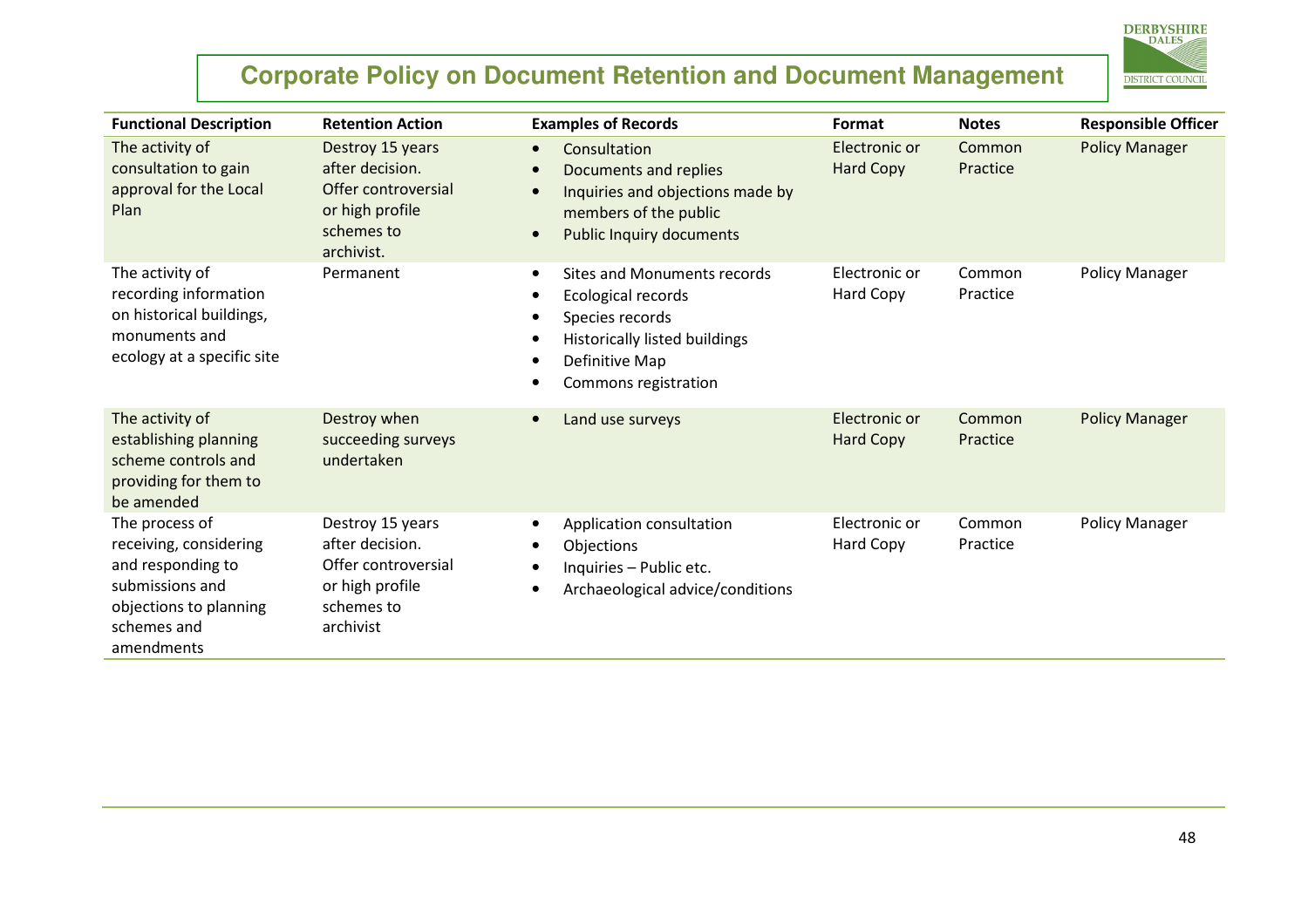

| <b>Functional Description</b>                                                                            | <b>Retention Action</b>                                                                                                            | <b>Examples of Records</b>                                                                                                                                                                                                                                                                                                   | Format                            | <b>Notes</b>       | <b>Responsible Officer</b>         |
|----------------------------------------------------------------------------------------------------------|------------------------------------------------------------------------------------------------------------------------------------|------------------------------------------------------------------------------------------------------------------------------------------------------------------------------------------------------------------------------------------------------------------------------------------------------------------------------|-----------------------------------|--------------------|------------------------------------|
| The process of<br>controlling<br>development of areas<br>through applications for<br>planning permission | Permanent                                                                                                                          | Application consultation<br>$\bullet$<br>Documents and replies<br>enquires and objections made by<br>members of the public<br><b>Public Inquiry documents</b><br>$\bullet$<br>Planning application files and Plans<br>Correspondence relating to any<br>objections<br><b>Hearing papers</b><br>Planning application register | Electronic or<br><b>Hard Copy</b> | Common<br>Practice | Development<br>Manager             |
| The process of<br>maintaining the<br>countryside and<br>developing open spaces<br>for public amenities   | Destroy files 7<br>years after<br>administrative use<br>is concluded.<br>Refer all files<br>relating to policy to<br>the archivist | Country parks and nature reserve<br>$\bullet$<br>development plans and<br>correspondence.<br>Land purchase agreements                                                                                                                                                                                                        | Electronic or<br>Hard Copy        | Common<br>Practice | Corporate Director                 |
| <b>Planning Enforcement</b>                                                                              |                                                                                                                                    |                                                                                                                                                                                                                                                                                                                              |                                   |                    |                                    |
| <b>Tree Preservation</b><br>Orders                                                                       | Permanent                                                                                                                          | <b>Tree Preservation Orders</b>                                                                                                                                                                                                                                                                                              | Hard Copy                         | Statutory          | Development<br>Manager             |
| <b>Planning Enforcement</b><br>Investigations                                                            | Permanent                                                                                                                          | <b>Planning Enforcement Notices</b><br>$\bullet$<br><b>Breach of Condition Notices</b><br><b>Stop Notices</b><br><b>Register of Planning Enforcement</b>                                                                                                                                                                     | <b>Hard Copy</b>                  | Statutory          | Development<br>Manager             |
| <b>Planning Scheme</b><br><b>Regulation</b>                                                              |                                                                                                                                    |                                                                                                                                                                                                                                                                                                                              |                                   |                    |                                    |
| The summary<br>management of<br>planning scheme<br>regulation                                            | Permanent                                                                                                                          | <b>Building Control Registers</b>                                                                                                                                                                                                                                                                                            | <b>Hard Copy</b>                  | Common<br>Practice | <b>Building Control</b><br>Manager |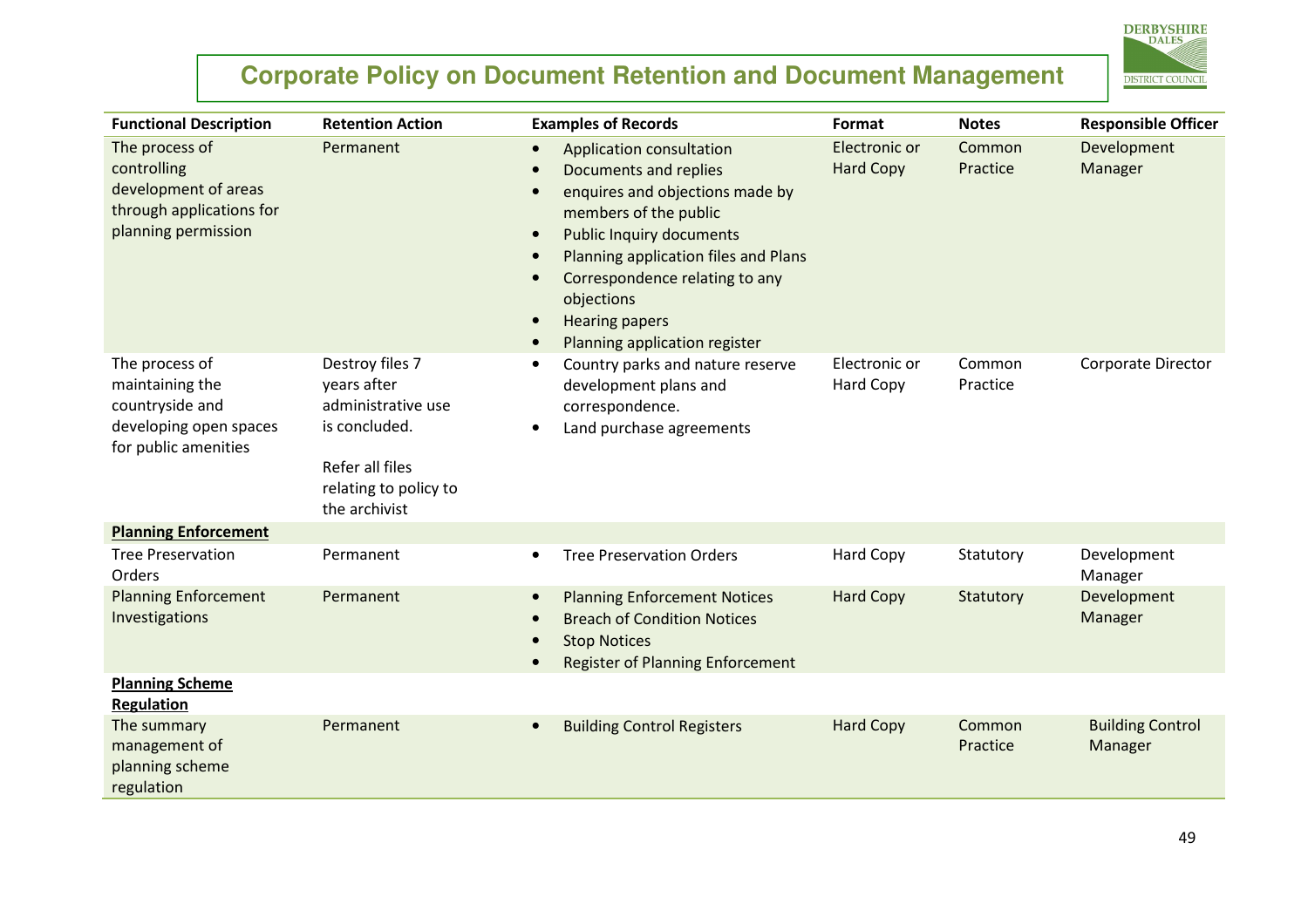

| <b>Functional Description</b>                                                                                   | <b>Retention Action</b>                                                        | <b>Examples of Records</b>                                                                                                                | Format                            | <b>Notes</b>       | <b>Responsible Officer</b>         |
|-----------------------------------------------------------------------------------------------------------------|--------------------------------------------------------------------------------|-------------------------------------------------------------------------------------------------------------------------------------------|-----------------------------------|--------------------|------------------------------------|
| The process of<br>approving building<br>applications in relation<br>to listed or other<br>significant buildings | Permanent                                                                      | <b>Building files</b><br>Plans<br><b>Specifications</b><br>Correspondence<br><b>Applications</b><br><b>Permits</b><br><b>Certificates</b> | Electronic or<br><b>Hard Copy</b> | Common<br>Practice | <b>Building Control</b><br>Manager |
| The process of<br>approving building<br>applications for all<br>other buildings                                 | Destroy 15 years<br>after construction<br>complete                             | <b>Building files</b><br>Plans<br>Specifications<br>Correspondence<br>Applications<br>Permits<br>$\bullet$<br>Certificates<br>Objections  | Electronic or<br>Hard Copy        | Common<br>Practice | <b>Building Control</b><br>Manager |
| The process of<br>inspecting building<br>work for the purpose of<br>ensuring compliance                         | Destroy 10 years<br>after the issue of a<br>certificate of final<br>inspection | Certificate of Final Inspection<br><b>Building Inspection Records</b><br><b>Diaries</b>                                                   | <b>Hard Copy</b>                  | Common<br>Practice | <b>Building Control</b><br>Manager |
| The process of<br>enforcing building or<br>land regulations                                                     | Destroy 3 year<br>after compliance<br>with Enforcement<br><b>Notice</b>        |                                                                                                                                           | Electronic or<br>Hard Copy        | Common<br>Practice | <b>Building Control</b><br>Manager |